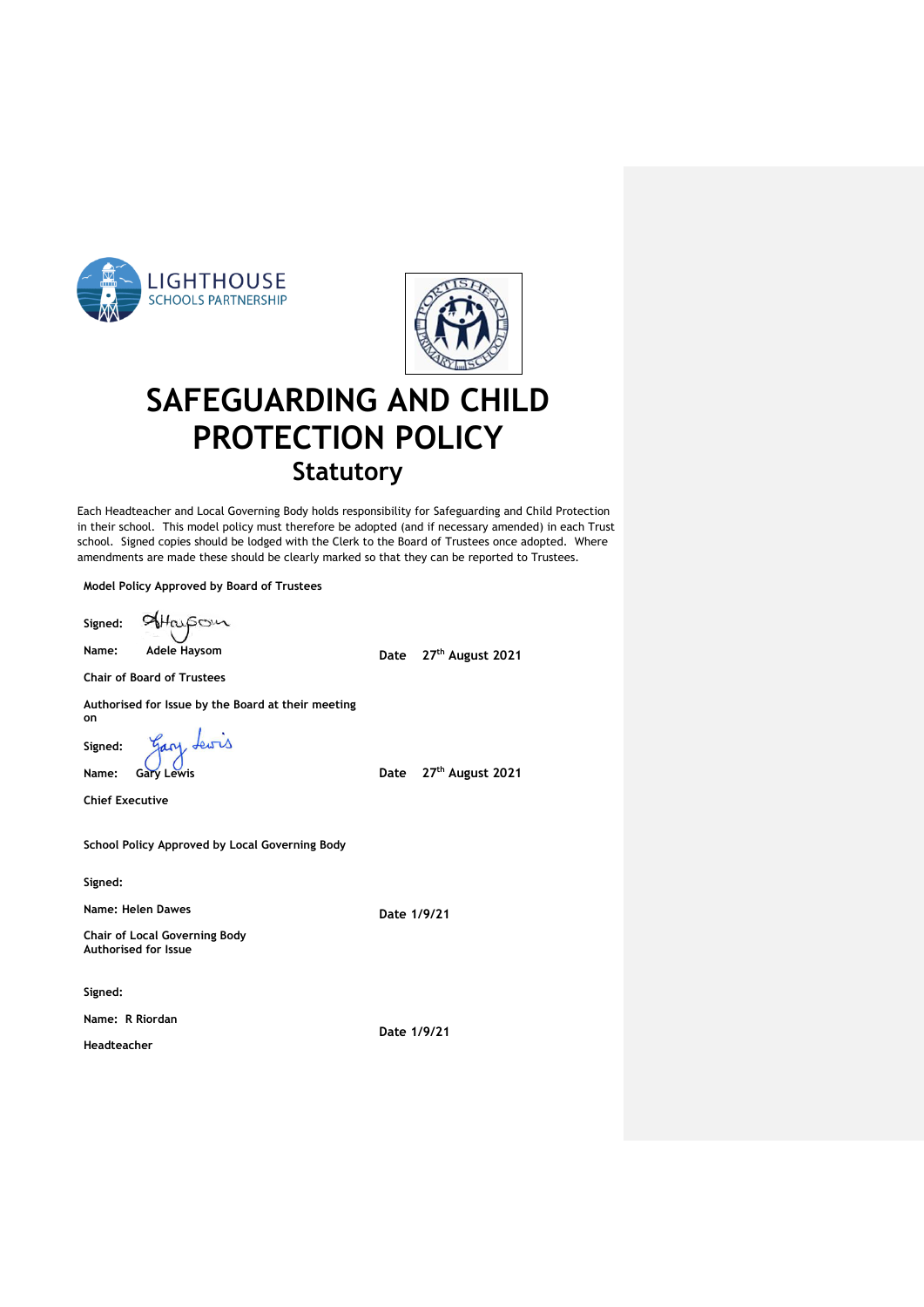**Document title Safeguarding and Child Protection Policy**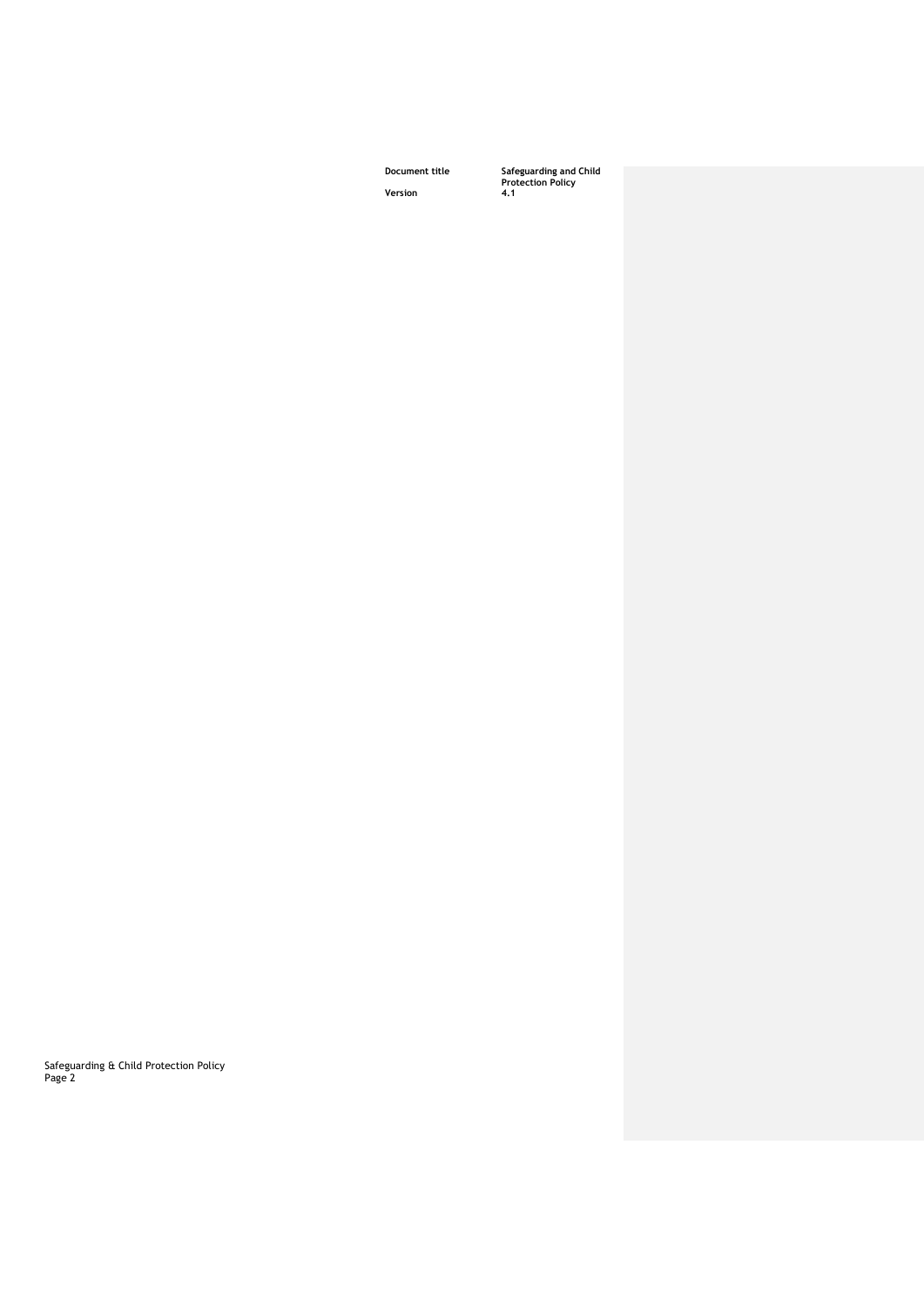**Document title Safeguarding and Child Protection Policy** 

#### Document History

| Version | Author/Owner                     | Drafted  | Comments                                                                                                                                                                                            |
|---------|----------------------------------|----------|-----------------------------------------------------------------------------------------------------------------------------------------------------------------------------------------------------|
| 1.4     | Dan McGilloway & Tara<br>Phillis | 04.07.17 | Additions on p7 and p8 plus changes to<br>updates to KCSIE document                                                                                                                                 |
| 1.5     | Nichola Harris-Evans             | 13.09.17 | Changes post Trustee feedback                                                                                                                                                                       |
| 2.0     | Gary Lewis                       | 30.08.18 | Changes in light of KCSIE 2018, new North<br>Somerset Model policy & Governor<br>feedback from Wraxall                                                                                              |
| 2.1     | Gary Lewis                       | 05.09.18 | Changes suggested by Janine Ashman<br>Sharon Roberts at St Peter's and Andreya<br>Cowan at HDS re DBS, training for<br>contractors and frequency of update<br>training                              |
| 2.2     | <b>Gary Lewis</b>                | 14.09.16 | Changes suggested by head & Governor<br>from Wraxall re peer on peer abuse and<br>format for Governor training.                                                                                     |
| 2.3     | Gary Lewis                       | 18.09.18 | Changes necessitated by final published<br>version of KCSIE and some re-ordering of<br>the policy to improve layout and<br>organisation.                                                            |
| 3.1     | <b>Gary Lewis</b>                | 16.07.19 | Changes to bring policy in line with KCSIE<br>2019.                                                                                                                                                 |
| 3.2     | <b>Gary Lewis</b>                | 10.09.19 | Clarification re external contractors<br>requiring DBS and addition of social care<br>team contact details for Bristol and<br>Somerset LAs.                                                         |
| 3.3     | Dan McGilloway                   | 12.07.20 | Changes to bring policy in line with KCSIE<br>2020.                                                                                                                                                 |
| 4.1     | Gary Lewis                       | 09.08.21 | Changes to bring policy in line with KCSIE<br>2021. Significantly rewritten and<br>conformed to The Key Model Policy.<br>Clear sections now setting out the duties<br>of staff, governors, DSL etc. |

| Date Policy Adopted | 9 <sup>th</sup> September 2021 |
|---------------------|--------------------------------|
| Review cycle        | Annual                         |
| Review date         | 1 <sup>st</sup> September 2022 |

### **Key personnel:**

The Chief Executive Officer of the Trust (Gary Lewis) is responsible to the Board for Safeguarding procedures and systems across the Trust. Julian Baldwin has been appointed by the Board as Safeguarding Trustee.

Names of School Designated Safeguarding Lead (DSL) and Deputy DSL(s):

● Richard Riordan

●Lucy Sargent/ Claire Hardwidge

Named Governor for Safeguarding

●Kim Jones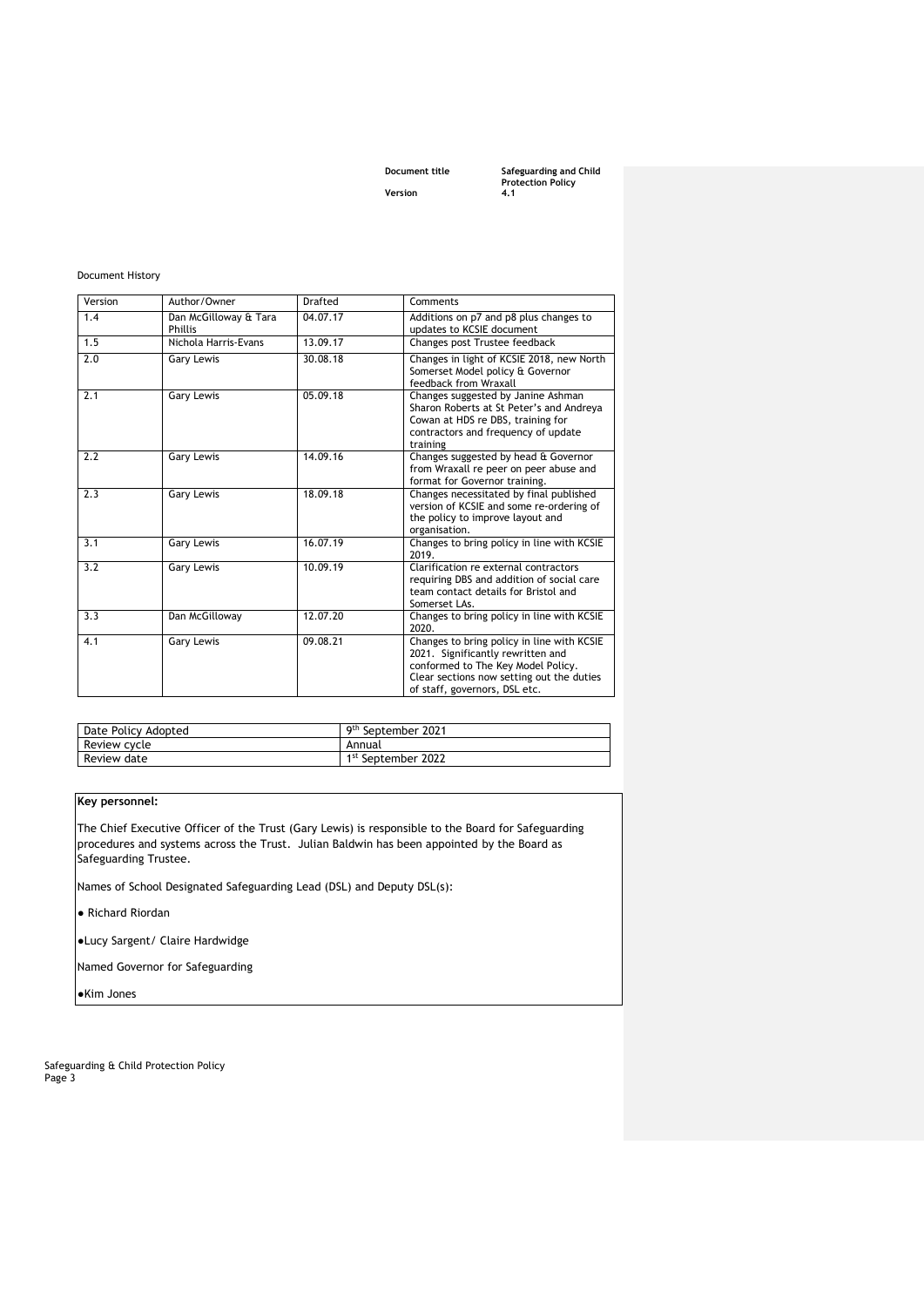Document title Version

Safeguarding and Child<br>Protection Policy<br>4.1

# SAFEGUARDING AND CHILD PROTECTION **POLICY**

# **Statutory**

| Contents                                                                                                 |  |
|----------------------------------------------------------------------------------------------------------|--|
|                                                                                                          |  |
|                                                                                                          |  |
|                                                                                                          |  |
|                                                                                                          |  |
|                                                                                                          |  |
|                                                                                                          |  |
|                                                                                                          |  |
|                                                                                                          |  |
|                                                                                                          |  |
|                                                                                                          |  |
|                                                                                                          |  |
|                                                                                                          |  |
|                                                                                                          |  |
|                                                                                                          |  |
|                                                                                                          |  |
| 7.4 If you have concerns about a child (as opposed to believing a child is suffering or likely to suffer |  |
|                                                                                                          |  |
|                                                                                                          |  |
| 7.7 Concerns about a staff member, supply teacher, volunteer or contractor  15                           |  |
|                                                                                                          |  |
|                                                                                                          |  |
|                                                                                                          |  |
|                                                                                                          |  |
|                                                                                                          |  |
|                                                                                                          |  |
|                                                                                                          |  |
|                                                                                                          |  |
|                                                                                                          |  |
|                                                                                                          |  |
|                                                                                                          |  |
|                                                                                                          |  |
|                                                                                                          |  |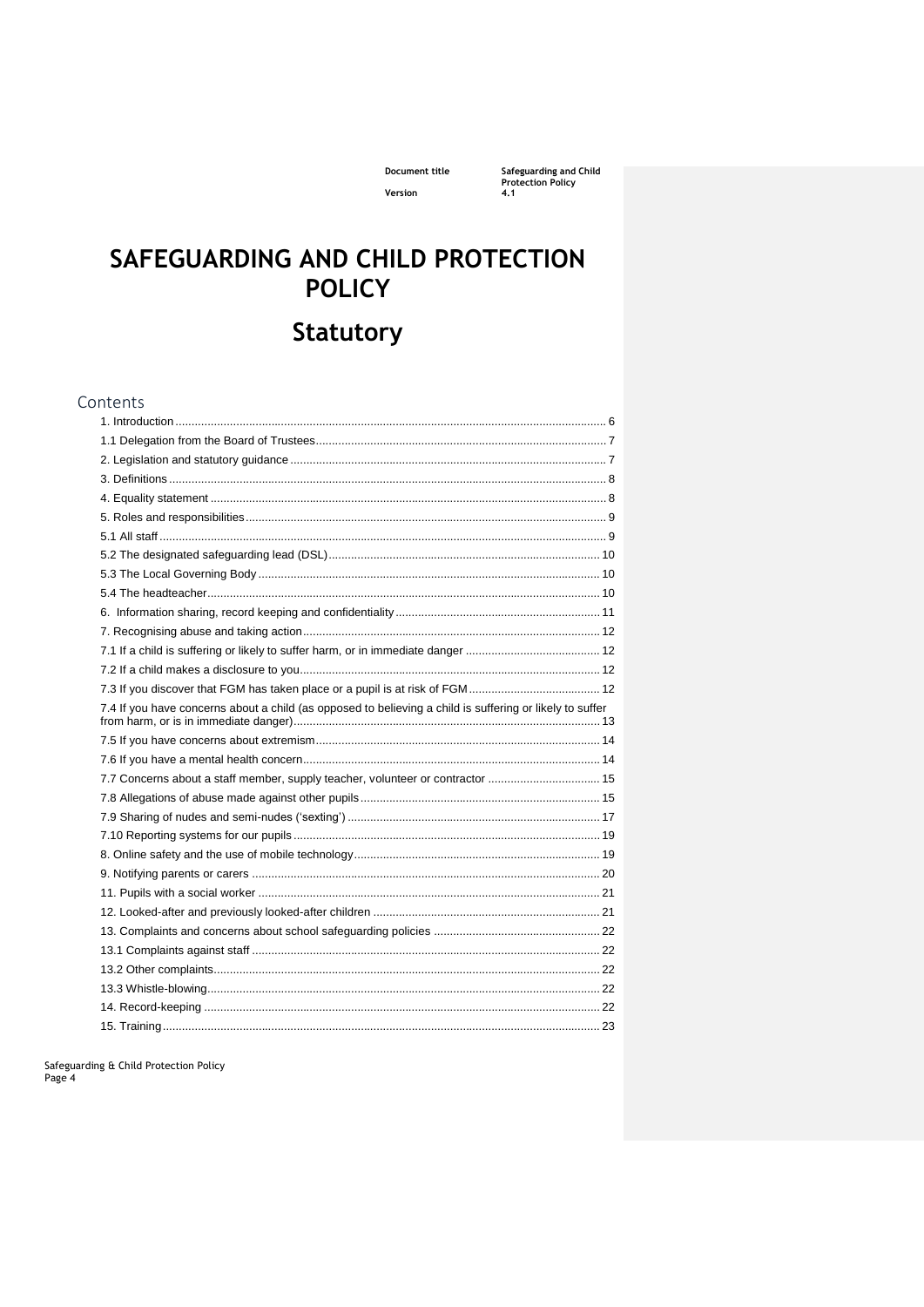## **Document title Safeguarding and Child Protection Policy**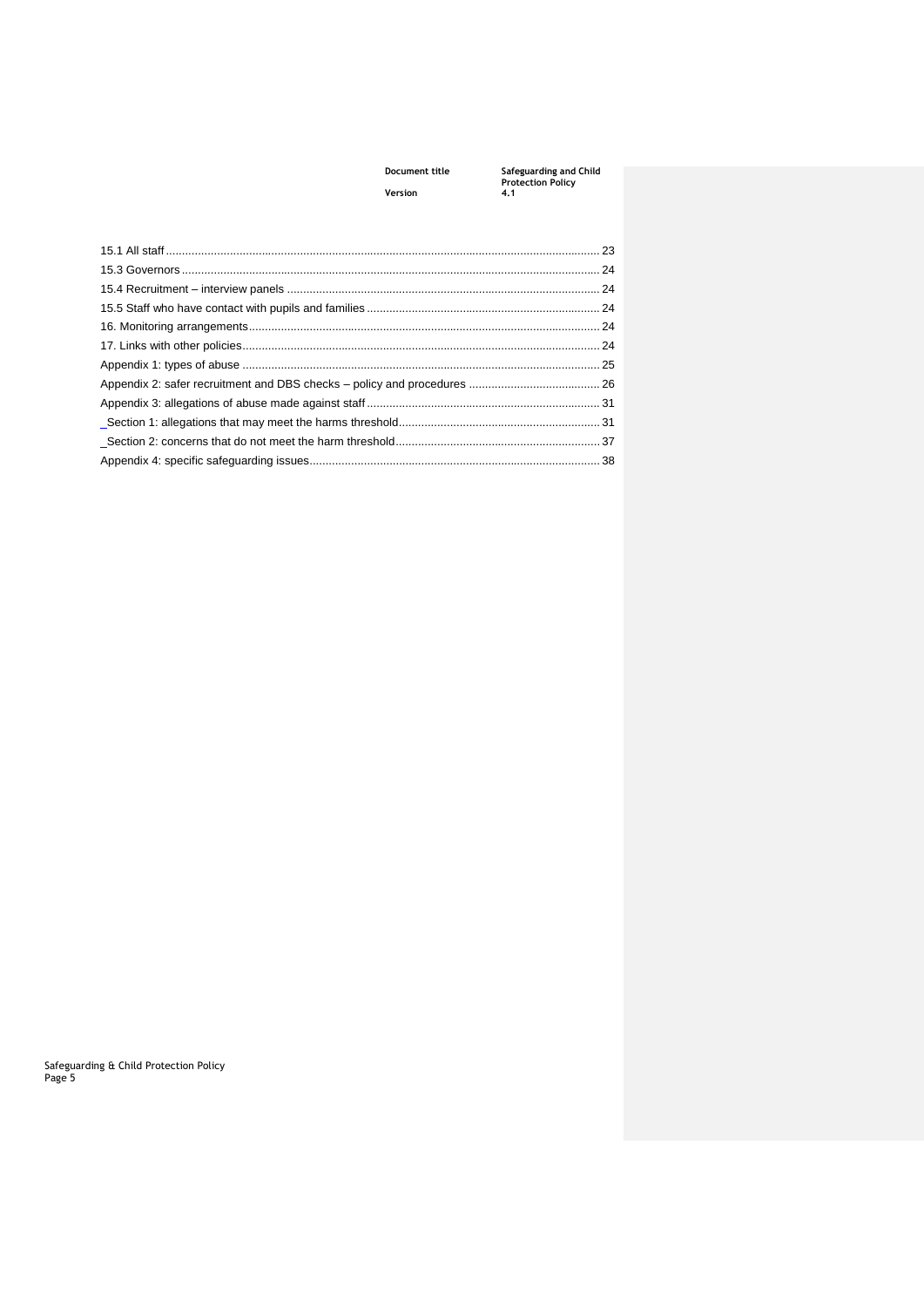**Document title Safeguarding and Child Protection Policy** 

#### <span id="page-5-0"></span>1. Introduction

School Child Protection and Safeguarding Policy Framework

*Safeguarding and promoting the welfare of children is everyone's responsibility. Everyone who comes into contact with children and their families has a role to play. In order to fulfil this responsibility effectively, all professionals should make sure their approach is child-centred. This means that they should consider, at all times, what is in the best interests of the child.* 

#### (Keeping Children Safe in Education 2021)

Safeguarding and promoting the welfare of children refers to the process of protecting children from abuse or neglect, preventing the impairment of their mental and physical health or development, ensuring that children grow up in circumstances consistent with the provision of safe and effective and nurturing care and undertaking that role so as to enable those children to have optimum life chances and to enter adulthood successfully.

The Local Governing Body and the Lighthouse School Partnership Board of Trustees recognise the need to ensure that they comply with their duties under legislation and this policy has regard to statutory guidance, Keeping Children Safe in Education (KCSIE) September 2021, Working Together to Safeguard Children July 2018 and locally agreed inter-agency procedures put in place by North Somerset Safeguarding Children Partnership /Bath & NE Somerset Safeguarding Children Board (LA safeguarding bodies). This policy will be reviewed annually, as a minimum, and be made available publicly on the school website and on request.

The term safeguarding covers a wide area and numerous policies and guidance which all staff should be aware of. These policies and procedures are detailed below and can be found on the school website or are available on request.

- LSP Attendance Policy
- LSP Health and Safety Policy
- **LSP Complaints Policy**
- LSP Staff Anti-Bullying Policy
- LSP Staff Code of Conduct
- The school's Internet/e-safety Policy
- The school's Physical Contact Policy (where appropriate)
- LSP Recruitment Policy
- LSP Preventing Extremism & Radicalisation Policy
- LSP Whistleblowing (Safeguarding) Policy
- The school's Mental Health Policy

School staff play a critical role in Safeguarding and Child Protection as they are in a position to identify concerns early and provide help for children and young people, to prevent concerns from escalating. Schools and their staff form part of the wider safeguarding system for children and young adults in education. This system is described in statutory guidance Working Together to Safeguard Children July 2018. Schools should work with social care, the police, health services and other services to promote the welfare of children and protect them from harm.

Where the term 'staff' is used in this policy it embraces teachers, support staff, members of the Trust's central team, agency and third-party staff and volunteers. Where the term 'Governors' is used it will also include Members and Trustees. Where records are referred to, these may be written or digital. Schools in the Lighthouse Schools Partnership use the CPOMS system (commercially available online software [https://www.cpoms.co.uk/\)](https://www.cpoms.co.uk/) as their recording system for Safeguarding and Child Protection matters.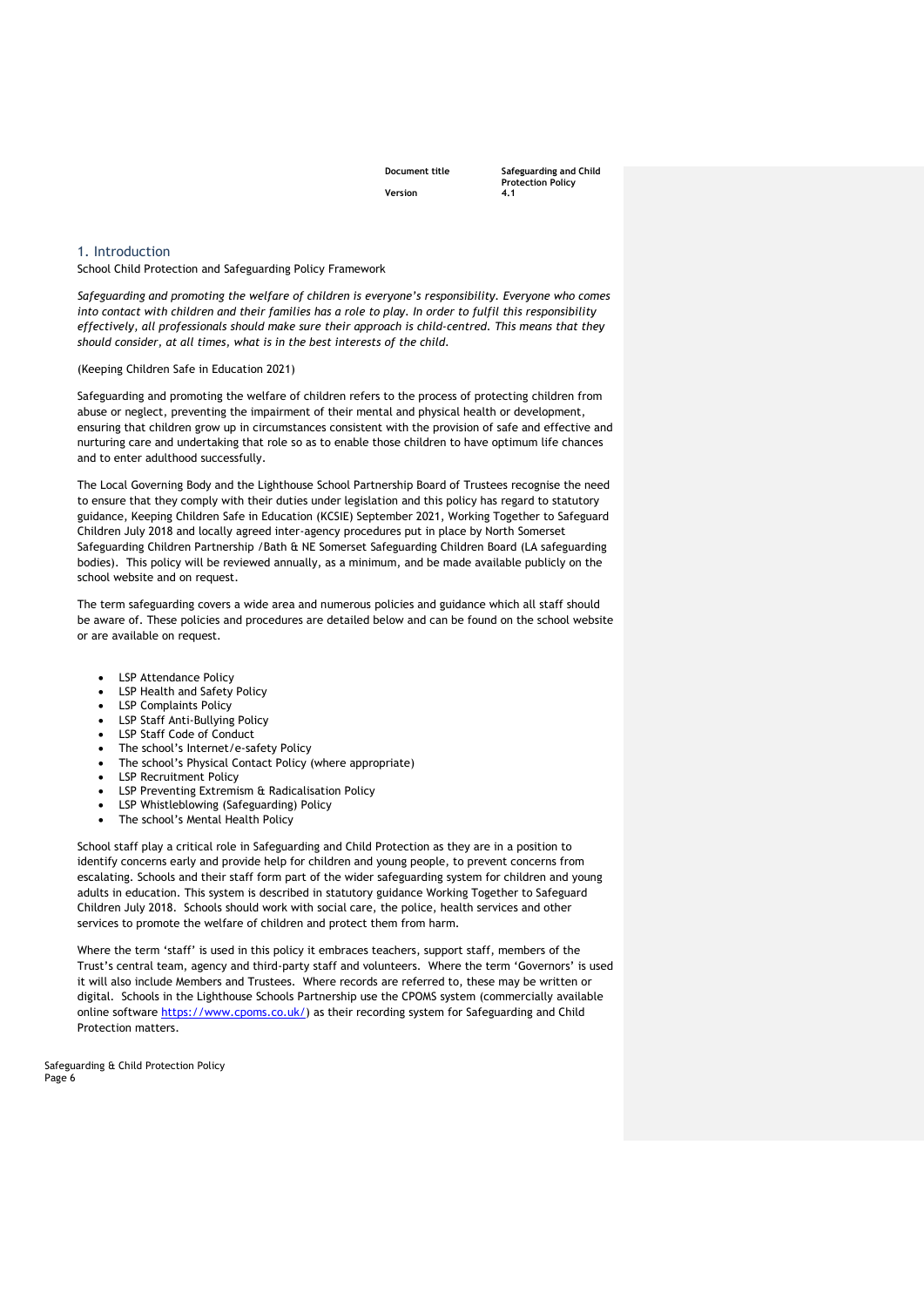**Document title Safeguarding and Child Protection Policy** 

#### <span id="page-6-0"></span>1.1 Delegation from the Board of Trustees

This Policy is derived from the Lighthouse Schools Partnership model Safeguarding and Child Protection Policy which has been approved by the Board of Trustees. The Board of Trustees has delegated final amendment and adoption to the Local Governing Body. As set out in the Trust's Scheme of Delegation, the Board has also delegated oversight of safeguarding in each school to the Local Governing Body of that school and the management of safeguarding to the Headteacher, further described in sections 5.3 and 5.4 of this policy.

#### <span id="page-6-1"></span>2. Legislation and statutory guidance

This policy is based on the Department for Education's statutory guidance Keeping Children Safe in [Education \(2021\)](https://www.gov.uk/government/publications/keeping-children-safe-in-education--2) and [Working Together to Safeguard Children \(2018\),](https://www.gov.uk/government/publications/working-together-to-safeguard-children--2) and the [Governance Handbook.](https://www.gov.uk/government/publications/governance-handbook) We comply with this guidance and the arrangements agreed and published by our local safeguarding partners.

Our Local Safeguarding Partners (the Local Authority, the Police and the Clinical Commissioning Group) are represented in Bath and North East Somerset Community Safety and Safeguarding Partnership and North Somerset Safeguarding Children Partnership. References in the policy to the three safeguarding partners are to these partnerships. They were both reconstituted in 2019 following recommendations in the Wood Report 2016.

Bath and North East Somerset Community Safety and Safeguarding Partnership and North Somerset Safeguarding Children partnership publish their procedures on the South West Procedures Online website: [South West Child Protection Procedures \(proceduresonline.com\).](https://www.proceduresonline.com/swcpp/) This policy complies with their procedures.

This policy is also based on the following legislation:

Part 3 of the schedule to the [Education \(Independent School Standards\) Regulations 2014,](http://www.legislation.gov.uk/uksi/2014/3283/schedule/part/3/made) which places a duty on academies and independent schools to safeguard and promote the welfare of pupils at the school

- [The Children Act 1989](http://www.legislation.gov.uk/ukpga/1989/41) (and [2004 amendment\)](http://www.legislation.gov.uk/ukpga/2004/31/contents), which provides a framework for the care and protection of children
- Section 5B(11) of the Female Genital Mutilation Act 2003, as inserted by section 74 of the [Serious Crime Act 2015,](http://www.legislation.gov.uk/ukpga/2015/9/part/5/crossheading/female-genital-mutilation) which places a statutory duty on teachers to report to the police where they discover that female genital mutilation (FGM) appears to have been carried out on a girl under 18
- [Statutory guidance on FGM,](https://www.gov.uk/government/publications/multi-agency-statutory-guidance-on-female-genital-mutilation) which sets out responsibilities with regards to safeguarding and supporting girls affected by FGM
- [The Rehabilitation of Offenders Act 1974,](http://www.legislation.gov.uk/ukpga/1974/53) which outlines when people with criminal convictions can work with children
- Schedule 4 of the [Safeguarding Vulnerable Groups Act 2006](http://www.legislation.gov.uk/ukpga/2006/47/schedule/4), which defines what 'regulated activity' is in relation to children
- [Statutory guidance on the Prevent duty](https://www.gov.uk/government/publications/prevent-duty-guidance), which explains schools' duties under the Counter-Terrorism and Security Act 2015 with respect to protecting people from the risk of radicalisation and extremism

Safeguarding & Child Protection Policy Page 7

**Commented [GJL1]:** Clarification suggested by Sharon Roberts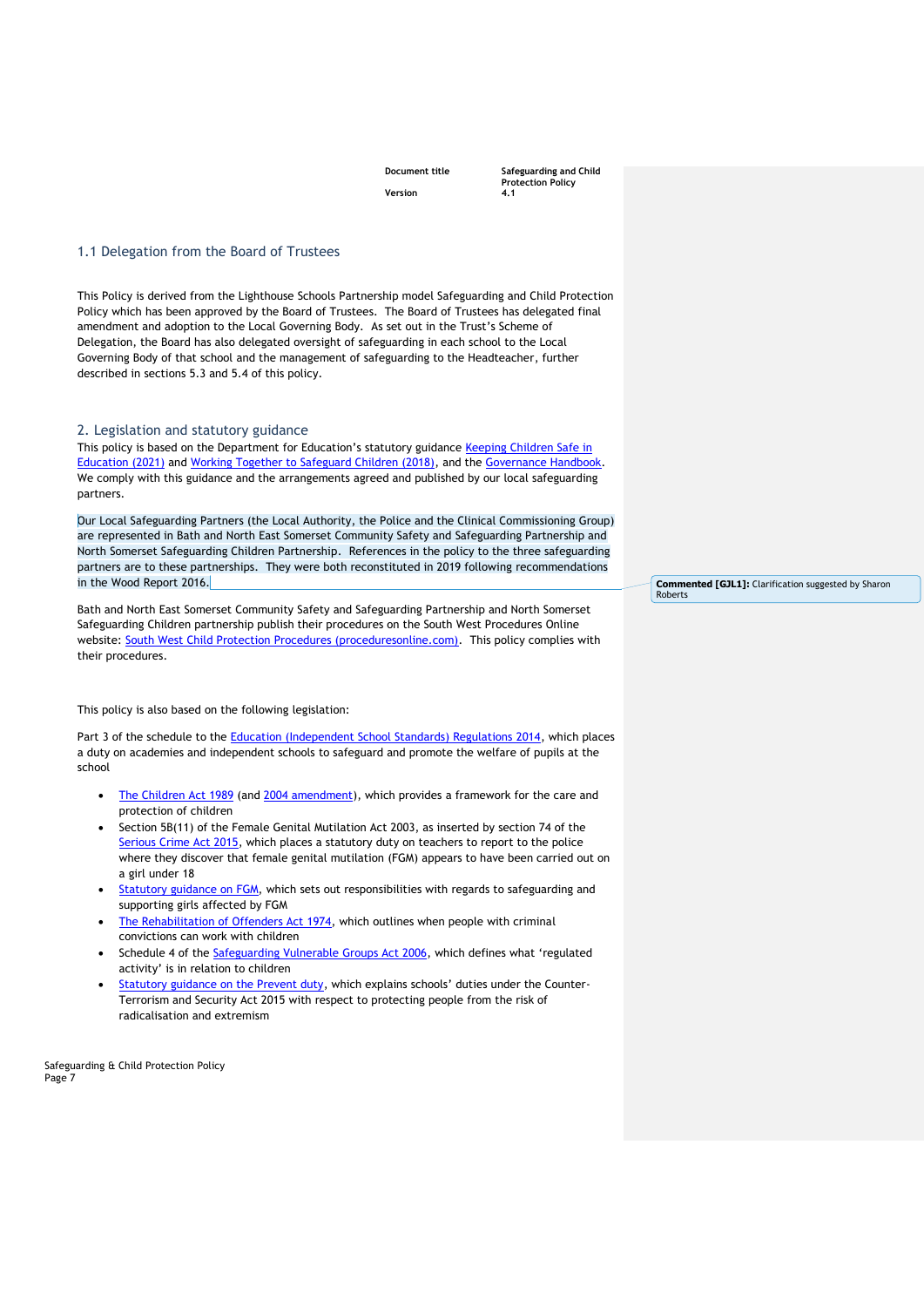**Document title Safeguarding and Child Protection Policy** 

- The Childcare (Disqualification) and Childcare (Early Years Provision Free of Charge) (Extended [Entitlement\) \(Amendment\) Regulations 2018](http://www.legislation.gov.uk/uksi/2018/794/contents/made) (referred to in this policy as the "2018 Childcare Disqualification Regulations") and [Childcare Act 2006,](http://www.legislation.gov.uk/ukpga/2006/21/contents) which set out who is disqualified from working with children
- This policy also meets requirements relating to safeguarding and welfare in the statutory [framework for the Early Years Foundation Stage](https://www.gov.uk/government/publications/early-years-foundation-stage-framework--2)

This policy also complies with our funding agreement and articles of association.

#### <span id="page-7-0"></span>3. Definitions

**Safeguarding and promoting the welfare of children** means:

Protecting children from maltreatment

Preventing impairment of children's mental and physical health or development

Ensuring that children grow up in circumstances consistent with the provision of safe and effective care

Taking action to enable all children to have the best outcomes

**Child protection** is part of this definition and refers to activities undertaken to prevent children suffering, or being likely to suffer, significant harm.

**Abuse** is a form of maltreatment of a child, and may involve inflicting harm or failing to act to prevent harm. Appendix 1 explains the different types of abuse.

**Neglect** is a form of abuse and is the persistent failure to meet a child's basic physical and/or psychological needs, likely to result in the serious impairment of the child's health or development. Appendix 1 defines neglect in more detail.

**Sharing of nudes and semi-nudes** (also known as sexting or youth produced sexual imagery) is where children share nude or semi-nude images, videos or live streams.

**Children** includes everyone under the age of 18.

The following **safeguarding partners** are identified in Keeping Children Safe in Education (and defined in the Children Act 2004, as amended by chapter 2 of the Children and Social Work Act 2017). They will make arrangements to work together to safeguard and promote the welfare of local children, including identifying and responding to their needs:

- The local authority (LA)
- A clinical commissioning group for an area within the LA
- The chief officer of police for a police area in the LA area

#### <span id="page-7-1"></span>4. Equality statement

Some children have an increased risk of abuse, and additional barriers can exist for some children with respect to recognising or disclosing it. We are committed to anti-discriminatory practice and recognise children's diverse circumstances. We ensure that all children have the same protection, regardless of any barriers they may face.

Safeguarding & Child Protection Policy Page 8

**Commented [GJL2]:** Schools without Early Years may delete this section.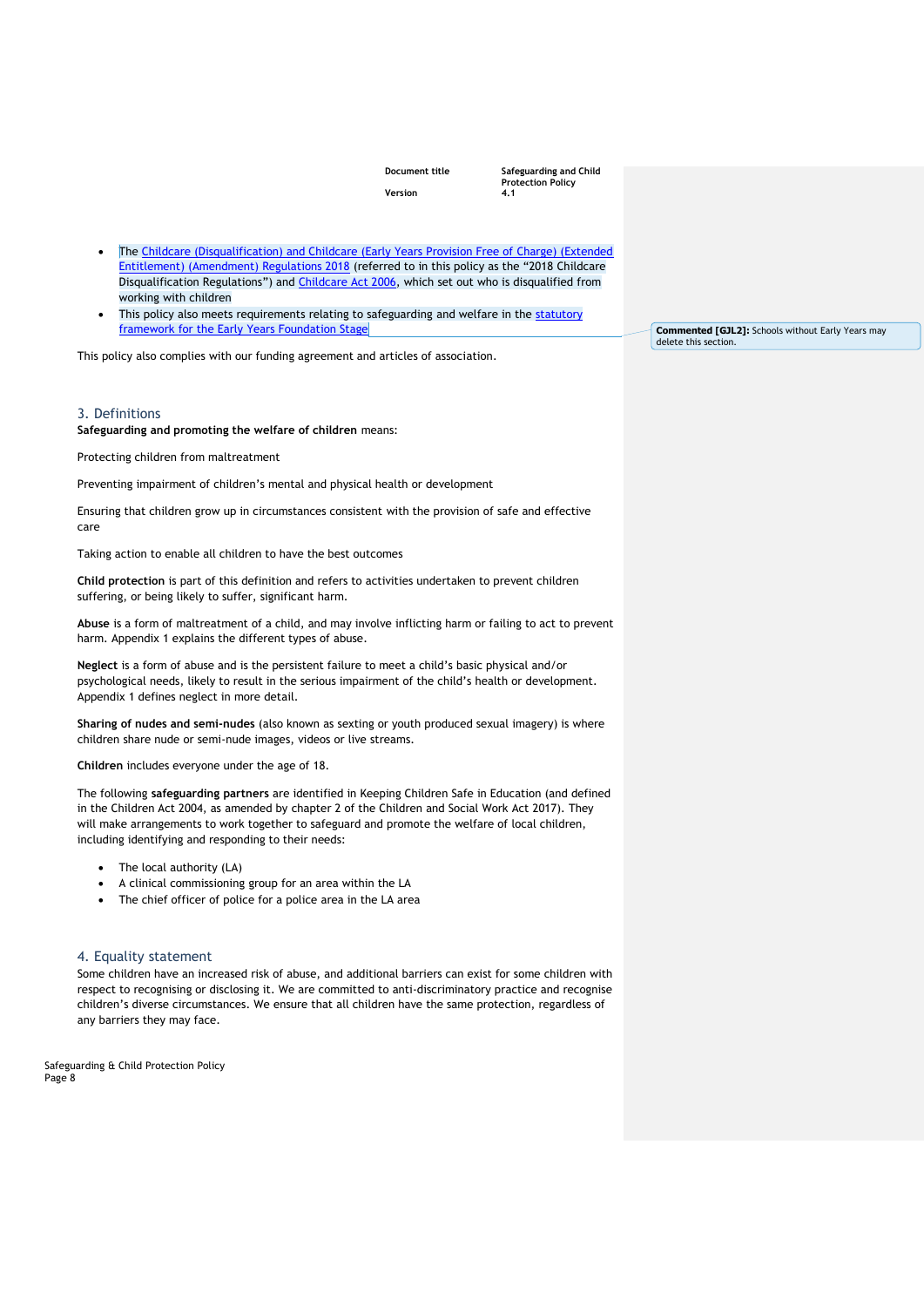**Document title Safeguarding and Child Protection Policy** 

We give special consideration to children who:

- Have special educational needs (SEN) or disabilities or health conditions (see section 10)
- Are young carers
- May experience discrimination due to their race, ethnicity, religion, gender identification or sexuality
- Have English as an additional language
- Are known to be living in difficult situations for example, temporary accommodation or where there are issues such as substance abuse or domestic violence
- Are at risk of FGM, sexual exploitation, forced marriage, or radicalisation
- Are asylum seekers
- Are at risk due to either their own or a family member's mental health needs
- Are looked after or previously looked after (see section 12)
- Are missing from education
- Whose parent/carer has expressed an intention to remove them from school to be home educated

#### <span id="page-8-0"></span>5. Roles and responsibilities

Safeguarding and child protection is **everyone's** responsibility. This policy applies to all staff, volunteers and governors in the school and is consistent with the procedures of the 3 safeguarding partners. Our policy and procedures also apply to extended school and off-site activities.

#### <span id="page-8-1"></span>5.1 All staff

All staff will read and understand part 1 and annex B of the Department for Education's statutory safeguarding guidance, [Keeping Children Safe in Education,](https://www.gov.uk/government/publications/keeping-children-safe-in-education--2) and review this guidance at least annually.

All staff will sign a declaration at the beginning of each academic year to say that they have read and understood the guidance.

All staff will be aware of:

- Our systems which support safeguarding, including this child protection and safeguarding policy, the staff code of conduct, the role and identity of the designated safeguarding lead (DSL) and deputies, the behaviour policy, online safety procedures and the safeguarding response to children who go missing from education
- Our system for recording safeguarding and child protection concerns (CPOMS)
- The early help process (sometimes known as the common assessment framework) and their role in it, including identifying emerging problems, liaising with the DSL, and sharing information with other professionals to support early identification and assessment
- The process for making referrals to local authority children's social care and for statutory assessments that may follow a referral, including the role they might be expected to play
- What to do if they identify a safeguarding issue or a child tells them they are being abused or neglected, including specific issues such as FGM, and how to maintain an appropriate level of confidentiality while liaising with relevant professionals
- The signs of different types of abuse and neglect, as well as specific safeguarding issues, such as peer-on-peer abuse, child sexual exploitation (CSE), child criminal exploitation (CCE), indicators of being at risk from or involved with serious violent crime, FGM and radicalisation
- The importance of reassuring victims that they are being taken seriously and that they will be supported and kept safe

Safeguarding & Child Protection Policy Page 9

**Commented [GJL3]:** I am recommending that we do not reduce the reading required of staff who do not work directly with children. There is a new Annex A which is a summary, but I think it is simpler and better to have a single high expectation.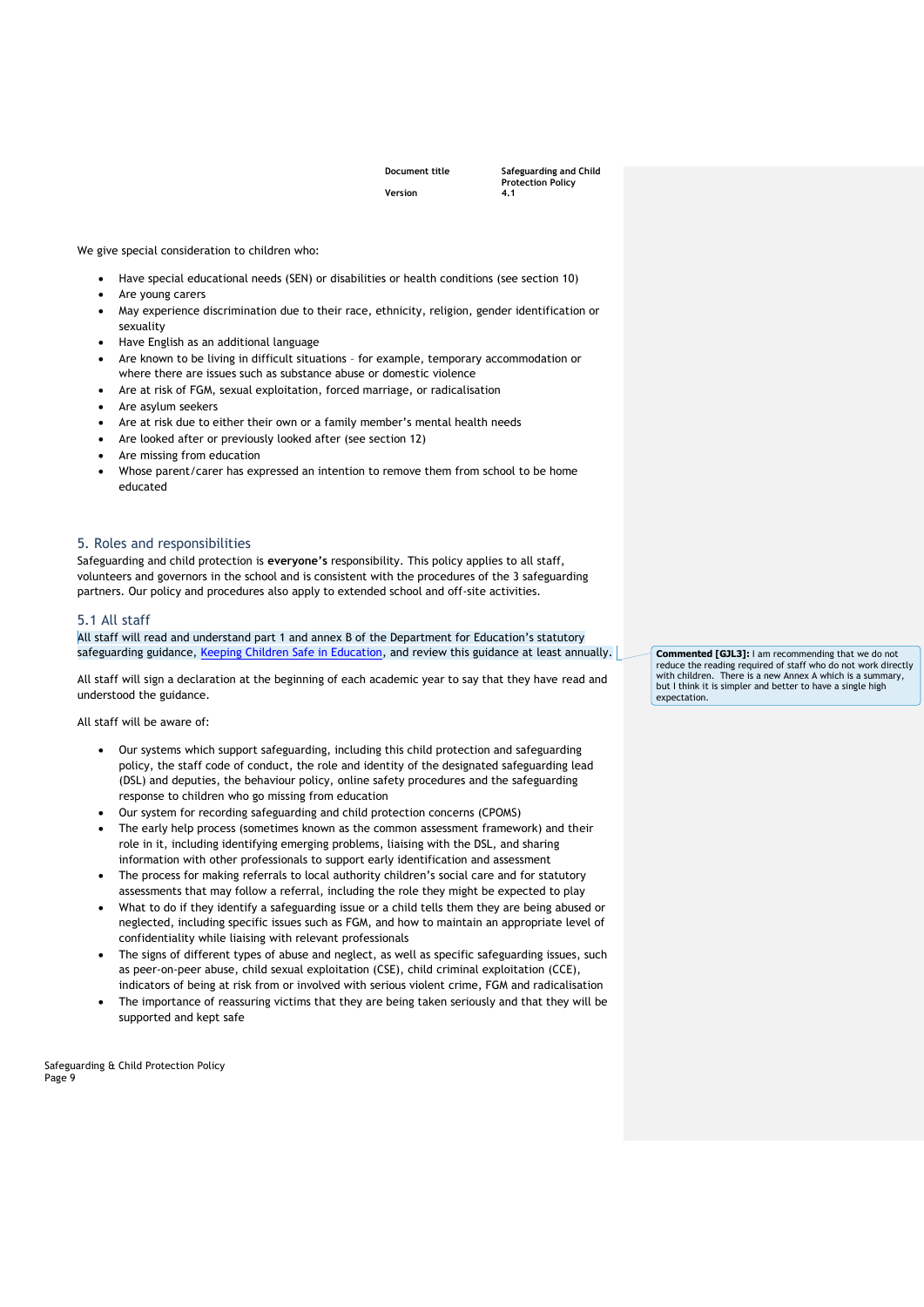**Document title Safeguarding and Child Protection Policy** 

Section 15 and appendix 4 of this policy outline in more detail how staff are supported to do this.

#### <span id="page-9-0"></span>5.2 The designated safeguarding lead (DSL)

The DSL is a member of the senior leadership team. Our DSL is named at the front of this policy. The DSL takes lead responsibility for child protection and wider safeguarding in the school.

During term time, the DSL will be available during school hours for staff to discuss any safeguarding concerns. Out of hours advice can also be sought by email or telephone (staff will have contact details).

When the DSL is absent, the deputy DSL – will act as cover.

The DSL will be given the time, funding, training, resources and support to:

- Provide advice and support to other staff on child welfare and child protection matters
- Take part in strategy discussions and inter-agency meetings and/or support other staff to do so
- Contribute to the assessment of children
- Refer suspected cases, as appropriate, to the relevant body (local authority children's social care, Channel programme, Disclosure and Barring Service, and/or police), and support staff who make such referrals directly

The DSL will also keep the headteacher informed of any issues, and liaise with local authority case managers and designated officers for child protection concerns as appropriate.

The full responsibilities of the DSL and deputies are set out in their job description.

#### <span id="page-9-1"></span>5.3 The Local Governing Body

The Local Governing Body (LGB), acting as a committee of the Board of Trustees, have oversight for safeguarding in the school.

The LGB will:

- Facilitate a whole-school approach to safeguarding, ensuring that safeguarding and child protection are at the forefront and underpin all relevant aspects of process and policy development
- Evaluate and approve this policy at each review, ensuring it complies with the law, and hold the headteacher to account for its implementation
- Appoint a responsible governor to monitor the effectiveness of this policy in conjunction with the full governing board. (This is always a different person from the DSL.)

All governors will read Keeping Children Safe in Education in its entirety.

Section 15 of this policy has information on how governors are supported to fulfil their role.

#### <span id="page-9-2"></span>5.4 The headteacher

The headteacher is responsible for the implementation of this policy, including:

Ensuring that staff (including temporary staff) and volunteers:

- Are informed of our systems which support safeguarding, including this policy, as part of their induction
- Understand and follow the procedures included in this policy, particularly those concerning referrals of cases of suspected abuse and neglect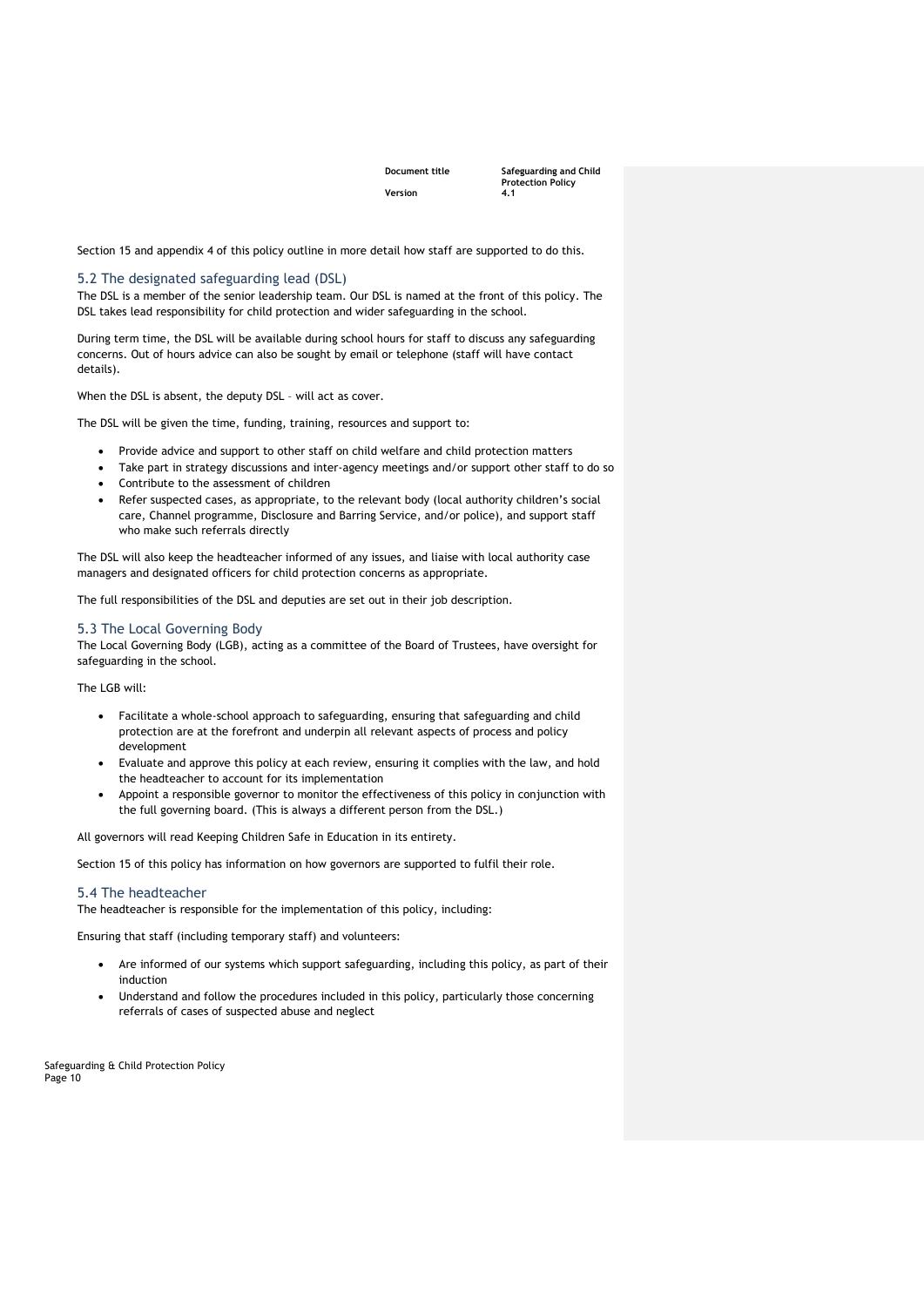**Document title Safeguarding and Child Protection Policy** 

- Communicating this policy to parents/carers when their child joins the school and via the school website
- Ensuring that the DSL has appropriate time, funding, training and resources, and that there is always adequate cover if the DSL is absent
- Ensuring that all staff undertake appropriate safeguarding and child protection training, and updating the content of the training regularly
- Ensuring that contractors have received safeguarding training and supervision appropriate to their roles, access to the school site and contact with pupils
- Acting as the 'case manager' in the event of an allegation of abuse made against another member of staff or volunteer, where appropriate (see appendix 3)
- Ensuring the relevant staffing ratios are met, where applicable
- Making sure each child in the Early Years Foundation Stage is assigned a key person

#### <span id="page-10-0"></span>6. Information sharing, record keeping and confidentiality

Information sharing is vital in identifying and tacking all forms of abuse. As part of meeting a child's needs, the school understands that it is critical to recognise the importance of information sharing between professionals and local agencies and will contribute to multi-agency working in line with Working Together to Safeguard Children.

Where there are concerns about the safety of a child, the sharing of information in a timely and effective manner between organisations can reduce the risk of harm. Whilst the GDPR / Data Protection Act 2018 places duties on organisations and individuals to process personal information fairly and lawfully, it is not a barrier to sharing information where the failure to do so would result in a child or vulnerable adult being placed at risk of harm. Similarly, human rights concerns, such as respecting the right to a private and family life would not prevent sharing where there are substantiated safeguarding concerns.

Well-kept records are essential to good child protection practice. All concerns, discussions and decisions made and the reasons for those decisions should be recorded on CPOMS. If in doubt about recording requirements, staff should discuss with the DSL.

The school recognises that confidentiality should be maintained in respect of all matters relating to child protection. Information on individual child protection cases may be shared by the DSL or alternate DSL with other relevant members of Trust or school staff. This will be on a 'need to know' basis and where it is in the child's best interests to do so.

A member of staff must never guarantee confidentiality to anyone about a safeguarding concern (including parents / carers or pupils), or promise a child to keep a secret which might compromise the child's safety or wellbeing.

The school will always undertake to share its intention to refer a child to Social Care with their parents /carers unless to do so could put the child at greater risk of harm, or impede a criminal investigation.

If staff are in any doubt about sharing information, they should speak to the designated safeguarding lead (or deputy)

Confidentiality is also addressed in this policy with respect to record-keeping in section 14, and allegations of abuse against staff in appendix 3

Safeguarding & Child Protection Policy Page 11

**Commented [GJL4]:** Suggested by Sharon Roberts

**Commented [GJL5]:** Schools without Early Years may delete these points.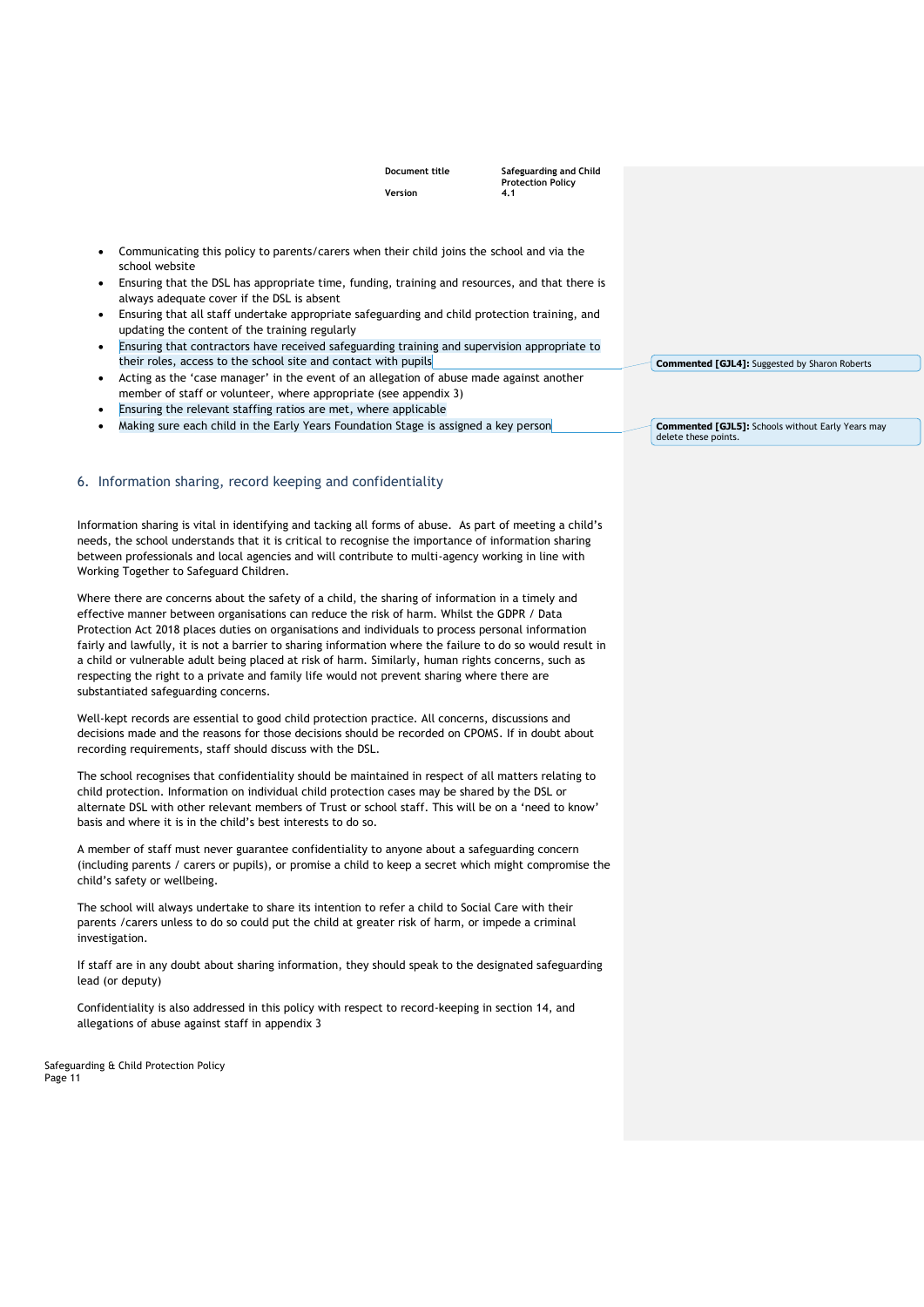**Document title Safeguarding and Child Protection Policy** 

<span id="page-11-0"></span>7. Recognising abuse and taking action

Staff, volunteers and governors must follow the procedures set out below in the event of a safeguarding issue.

Please note – in this and subsequent sections, you should take any references to the DSL to mean "the DSL (or deputy DSL)".

<span id="page-11-1"></span>7.1 If a child is suffering or likely to suffer harm, or in immediate danger Make a referral to children's social care and/or the police **immediately** if you believe a child is suffering or likely to suffer from harm, or is in immediate danger. **Anyone can make a referral.**

Tell the DSL (see section 5.2) as soon as possible if you make a referral directly.

Procedures for making a referral and contact details for doing so are published on the Southwest Child Protection homepage [proceduresonline.com.](https://www.proceduresonline.com/swcpp/)

Bath and NE Somerset - [https://www.proceduresonline.com/swcpp/banes/p\\_report\\_concerns.html](https://www.proceduresonline.com/swcpp/banes/p_report_concerns.html)

North Somerset – [https://www.proceduresonline.com/swcpp/northsomerset/p\\_report\\_concerns.html](https://www.proceduresonline.com/swcpp/northsomerset/p_report_concerns.html)

#### <span id="page-11-2"></span>7.2 If a child makes a disclosure to you

If a child discloses a safeguarding issue to you, you should:

- Listen to and believe them. Allow them time to talk freely and do not ask leading questions
- Stay calm and do not show that you are shocked or upset
- Tell the child they have done the right thing in telling you. Do not tell them they should have told you sooner
- Explain what will happen next and that you will have to pass this information on. Do not promise to keep it a secret
- Write up your conversation as soon as possible in the child's own words. Stick to the facts, and do not put your own judgement on it
- Sign and date the write-up and pass it on to the DSL. Alternatively, if appropriate, make a referral to children's social care and/or the police directly (see 7.1), and tell the DSL as soon as possible that you have done so. Aside from these people, do not disclose the information to anyone else unless told to do so by a relevant authority involved in the safeguarding process

#### <span id="page-11-3"></span>7.3 If you discover that FGM has taken place or a pupil is at risk of FGM

Keeping Children Safe in Education explains that FGM comprises "all procedures involving partial or total removal of the external female genitalia, or other injury to the female genital organs".

FGM is illegal in the UK and a form of child abuse with long-lasting, harmful consequences. It is also known as 'female genital cutting', 'circumcision' or 'initiation'.

Possible indicators that a pupil has already been subjected to FGM, and factors that suggest a pupil may be at risk, are set out in appendix 4 of this policy.

**Any teacher** who either:

• Is informed by a girl under 18 that an act of FGM has been carried out on her; or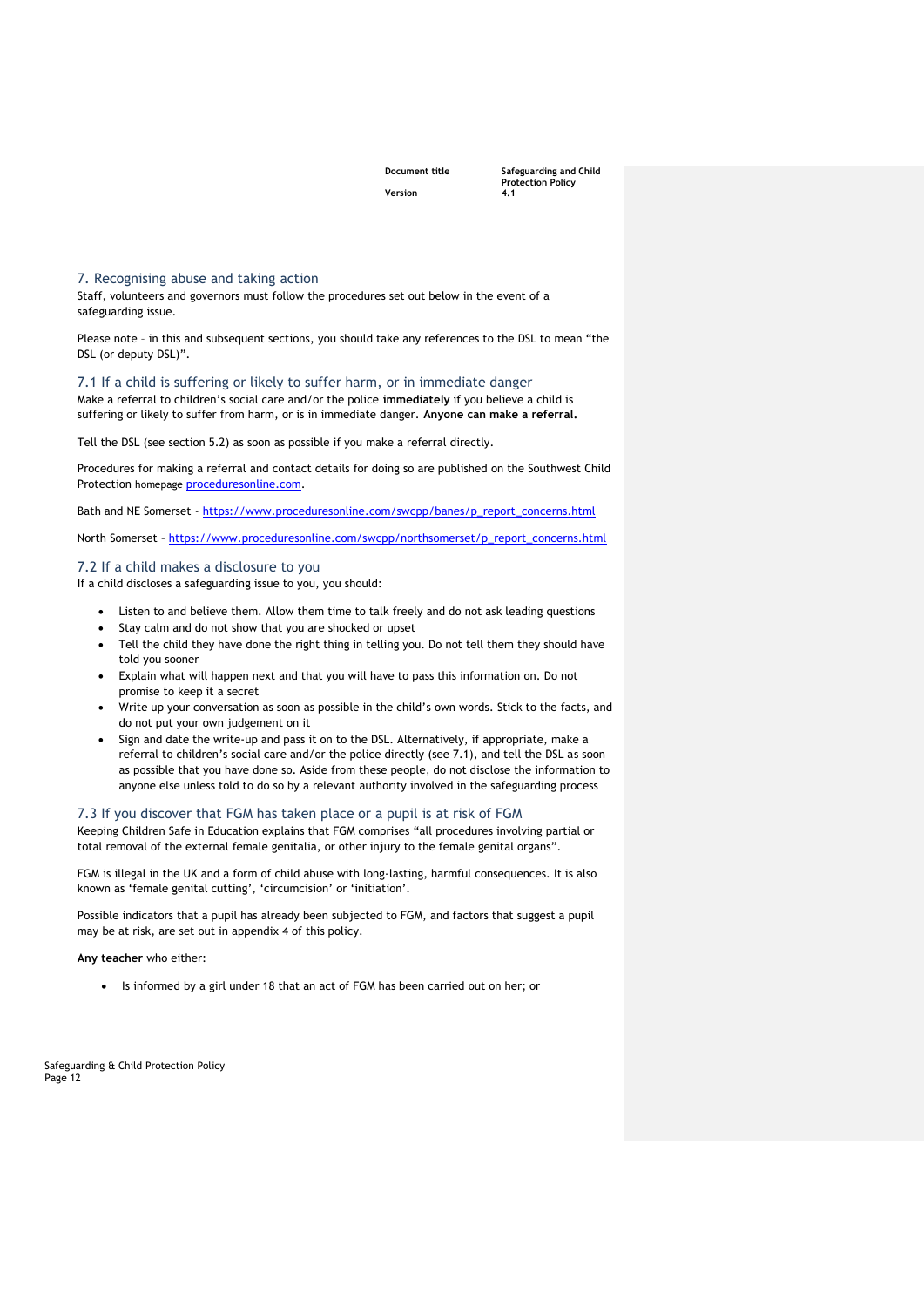**Document title Safeguarding and Child Protection Policy** 

• Observes physical signs which appear to show that an act of FGM has been carried out on a girl under 18 and they have no reason to believe that the act was necessary for the girl's physical or mental health or for purposes connected with labour or birth

Must immediately report this to the police, personally. This is a mandatory statutory duty, and teachers will face disciplinary sanctions for failing to meet it.

Unless they have been specifically told not to disclose, they should also discuss the case with the DSL and involve children's social care as appropriate.

**Any other member of staff** who discovers that an act of FGM appears to have been carried out on a **pupil under 18** must speak to the DSL and follow our local safeguarding procedures.

The duty for teachers mentioned above does not apply in cases where a pupil is *at risk* of FGM or FGM is suspected but is not known to have been carried out. Staff should not examine pupils.

**Any member of staff** who suspects a pupil is *at risk* of FGM or suspects that FGM has been carried out must speak to the DSL and follow our local safeguarding procedures.

### <span id="page-12-0"></span>7.4 If you have concerns about a child (as opposed to believing a child is suffering or likely to suffer from harm, or is in immediate danger)

Where possible, speak to the DSL first to agree a course of action.

In all cases ensure that your concern is immediately recorded and dated on the CPOMS system.

If in exceptional circumstances the DSL may not be available, this should not delay appropriate action being taken. Speak to a member of the senior leadership team and/or take advice from local authority children's social care. You can also seek advice at any time from the NSPCC helpline on 0808 800 5000. Share details of any actions you take with the DSL as soon as practically possible.

Make a referral to local authority children's social care directly, if appropriate (see 'Referral' below). Share any action taken with the DSL as soon as possible.

#### **Early help**

If early help is appropriate, the DSL will generally lead on liaising with other agencies and setting up an inter-agency assessment as appropriate. Staff may be required to support other agencies and professionals in an early help assessment, in some cases acting as the lead practitioner.

The DSL will keep the case under constant review and the school will consider a referral to local authority children's social care if the situation does not seem to be improving. Timelines of interventions will be monitored and reviewed.

#### **Referral**

If it is appropriate to refer the case to local authority children's social care or the police, the DSL will make the referral or support you to do so.

If you make a referral directly (see section 7.1), you must tell the DSL as soon as possible.

The local authority will make a decision within 1 working day of a referral about what course of action to take and will let the person who made the referral know the outcome. The DSL or person who made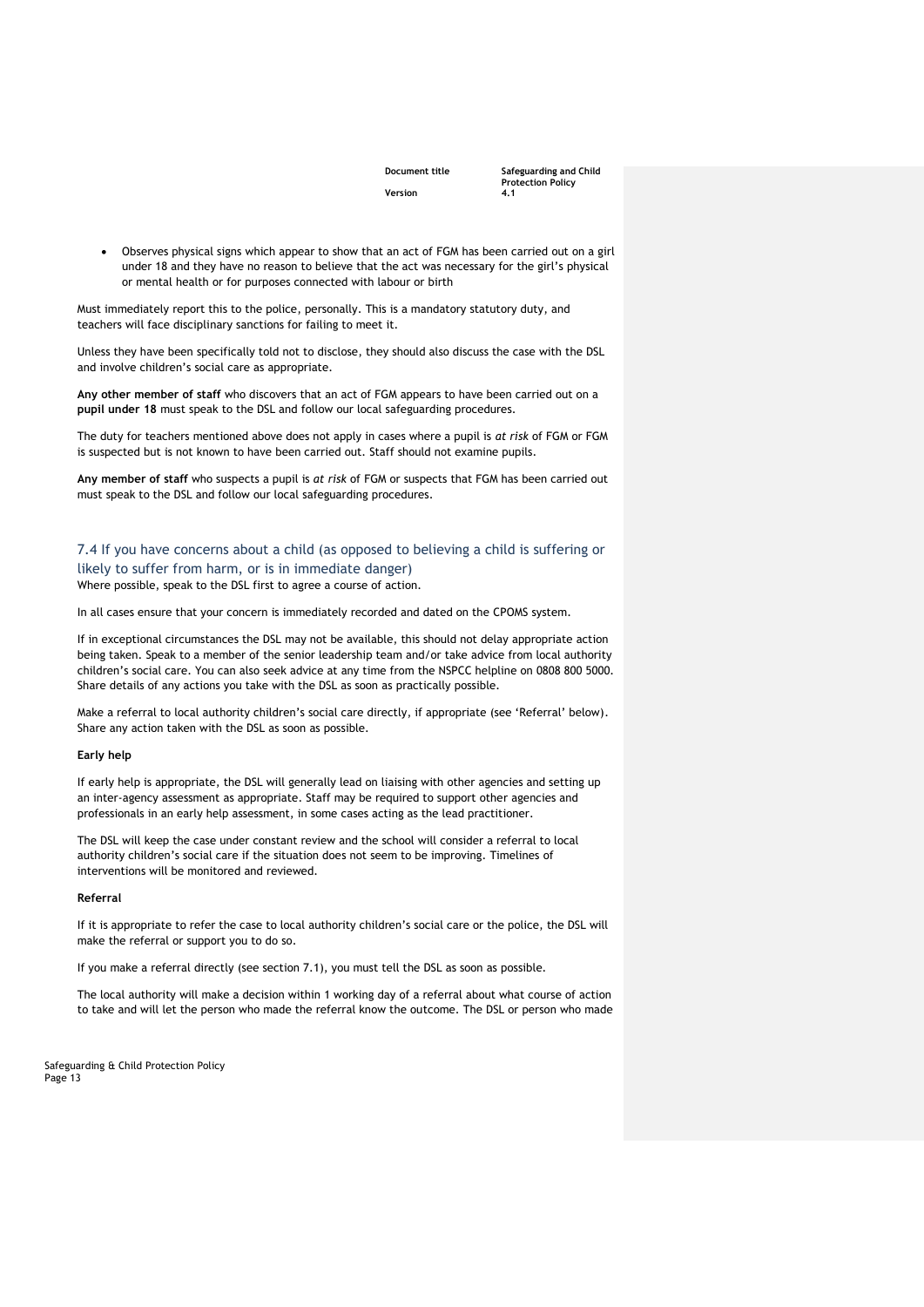**Document title Safeguarding and Child Protection Policy** 

the referral must follow up with the local authority if this information is not made available, and ensure outcomes are properly recorded.

If the child's situation does not seem to be improving after the referral, the DSL or person who made the referral must follow local escalation procedures to ensure their concerns have been addressed and that the child's situation improves.

#### <span id="page-13-0"></span>7.5 If you have concerns about extremism

If a child is not suffering or likely to suffer from harm, or in immediate danger, where possible speak to the DSL first to agree a course of action.

If in exceptional circumstances the DSL is not available, this should not delay appropriate action being taken. Speak to a member of the senior leadership team and/or seek advice from local authority children's social care. Make a referral to local authority children's social care directly, if appropriate (see 'Referral' above). Inform the DSL or deputy as soon as practically possible after the referral.

Where there is a concern, the DSL will consider the level of risk and decide which agency to make a referral to. This could include [Channel](https://www.gov.uk/government/publications/channel-guidance), the government's programme for identifying and supporting individuals at risk of being drawn into terrorism, or the local authority children's social care team.

The Department for Education also has a dedicated telephone helpline, 020 7340 7264, which school staff and governors can call to raise concerns about extremism with respect to a pupil. You can also email [counter.extremism@education.gov.uk.](mailto:counter.extremism@education.gov.uk) Note that this is not for use in emergency situations.

In an emergency, call 999 or the confidential anti-terrorist hotline on 0800 789 321 if you:

- Think someone is in immediate danger
- Think someone may be planning to travel to join an extremist group
- See or hear something that may be terrorist-related

#### <span id="page-13-1"></span>7.6 If you have a mental health concern

Mental health problems can, in some cases, be an indicator that a child has suffered or is at risk of suffering abuse, neglect or exploitation.

Staff will be alert to behavioural signs that suggest a child may be experiencing a mental health problem or be at risk of developing one.

If you have a mental health concern about a child that is also a safeguarding concern, take immediate action by following the steps in section 7.4.

If you have a mental health concern that is **not** also a safeguarding concern, speak to the DSL to agree a course of action.

Further guidance is set out in the school's Mental Health Policy and the Trust's Model Mental Health Policy.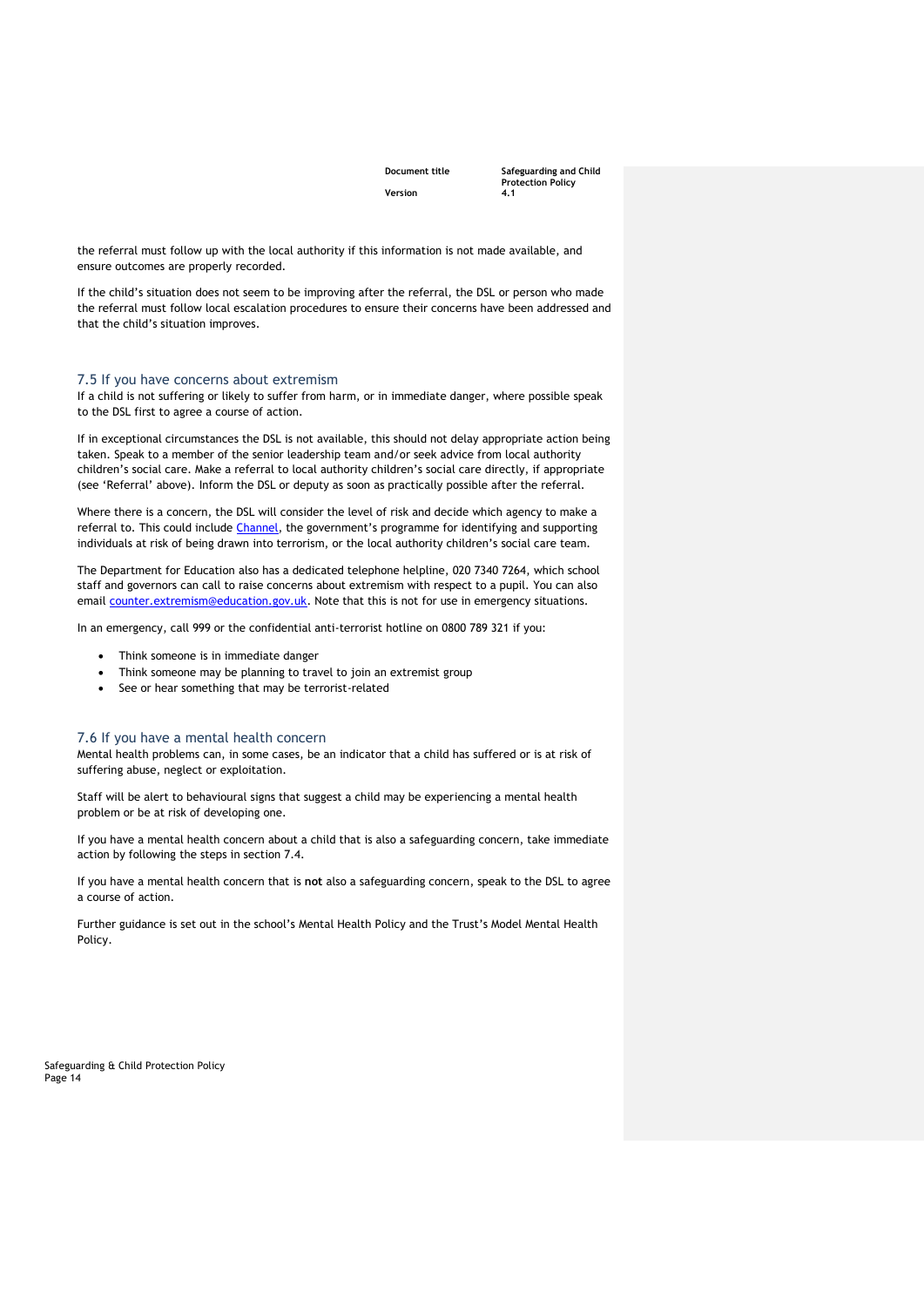<span id="page-14-1"></span><span id="page-14-0"></span>

|                                                                                                                                                                                                                                                                                                                                                                                                                                                                                                                                                                                                                                                                  | <b>Document title</b> | Safeguarding and Child<br><b>Protection Policy</b> |                                                                    |
|------------------------------------------------------------------------------------------------------------------------------------------------------------------------------------------------------------------------------------------------------------------------------------------------------------------------------------------------------------------------------------------------------------------------------------------------------------------------------------------------------------------------------------------------------------------------------------------------------------------------------------------------------------------|-----------------------|----------------------------------------------------|--------------------------------------------------------------------|
|                                                                                                                                                                                                                                                                                                                                                                                                                                                                                                                                                                                                                                                                  | Version               | 4.1                                                |                                                                    |
|                                                                                                                                                                                                                                                                                                                                                                                                                                                                                                                                                                                                                                                                  |                       |                                                    |                                                                    |
|                                                                                                                                                                                                                                                                                                                                                                                                                                                                                                                                                                                                                                                                  |                       |                                                    |                                                                    |
| 7.7 Concerns about a staff member, supply teacher, volunteer or contractor<br>If you have concerns about a member of staff (including a supply teacher, volunteer or contractor), or<br>an allegation is made about a member of staff (including a supply teacher, volunteer or contractor)<br>posing a risk of harm to children, speak to the headteacher as soon as possible. If the<br>concerns/allegations are about the headteacher, contact the Chief Executive of the Trust<br>glewis@lsp.org.uk.                                                                                                                                                         |                       |                                                    |                                                                    |
| The headteacher/Chief Executive will then follow the procedures set out in appendix 3, if appropriate.                                                                                                                                                                                                                                                                                                                                                                                                                                                                                                                                                           |                       |                                                    |                                                                    |
| Where you believe there is a conflict of interest in reporting a concern or allegation about a member<br>of staff (including a supply teacher, volunteer or contractor) to the headteacher or Chief Executive,<br>report it directly to the local authority designated officer (LADO).                                                                                                                                                                                                                                                                                                                                                                           |                       |                                                    |                                                                    |
| In Early Years settings, the school will inform Ofsted of the allegation and actions taken, within the<br>necessary timescale (see appendix 3 for more detail).                                                                                                                                                                                                                                                                                                                                                                                                                                                                                                  |                       |                                                    |                                                                    |
|                                                                                                                                                                                                                                                                                                                                                                                                                                                                                                                                                                                                                                                                  |                       |                                                    | <b>Commented [GJL6]:</b> Schools without Early Years may<br>delete |
| 7.8 Allegations of abuse made against other pupils                                                                                                                                                                                                                                                                                                                                                                                                                                                                                                                                                                                                               |                       |                                                    |                                                                    |
| We recognise that children are capable of abusing their peers. Abuse will never be tolerated or passed<br>off as "banter", "just having a laugh" or "part of growing up", as this can lead to a culture of<br>unacceptable behaviours and an unsafe environment for pupils.                                                                                                                                                                                                                                                                                                                                                                                      |                       |                                                    |                                                                    |
| We also recognise the gendered nature of peer-on-peer abuse. However, all peer-on-peer abuse is<br>unacceptable and will be taken seriously.                                                                                                                                                                                                                                                                                                                                                                                                                                                                                                                     |                       |                                                    |                                                                    |
| Most cases of pupils hurting other pupils will be dealt with under our school's behaviour policy, but<br>this child protection and safeguarding policy will apply to any allegations that raise safeguarding<br>concerns. This might include where the alleged behaviour:                                                                                                                                                                                                                                                                                                                                                                                        |                       |                                                    |                                                                    |
| Is serious, and potentially a criminal offence<br>٠                                                                                                                                                                                                                                                                                                                                                                                                                                                                                                                                                                                                              |                       |                                                    |                                                                    |
| Could put pupils in the school at risk<br>٠<br>Is violent (i.e. forceful with the intention of hurting - other physical contact will be regulated<br>٠<br>by schools' positive handling policies)                                                                                                                                                                                                                                                                                                                                                                                                                                                                |                       |                                                    | <b>Commented [GJL7]:</b> Qualification suggested by Sharon         |
| Involves pupils being forced to use drugs or alcohol                                                                                                                                                                                                                                                                                                                                                                                                                                                                                                                                                                                                             |                       |                                                    | Roberts                                                            |
| Involves sexual exploitation, sexual abuse or sexual harassment, such as indecent exposure,<br>sexual assault, upskirting or sexually inappropriate pictures or videos (including the sharing of<br>nudes and semi-nudes)                                                                                                                                                                                                                                                                                                                                                                                                                                        |                       |                                                    |                                                                    |
| See appendix 4 for more information about peer-on-peer abuse.                                                                                                                                                                                                                                                                                                                                                                                                                                                                                                                                                                                                    |                       |                                                    |                                                                    |
| Procedures for dealing with allegations of peer-on-peer abuse                                                                                                                                                                                                                                                                                                                                                                                                                                                                                                                                                                                                    |                       |                                                    |                                                                    |
| If a pupil makes an allegation of abuse against another pupil:                                                                                                                                                                                                                                                                                                                                                                                                                                                                                                                                                                                                   |                       |                                                    |                                                                    |
| You must record the allegation on CPOMS and tell the DSL, but do not investigate it<br>The DSL will contact the local authority children's social care team and follow its advice, as<br>well as the police if the allegation involves a potential criminal offence<br>The DSL will put a risk assessment and support plan into place for all children involved<br>$\bullet$<br>(including the victim(s), the child(ren) against whom the allegation has been made and any<br>others affected) with a named person they can talk to if needed<br>The DSL will contact the children and adolescent mental health services (CAMHS), if<br>$\bullet$<br>appropriate |                       |                                                    |                                                                    |
| Safeguarding & Child Protection Policy<br>Page 15                                                                                                                                                                                                                                                                                                                                                                                                                                                                                                                                                                                                                |                       |                                                    |                                                                    |
|                                                                                                                                                                                                                                                                                                                                                                                                                                                                                                                                                                                                                                                                  |                       |                                                    |                                                                    |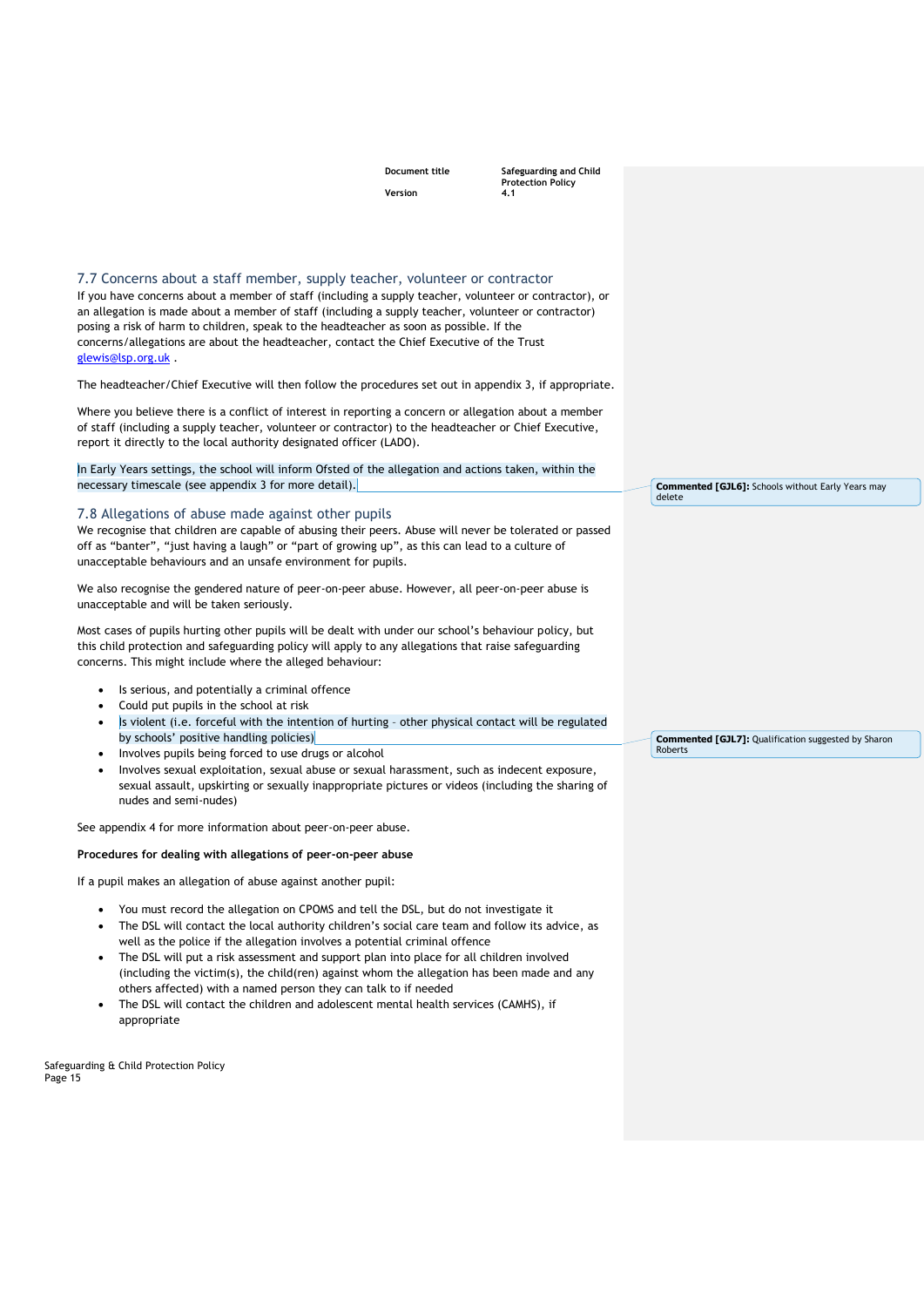**Document title Safeguarding and Child Protection Policy** 

#### **Creating a supportive environment in school and minimising the risk of peer-on-peer abuse**

We recognise the importance of taking proactive action to minimise the risk of peer-on-peer abuse, and of creating a supportive environment where victims feel confident in reporting incidents.

To achieve this, we will:

- Challenge any form of derogatory or sexualised language or inappropriate behaviour between peers, including requesting or sending sexual images
- Be vigilant to issues that particularly affect different genders for example, sexualised or aggressive touching or grabbing towards female pupils, and initiation or hazing type violence with respect to boys
- Ensure our curriculum helps to educate pupils about appropriate behaviour and consent
- Ensure pupils are able to easily and confidently report abuse using our reporting systems (as described in section 7.10 below)
- Ensure staff reassure victims that they are being taken seriously
- Ensure staff are trained to understand:
	- o How to recognise the indicators and signs of peer-on-peer abuse, and know how to identify it and respond to reports
	- o That even if there are no reports of peer-on-peer abuse in school, it does not mean it is not happening – staff should maintain an attitude of "it could happen here"
	- o That if they have any concerns about a child's welfare, they should act on them immediately rather than wait to be told, and that victims may not always make a direct report. For example:
		- Children can show signs or act in ways they hope adults will notice and react to
		- A friend may make a report
		- A member of staff may overhear a conversation
		- A child's behaviour might indicate that something is wrong
	- o That certain children may face additional barriers to telling someone because of their vulnerability, disability, gender, ethnicity and/or sexual orientation
	- $\circ$  That a pupil harming a peer could be a sign that the child is being abused themselves, and that this would fall under the scope of this policy
	- o The important role they have to play in preventing peer-on-peer abuse and responding where they believe a child may be at risk from it
	- o That they should speak to the DSL if they have any concerns

The NSPCC operate a bespoke helpline for children and young people who've experienced abuse at school, and for worried adults and professionals that need support and guidance. If you are concerned about something, you can contact the NSPCC helpline Report Abuse in Education on 0800 136 663 or email help@nspcc.org.uk.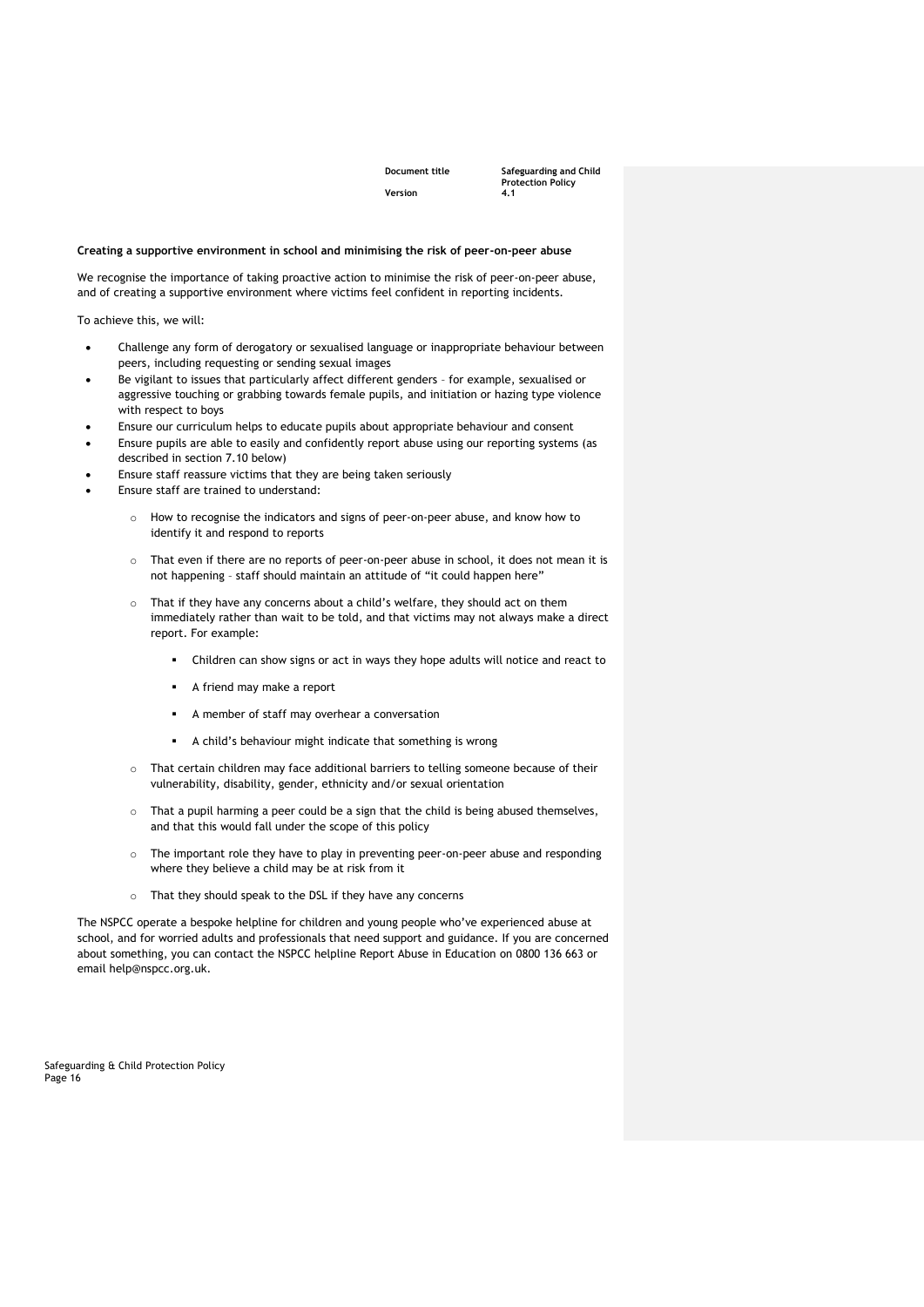**Document title Safeguarding and Child Protection Policy** 

<span id="page-16-0"></span>7.9 Sharing of nudes and semi-nudes ('sexting')

Our approach based is based on [guidance from the UK Council for Internet Safety](https://www.gov.uk/government/publications/sharing-nudes-and-semi-nudes-advice-for-education-settings-working-with-children-and-young-people) for all staff and for [DSLs and senior leaders.](https://assets.publishing.service.gov.uk/government/uploads/system/uploads/attachment_data/file/609874/6_2939_SP_NCA_Sexting_In_Schools_FINAL_Update_Jan17.pdf)

#### **Your responsibilities when responding to an incident**

If you are made aware of an incident involving the consensual or non-consensual sharing of nude or semi-nude images/videos (also known as 'sexting' or 'youth produced sexual imagery'), you must report it to the DSL immediately.

You must **not**:

- View, copy, print, share, store or save the imagery yourself, or ask a pupil to share or download it (if you have already viewed the imagery by accident, you must report this to the DSL)
- Delete the imagery or ask the pupil to delete it
- Ask the pupil(s) who are involved in the incident to disclose information regarding the imagery (this is the DSL's responsibility)
- Share information about the incident with other members of staff, the pupil(s) it involves or their, or other, parents and/or carers
- Say or do anything to blame or shame any young people involved

You should explain that you need to report the incident, and reassure the pupil(s) that they will receive support and help from the DSL.

#### **Initial review meeting**

Following a report of an incident, the DSL will hold an initial review meeting with appropriate school staff – this may include the staff member who reported the incident and the safeguarding or leadership team that deals with safeguarding concerns. This meeting will consider the initial evidence and aim to determine:

- Whether there is an immediate risk to pupil(s)
- If a referral needs to be made to the police and/or children's social care
- If it is necessary to view the image(s) in order to safeguard the young person (in most cases, images or videos should not be viewed)
- What further information is required to decide on the best response
- Whether the image(s) has been shared widely and via what services and/or platforms (this may be unknown)
- Whether immediate action should be taken to delete or remove images or videos from devices or online services
- Any relevant facts about the pupils involved which would influence risk assessment
- If there is a need to contact another school, college, setting or individual
- Whether to contact parents or carers of the pupils involved (in most cases parents/carers should be involved)

The DSL will make an immediate referral to police and/or children's social care if:

- The incident involves an adult
- There is reason to believe that a young person has been coerced, blackmailed or groomed, or if there are concerns about their capacity to consent (for example owing to special educational needs)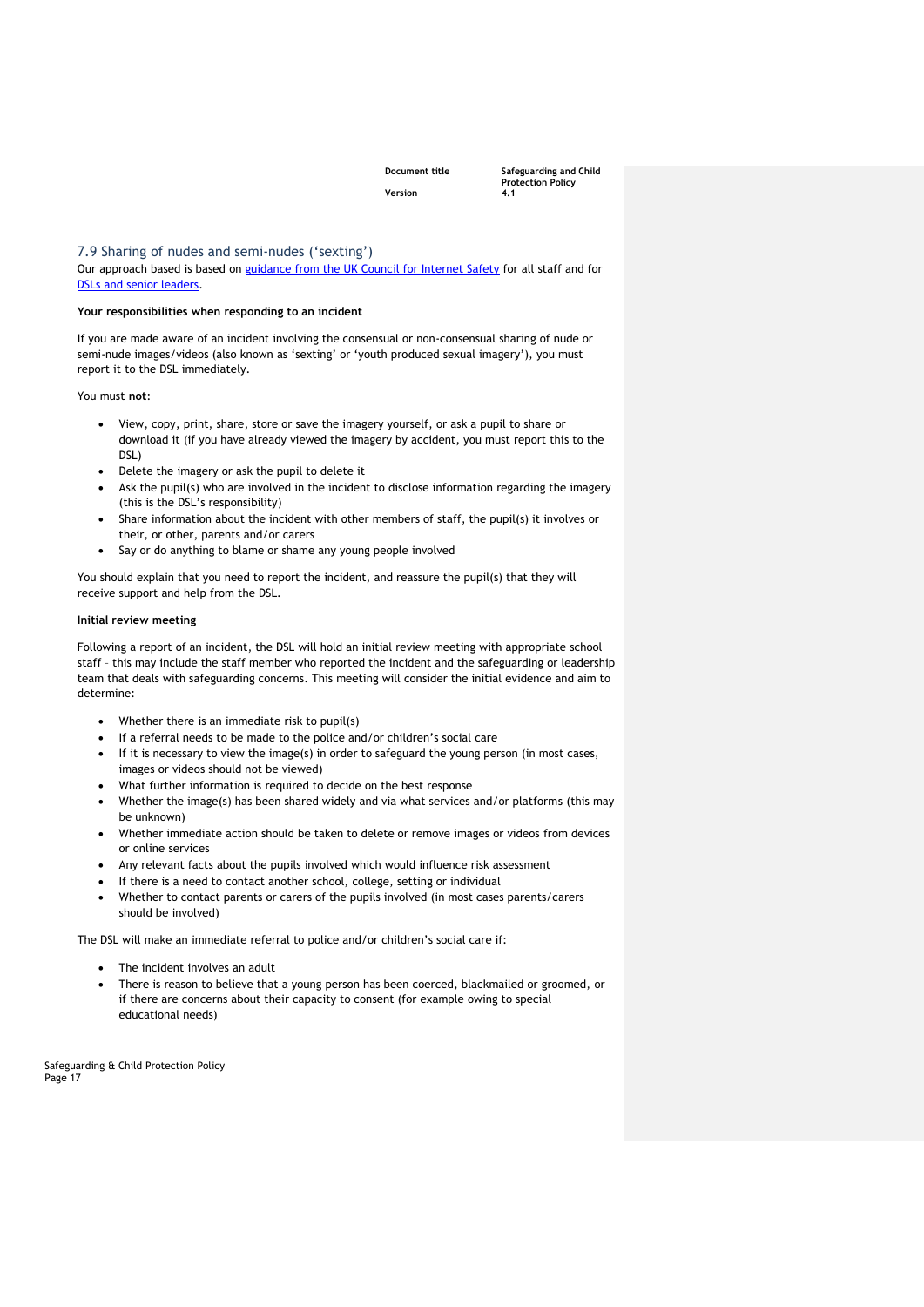**Document title Safeguarding and Child Protection Policy** 

- What the DSL knows about the images or videos suggests the content depicts sexual acts which are unusual for the young person's developmental stage, or are violent
- The imagery involves sexual acts and any pupil in the images or videos is under 13
- The DSL has reason to believe a pupil is at immediate risk of harm owing to the sharing of nudes and semi-nudes (for example, the young person is presenting as suicidal or self-harming)

If none of the above apply then the DSL, in consultation with the headteacher and other members of staff as appropriate, may decide to respond to the incident without involving the police or children's social care. The decision will be made and recorded in line with the procedures set out in this policy.

#### **Further review by the DSL**

If at the initial review stage a decision has been made not to refer to police and/or children's social care, the DSL will conduct a further review to establish the facts and assess the risks.

They will hold interviews with the pupils involved (if appropriate).

If at any point in the process there is a concern that a pupil has been harmed or is at risk of harm, a referral will be made to children's social care and/or the police immediately.

#### **Informing parents/carers**

The DSL will inform parents/carers at an early stage and keep them involved in the process, unless there is a good reason to believe that involving them would put the pupil at risk of harm.

#### **Referring to the police**

If it is necessary to refer an incident to the police, this will be done through [insert details of your existing arrangements, e.g. a safer schools officer, a police community support officer, local neighbourhood police, dialling 101].

#### **Recording incidents**

All incidents of sharing of nudes and semi-nudes, and the decisions made in responding to them, will be recorded. The record-keeping arrangements set out in section 14 of this policy also apply to recording these incidents.

#### **Curriculum coverage**

Pupils are taught about the issues surrounding the sharing of nudes and semi-nudes as part of our relationships and sex education curriculum. Teaching covers the following in relation to the sharing of nudes and semi-nudes:

- What it is
- How it is most likely to be encountered
- The consequences of requesting, forwarding or providing such images, including when it is and is not abusive and when it may be deemed as online sexual harassment
- Issues of legality
- The risk of damage to people's feelings and reputation
- Pupils also learn the strategies and skills needed to manage:
- Specific requests or pressure to provide (or forward) such images
- The receipt of such images

This policy on the sharing of nudes and semi-nudes is also shared with pupils so they are aware of the processes the school will follow in the event of an incident. **Commented [GJL8]:** May need to be deleted or altered in

primary contex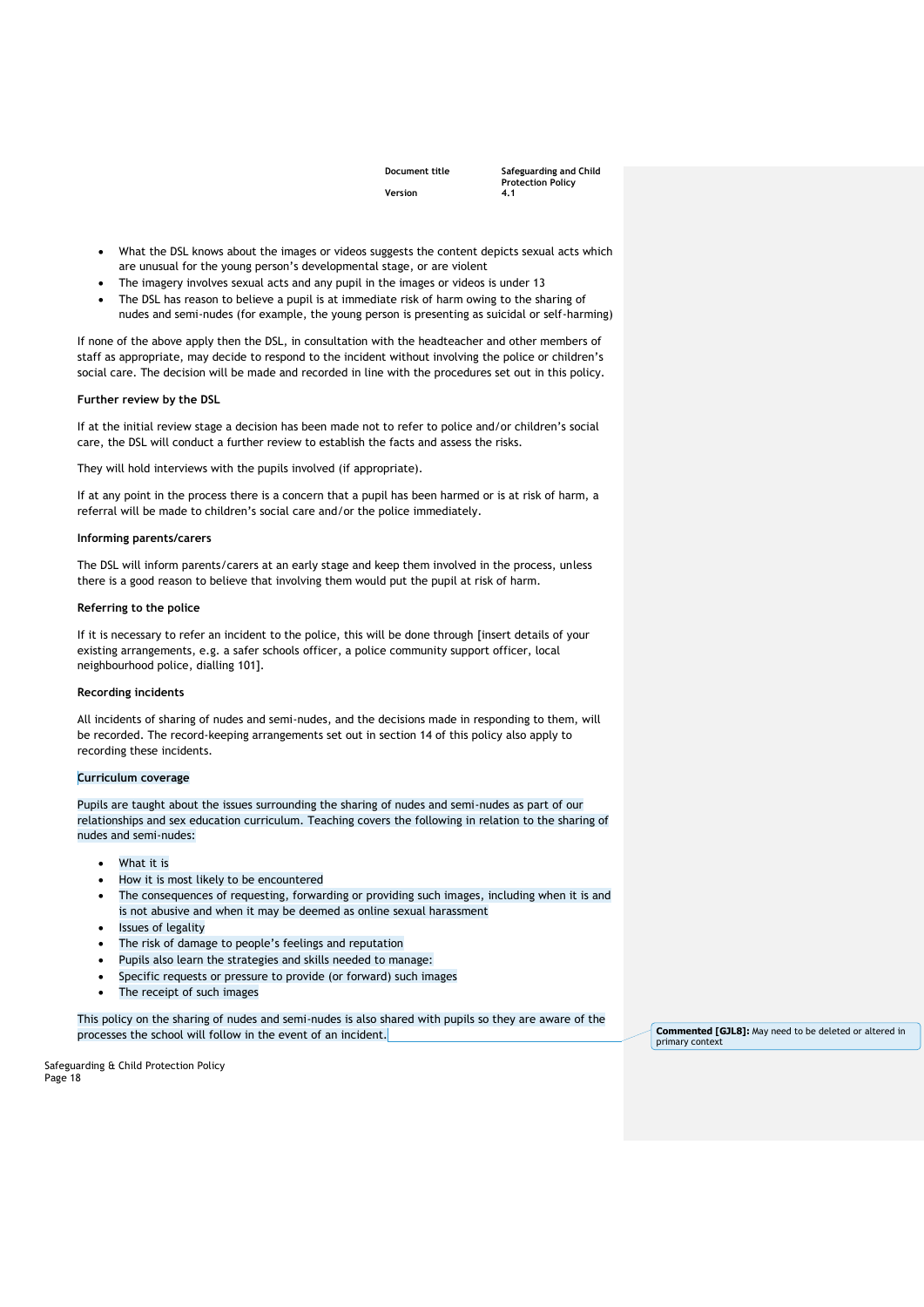**Document title Safeguarding and Child Protection Policy** 

#### <span id="page-18-0"></span>7.10 Reporting systems for our pupils

Where there is a safeguarding concern, we will take the child's wishes and feelings into account when determining what action to take and what services to provide.

We recognise the importance of ensuring pupils feel safe and comfortable to come forward and report any concerns and/or allegations.

To achieve this, we will:

- Put systems in place for pupils to confidently report abuse explained in assemblies, and taught explicitly through the RSE/PHSE curriculum as well as partnership with the NSPCC (Year 5/6 assemblies, pants video) and shared on posters around the school.
- Ensure our reporting systems are well promoted, easily understood and easily accessible for pupils
- Make it clear to pupils that their concerns will be taken seriously, and that they can safely express their views and give feedback (There is also a worries box in the entrance to the school that children can access)

#### <span id="page-18-1"></span>8. Online safety and the use of mobile technology

We recognise the importance of safeguarding children from potentially harmful and inappropriate online material, and we understand that technology is a significant component in many safeguarding and wellbeing issues.

To address this, our school aims to:

- Have robust processes in place to ensure the online safety of pupils, staff, volunteers and governors
- Protect and educate the whole school community in its safe and responsible use of technology, including mobile and smart technology (which we refer to as 'mobile phones')
- Set clear guidelines for the use of mobile phones for the whole school community
- Establish clear mechanisms to identify, intervene in and escalate any incidents or concerns, where appropriate

#### **The 4 key categories of risk**

Our approach to online safety is based on addressing the following categories of risk:

**Content** – being exposed to illegal, inappropriate or harmful content, such as pornography, fake news, racism, misogyny, self-harm, suicide, anti-Semitism, radicalisation and extremism

**Contact** – being subjected to harmful online interaction with other users, such as peer-to-peer pressure, commercial advertising and adults posing as children or young adults with the intention to groom or exploit them for sexual, criminal, financial or other purposes

**Conduct** – personal online behaviour that increases the likelihood of, or causes, harm, such as making, sending and receiving explicit images (e.g. consensual and non-consensual sharing of nudes and seminudes and/or pornography), sharing other explicit images and online bullying; and

**Commerce** – risks such as online gambling, inappropriate advertising, phishing and/or financial scams

**To meet our aims and address the risks above we will:**

• Educate pupils about online safety as part of our curriculum. For example:

Safeguarding & Child Protection Policy Page 19

**Commented [GJL9]:** Early years settings - you must cover the use of mobile phones and cameras in this policy – wording in this model policy does this to some degree but please also refer to your online safety policy and include link.

**Commented [GJL10]:** This assumes the existence of school level policies on online safety and mobile phone use. If these are not in place please contact me for advice and exemplar. Our Code of Conduct covers much of this for staff.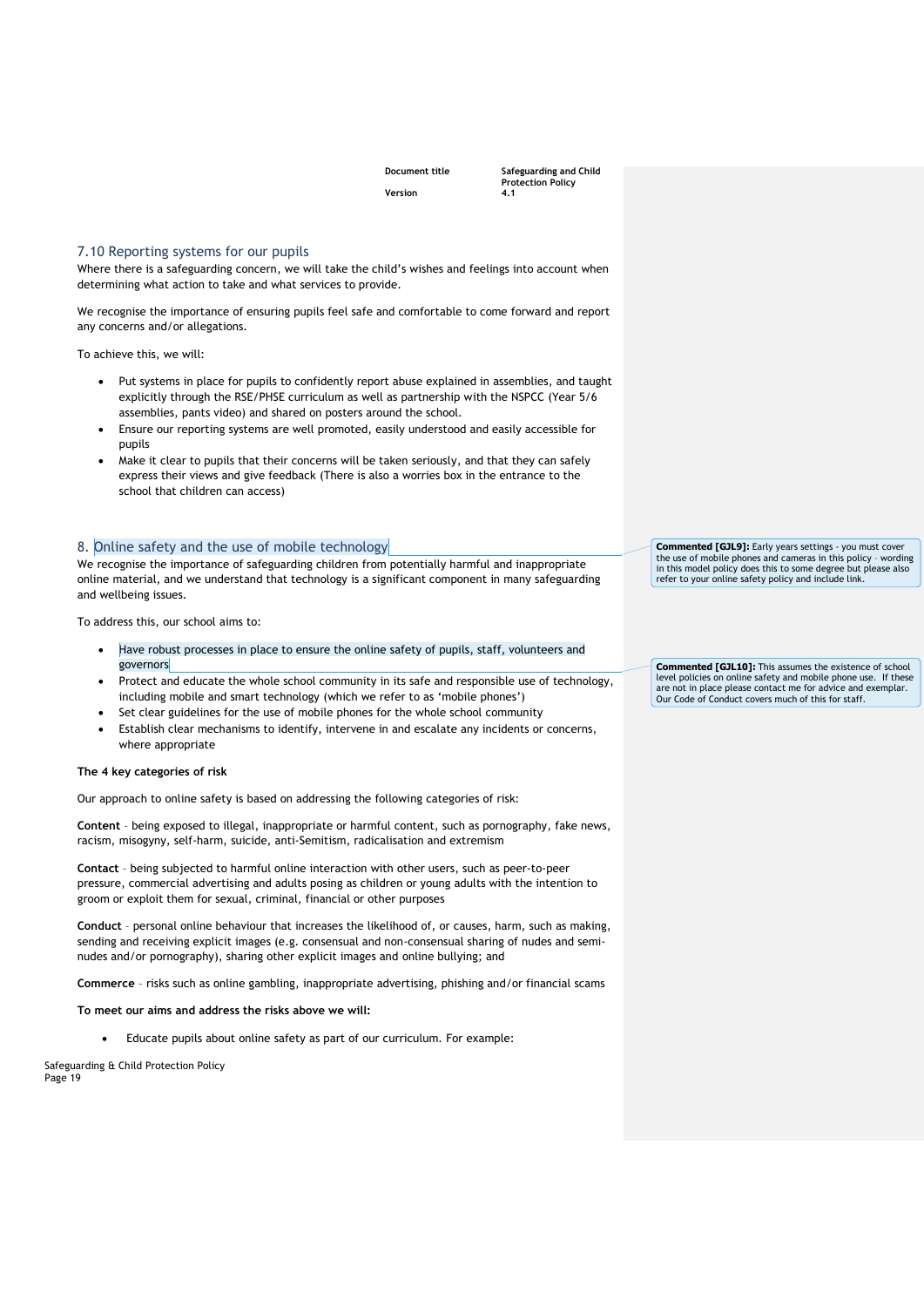**Document title Safeguarding and Child Protection Policy** 

- o The safe use of social media, the internet and technology
- o Keeping personal information private
- o How to recognise unacceptable behaviour online
- o How to report any incidents of cyber-bullying, ensuring pupils are encouraged to do so, including where they are a witness rather than a victim
- Train staff, as part of their induction, on safe internet use and online safeguarding issues including cyber-bullying and the risks of online radicalisation. All staff members will receive refresher training at least once each academic year
- Educate parents/carers about online safety via our website, communications sent directly to them and during parents' evenings. We will also share clear procedures with them so they know how to raise concerns about online safety.
- Make sure staff are aware of any restrictions placed on them with regards to the use of their mobile phone and cameras, for example that staff will not take pictures or recordings of pupils on their personal phones or cameras
- Make all pupils, parents/carers, staff, volunteers and governors aware that they are expected to sign an agreement regarding the acceptable use of the internet in school, use of the school's ICT systems and use of their mobile and smart technology
- Explain the sanctions we will use if a pupil is in breach of our policies on the acceptable use of the internet and mobile phones
- Make sure all staff, pupils and parents/carers are aware that staff have the power to search pupils' phones, as set out in the [DfE's guidance on searching, screening and confiscation](https://www.gov.uk/government/publications/searching-screening-and-confiscation)
- Put in place robust filtering and monitoring systems to limit children's exposure to the 4 key categories of risk (described above) from the school's IT systems
- Carry out an annual review of our approach to online safety, supported by an annual risk assessment that considers and reflects the risks faced by our school community

#### <span id="page-19-0"></span>9. Notifying parents or carers

Where appropriate, we will discuss any concerns about a child with the child's parents or carers. The DSL will normally do this in the event of a suspicion or disclosure.

Other staff will only talk to parents or carers about any such concerns following consultation with the DSL.

If we believe that notifying the parents or carers would increase the risk to the child, we will discuss this with the local authority children's social care team before doing so.

In the case of allegations of abuse made against other children, we will normally notify the parents or carers of all the children involved.

#### *10. Pupils with special educational needs, disabilities or health issues*

We recognise that pupils with special educational needs (SEN) or disabilities or certain health conditions can face additional safeguarding challenges. Additional barriers can exist when recognising abuse and neglect in this group, including:

- Assumptions that indicators of possible abuse such as behaviour, mood and injury relate to the child's condition without further exploration
- Pupils being more prone to peer group isolation or bullying (including prejudice-based bullying) than other pupils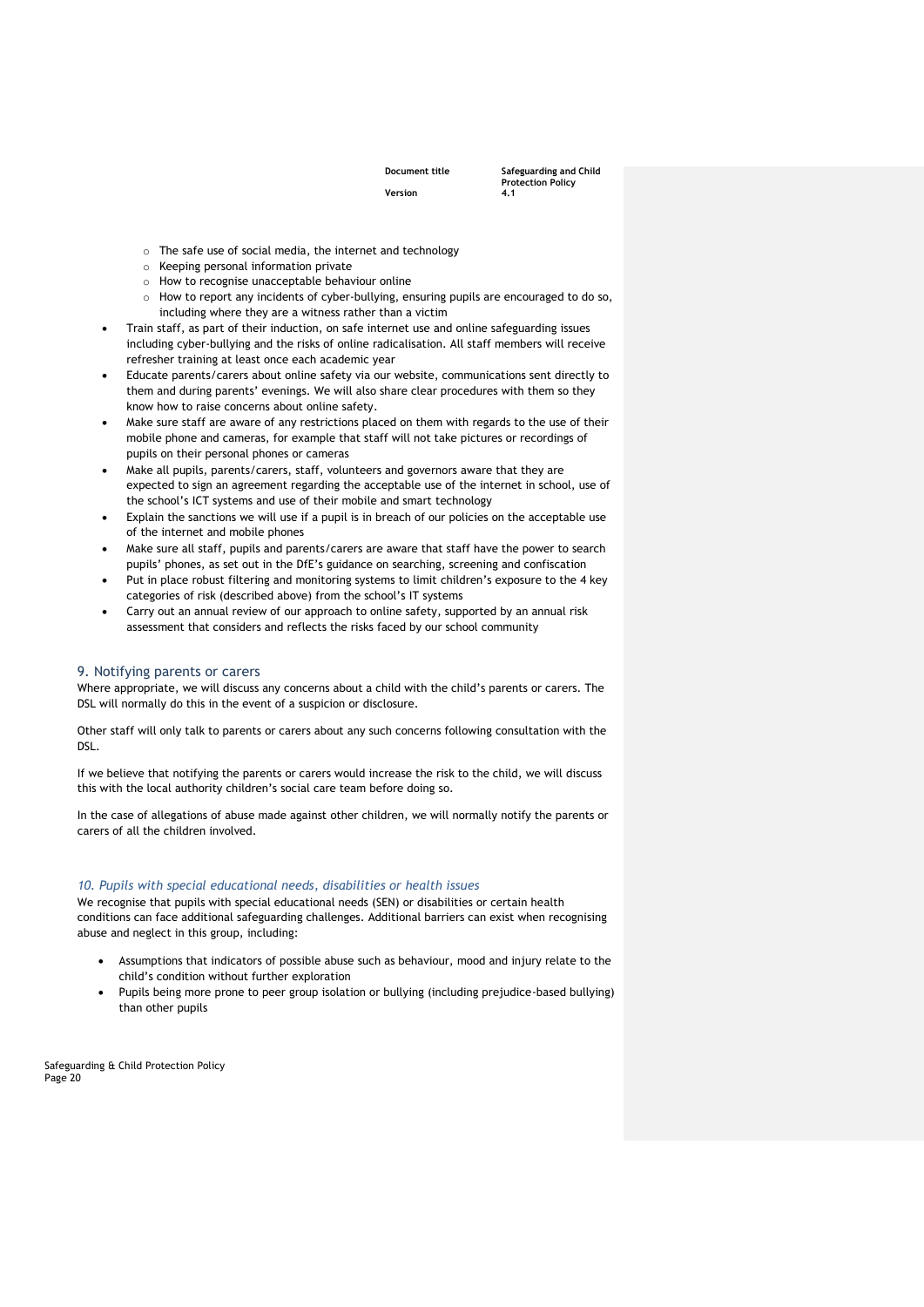**Document title Safeguarding and Child Protection Policy** 

- The potential for pupils with SEN, disabilities or certain health conditions being disproportionally impacted by behaviours such as bullying, without outwardly showing any signs
- Communication barriers and difficulties in managing or reporting these challenges

We offer extra pastoral support for these pupils including access to trained staff who can support their needs and quiet and well supervised spaces for social time interactions.

#### <span id="page-20-0"></span>11. Pupils with a social worker

Pupils may need a social worker due to safeguarding or welfare needs. We recognise that a child's experiences of adversity and trauma can leave them vulnerable to further harm as well as potentially creating barriers to attendance, learning, behaviour and mental health.

The DSL and all members of staff will work with and support social workers to help protect vulnerable children.

Where we are aware that a pupil has a social worker, the DSL will always consider this fact to ensure any decisions are made in the best interests of the pupil's safety, welfare and educational outcomes. For example, it will inform decisions about:

- Responding to unauthorised absence or missing education where there are known safeguarding risks
- The provision of pastoral and/or academic support

#### <span id="page-20-1"></span>12. Looked-after and previously looked-after children

We will ensure that staff have the skills, knowledge and understanding to keep looked-after children and previously looked-after children safe. In particular, we will ensure that:

- Appropriate staff have relevant information about children's looked after legal status, contact arrangements with birth parents or those with parental responsibility, and care arrangements
- The DSL has details of children's social workers and relevant virtual school heads
- We have appointed a designated teacher, who is responsible for promoting the educational achievement of looked-after children and previously looked-after children in line with [statutory guidance.](https://www.gov.uk/government/publications/designated-teacher-for-looked-after-children)
- The designated teacher is appropriately trained and has the relevant qualifications and experience to perform the role.

As part of their role, the designated teacher will:

- Work closely with the DSL to ensure that any safeguarding concerns regarding looked-after and previously looked-after children are quickly and effectively responded to
- Work with virtual school heads to promote the educational achievement of looked-after and previously looked-after children, including discussing how pupil premium plus funding can be best used to support looked-after children and meet the needs identified in their personal education plans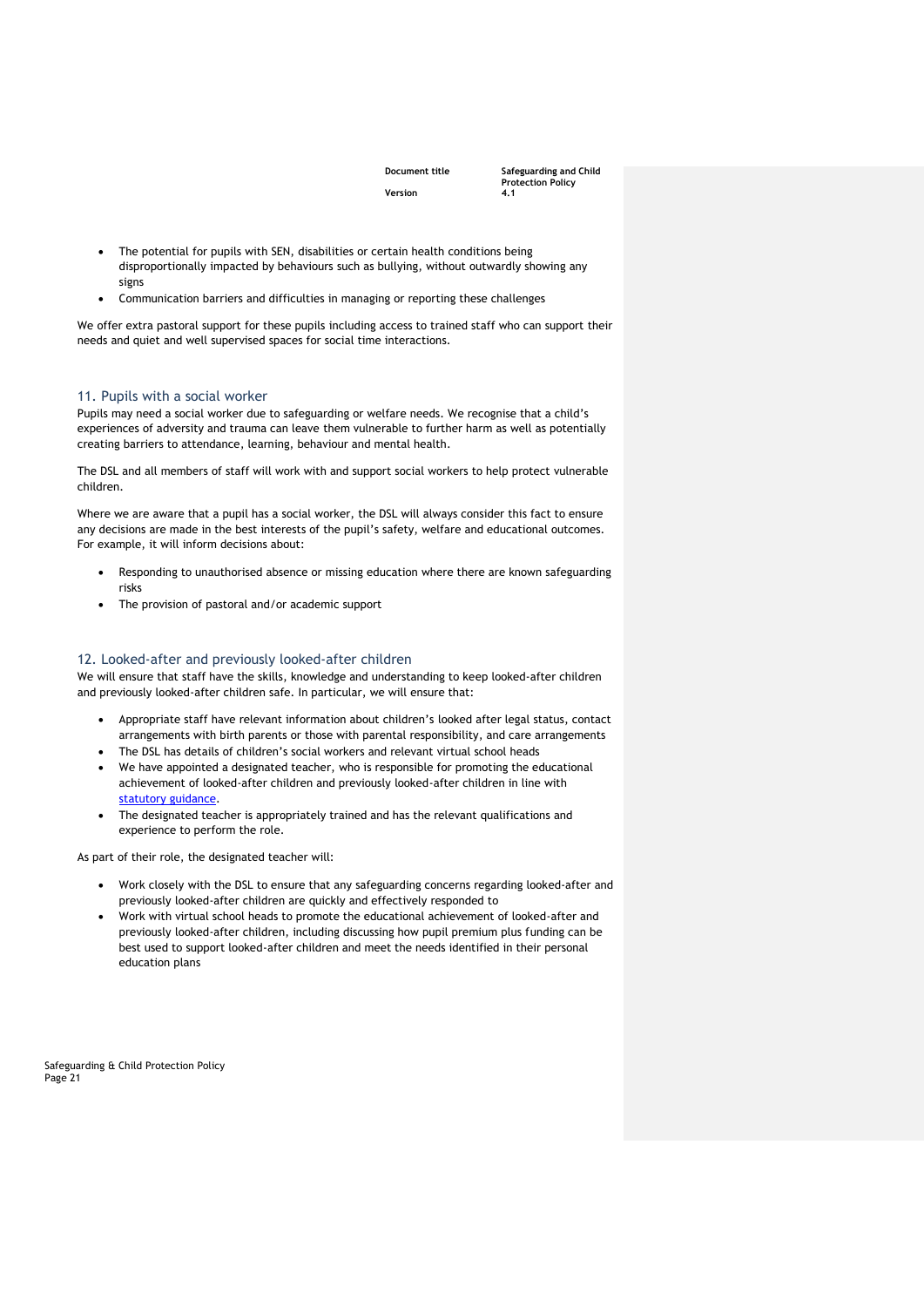**Document title Safeguarding and Child Protection Policy** 

#### <span id="page-21-0"></span>13. Complaints and concerns about school safeguarding policies

#### <span id="page-21-1"></span>13.1 Complaints against staff

Complaints against staff that are likely to require a child protection investigation will be handled in accordance with our procedures for dealing with allegations of abuse made against staff (see appendix 3).

#### <span id="page-21-2"></span>13.2 Other complaints

Safeguarding-related complaints of other types, for example, those related to pupils or premises, will be managed under the Trust's Complaints Policy and Procedure which is published on the school and Trust websites.

#### <span id="page-21-3"></span>13.3 Whistle-blowing

The Trust's Whistle Blowing Policy (Safeguarding) indicates how to raise concerns about the school, the Trust or individual's conduct where someone has concerns that wrongdoing is taking place. Wrong-doing might include:

- Putting someone's health and safety in danger
- a criminal offence
- not obeying the law
- covering up wrongdoing
- actions that negatively affect the welfare of children

The Whistleblowing Policy indicates the process for raising such concerns or allegations. They might also be taken to the local authority or the whistleblowing charity Protect [Speak up stop harm \(protect](https://protect-advice.org.uk/)[advice.org.uk\)](https://protect-advice.org.uk/) can offer advice and support to someone wishing to raise a whistle blowing concern.

#### <span id="page-21-4"></span>14. Record-keeping

We will hold records in line with our records retention schedule.

All safeguarding concerns, discussions, decisions made and the reasons for those decisions, must be recorded in writing on the CPOMS system. If you are in any doubt about whether to record something, discuss it with the DSL.

Records will include:

- A clear and comprehensive summary of the concern
- Details of how the concern was followed up and resolved
- A note of any action taken, decisions reached and the outcome
- Concerns and referrals will be kept in a separate child protection file for each child.

Any non-confidential records will be readily accessible and available. Confidential information and records will be held securely and only available to those who have a right or professional need to see them.

Safeguarding records relating to individual children will be retained after they have left the school for the time periods set out in LSP Records Management Policy Appendix B Retention Schedule.

Safeguarding records which contain information about allegations of sexual abuse will be retained for the Independent Inquiry into Child Sexual Abuse (IICSA), for the term of the inquiry.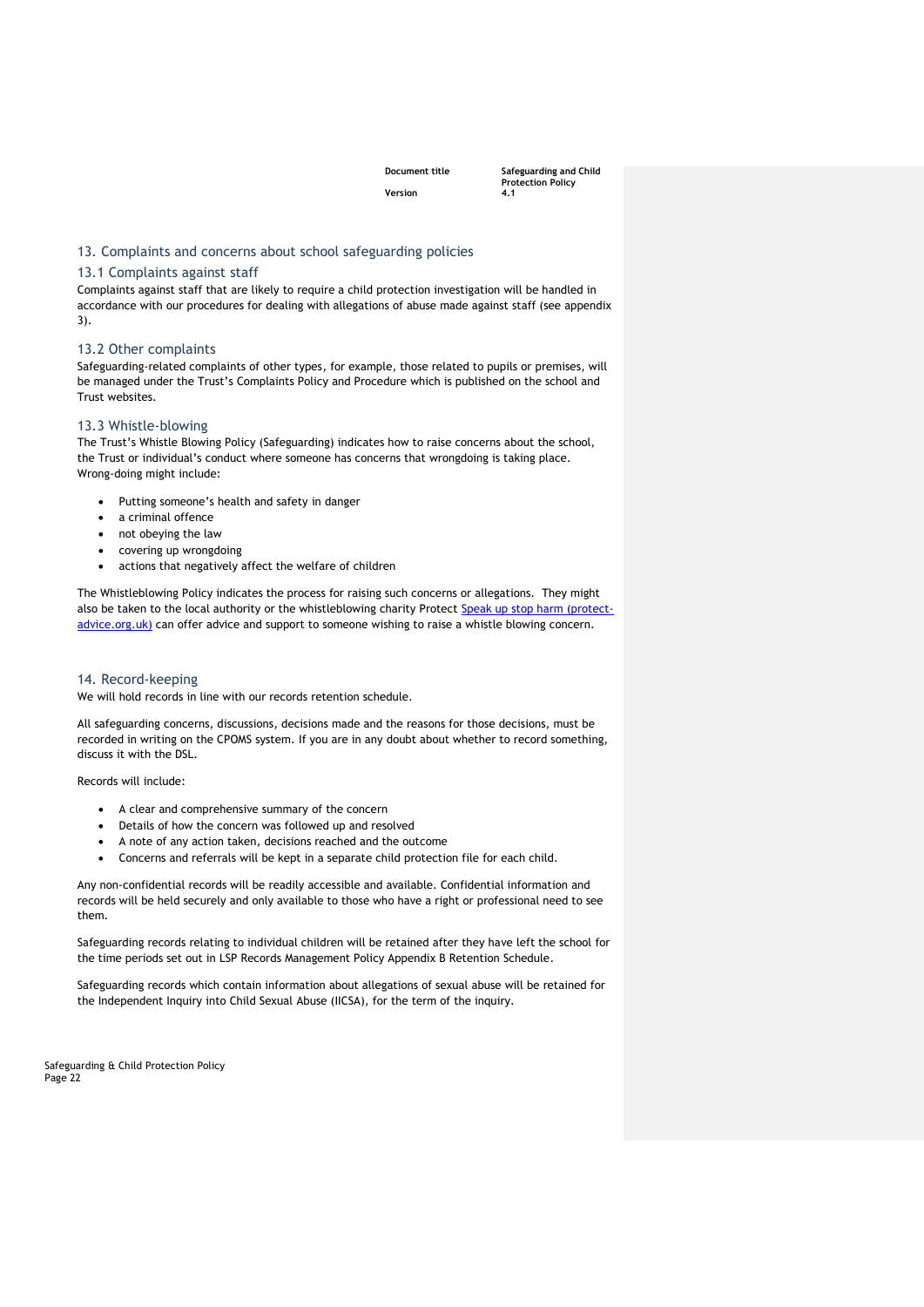**Document title Safeguarding and Child Protection Policy** 

If a child for whom the school has, or has had, safeguarding concerns moves to another school, the DSL will ensure that their child protection file is forwarded promptly and securely, and separately from the main pupil file. In addition, if the concerns are significant or complex, and/or social services are involved, the DSL will speak to the DSL of the receiving school and provide information to enable them to have time to make any necessary preparations to ensure the safety of the child.

Appendix 2 sets out our policy on record-keeping specifically with respect to recruitment and preappointment checks.

Appendix 3 sets out our policy on record-keeping with respect to allegations of abuse made against staff.

### <span id="page-22-0"></span>15. Training

#### <span id="page-22-1"></span>15.1 All staff

All staff members will undertake safeguarding and child protection training at induction, including on whistle-blowing procedures and online safety, to ensure they understand the school's safeguarding systems and their responsibilities, and can identify signs of possible abuse or neglect.

This training will be regularly (at least annually) updated and will:

- Be integrated, aligned and considered as part of the whole-school safeguarding approach and wider staff training, and curriculum planning
- Be in line with advice from the 3 safeguarding partners
- Have regard to the Teachers' Standards to support the expectation that all teachers:
	- o Manage behaviour effectively to ensure a good and safe environment
	- o Have a clear understanding of the needs of all pupils

All staff will have training on the government's anti-radicalisation strategy, Prevent, to enable them to identify children at risk of being drawn into terrorism and to challenge extremist ideas.

Staff will also receive regular safeguarding and child protection updates, including on online safety, as required but at least annually (for example, through emails, e-bulletins and staff meetings).

Contractors who are de facto permanent staff (such as caterers, cleaners or PE coaches) will also receive safeguarding training. Our contract with the provider will specify that this must be to the standard expects of directly employed staff. When necessary the school will provide this training if the contactor does not cave capacity.

Volunteers will receive appropriate training, if applicable. This should happen if the volunteer is regularly in school or is working unsupervised with children.

#### *15.2 The DSL and deputy/deputies*

The DSL and deputy/deputies will undertake child protection and safeguarding training at least every 2 years.

In addition, they will update their knowledge and skills at regular intervals and at least annually (for example, through e-bulletins, meeting other DSLs, or taking time to read and digest safeguarding developments).

They will also undertake Prevent awareness training.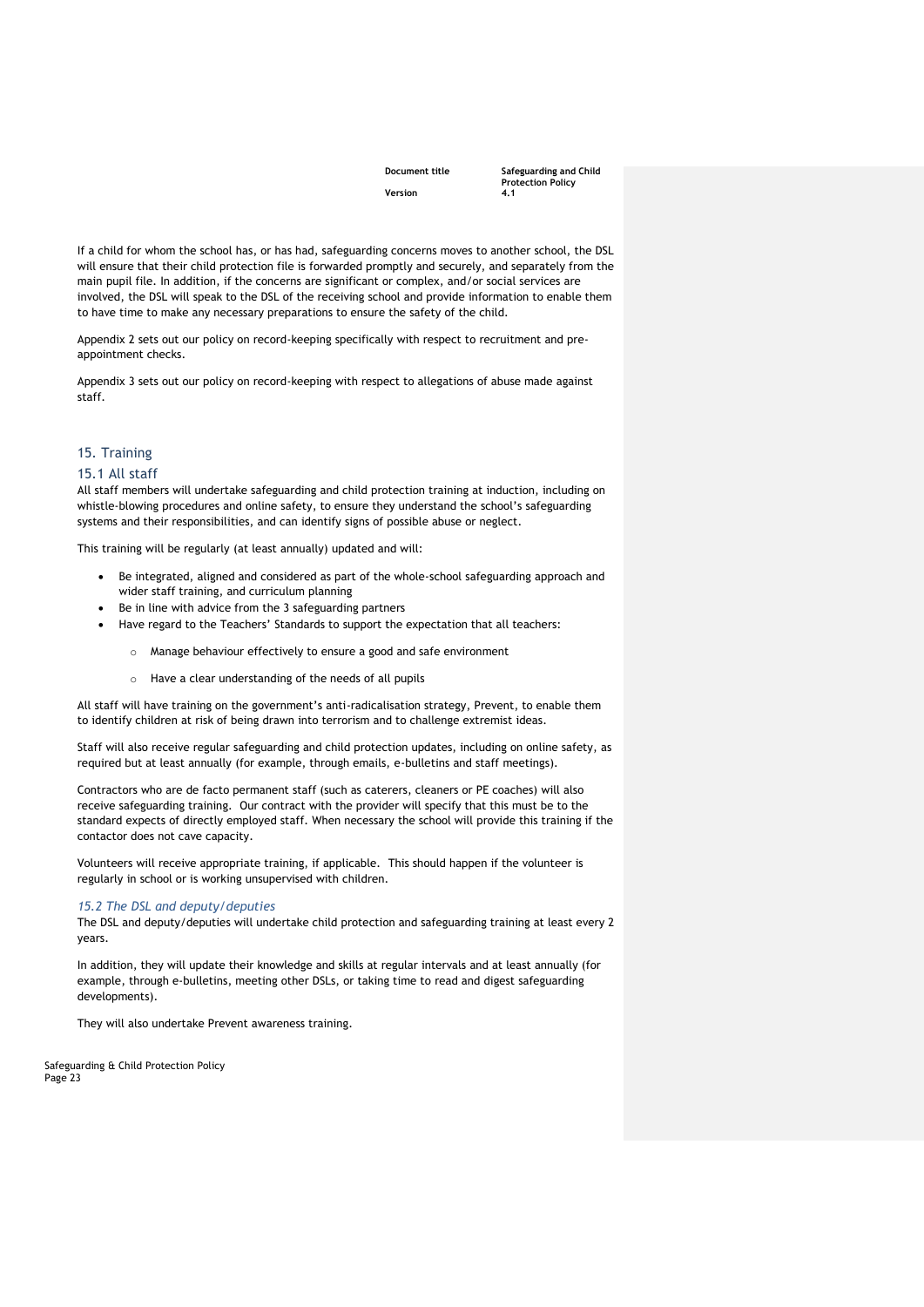**Document title Safeguarding and Child Protection Policy** 

#### <span id="page-23-0"></span>15.3 Governors

All governors receive training about safeguarding, to make sure they have the knowledge and information needed to perform their functions and understand their responsibilities. This should be at Basic Awareness level and may be provided by face to face or online resource.

#### <span id="page-23-1"></span>15.4 Recruitment – interview panels

At least one person conducting any interview for any post at the school will have undertaken safer recruitment training.

See appendix 2 of this policy for more information about our safer recruitment procedures.

### <span id="page-23-2"></span>15.5 Staff who have contact with pupils and families

All staff who have contact with children and families will have supervisions which will provide them with support, coaching and training, promote the interests of children and allow for confidential discussions of sensitive issues.

#### <span id="page-23-3"></span>16. Monitoring arrangements

This policy will be reviewed **annually** by the Headteacher, the DSL and the Trust's Chief Executive. At every review, it will be approved by the Local Governing Body.

#### <span id="page-23-4"></span>17. Links with other policies

This policy links to the following policies and procedures:

- Behaviour
- Staff code of conduct
- Complaints
- Health and safety
- Attendance
- Online safety
- Mobile phone use
- Equality
- Relationships and sex education
- First aid
- Curriculum
- Designated teacher for looked-after and previously looked-after children
- Privacy notices
- Whistle-blowing
- Anti-bullying
- IT acceptable use

Safeguarding & Child Protection Policy Page 24

**Commented [GJL11]:** This is a requirement for Early Years providers. I suggest that it will also need to be adopted by Sec Schools and amended to be clear that supervision is necessary for staff dealing with sensitive and upsetting situations.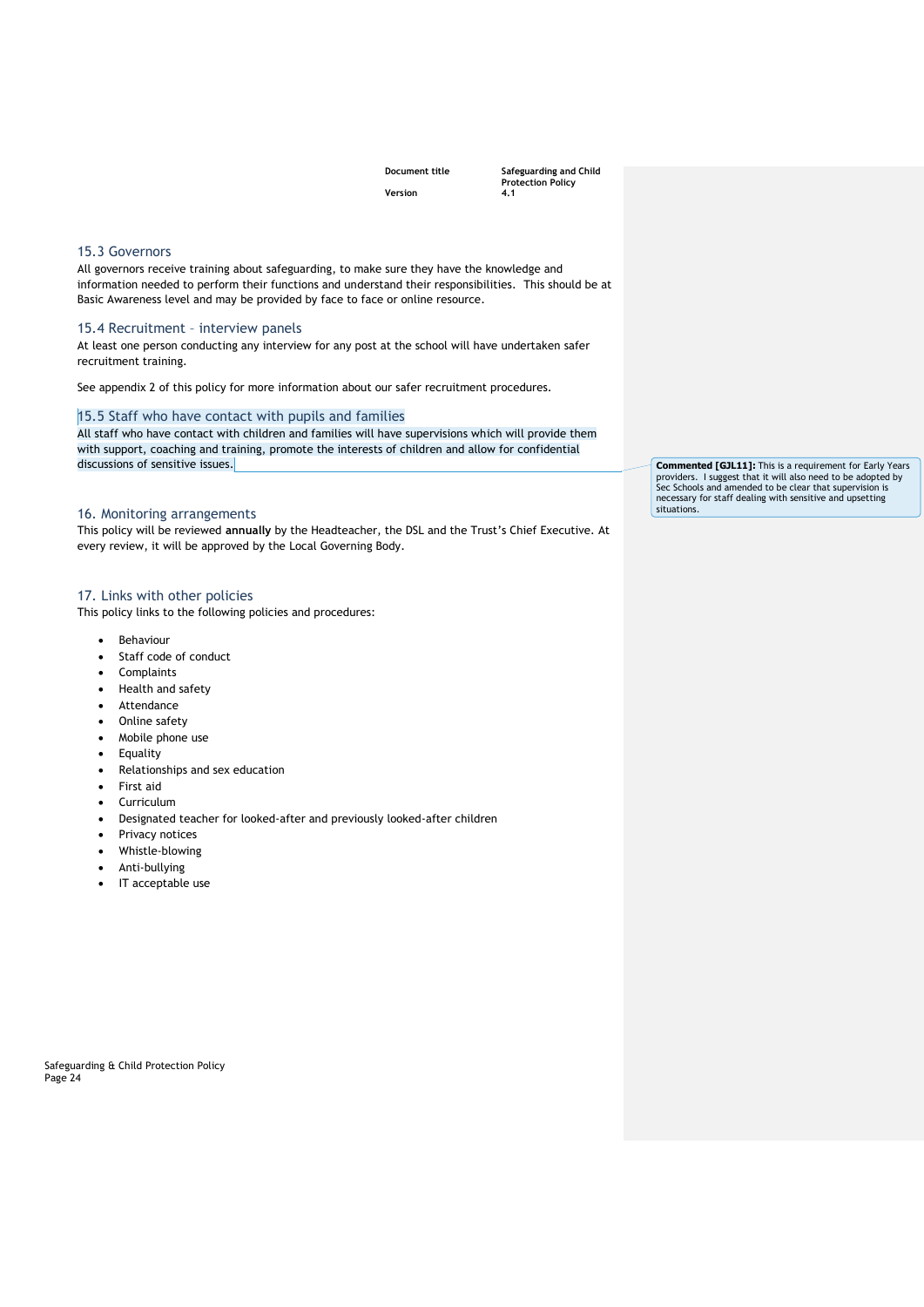**Document title Safeguarding and Child Protection Policy** 

#### **These appendices are based on the Department for Education's statutory guidance, Keeping Children Safe in Education.**

#### <span id="page-24-0"></span>Appendix 1: types of abuse

**Abuse**, including neglect, and safeguarding issues are rarely standalone events that can be covered by one definition or label. In most cases, multiple issues will overlap.

**Physical abuse** may involve hitting, shaking, throwing, poisoning, burning or scalding, drowning, suffocating or otherwise causing physical harm to a child. Physical harm may also be caused when a parent or carer fabricates the symptoms of, or deliberately induces, illness in a child.

**Emotional abuse** is the persistent emotional maltreatment of a child such as to cause severe and adverse effects on the child's emotional development. Some level of emotional abuse is involved in all types of maltreatment of a child, although it may occur alone.

Emotional abuse may involve:

- Conveying to a child that they are worthless or unloved, inadequate, or valued only insofar as they meet the needs of another person
- Not giving the child opportunities to express their views, deliberately silencing them or 'making fun' of what they say or how they communicate
- Age or developmentally inappropriate expectations being imposed on children. These may include interactions that are beyond a child's developmental capability, as well as overprotection and limitation of exploration and learning, or preventing the child participating in normal social interaction
- Seeing or hearing the ill-treatment of another
- Serious bullying (including cyber-bullying), causing children frequently to feel frightened or in danger, or the exploitation or corruption of children

**Sexual abuse** involves forcing or enticing a child or young person to take part in sexual activities, not necessarily involving a high level of violence, whether or not the child is aware of what is happening. The activities may involve:

- Physical contact, including assault by penetration (for example rape or oral sex) or nonpenetrative acts such as masturbation, kissing, rubbing and touching outside of clothing
- Non-contact activities, such as involving children in looking at, or in the production of, sexual images, watching sexual activities, encouraging children to behave in sexually inappropriate ways, or grooming a child in preparation for abuse (including via the internet)

Sexual abuse is not solely perpetrated by adult males. Women can also commit acts of sexual abuse, as can other children.

**Neglect** is the persistent failure to meet a child's basic physical and/or psychological needs, likely to result in the serious impairment of the child's health or development. Neglect may occur during pregnancy as a result of maternal substance abuse.

Once a child is born, neglect may involve a parent or carer failing to:

- Provide adequate food, clothing and shelter (including exclusion from home or abandonment)
- Protect a child from physical and emotional harm or danger
- Ensure adequate supervision (including the use of inadequate care-givers)
- Ensure access to appropriate medical care or treatment

It may also include neglect of, or unresponsiveness to, a child's basic emotional needs.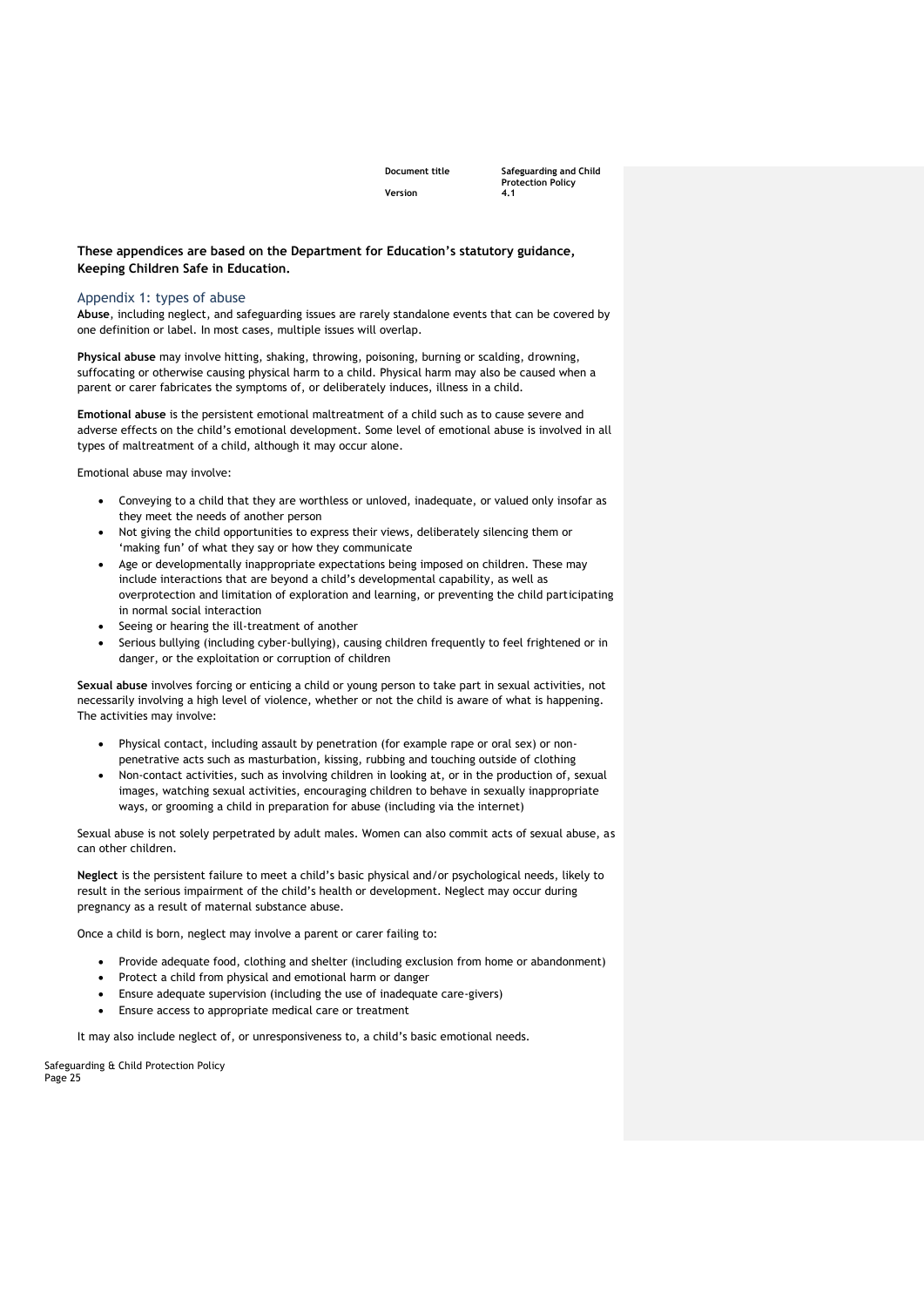**Document title Safeguarding and Child Protection Policy** 

#### <span id="page-25-0"></span>Appendix 2: safer recruitment and DBS checks – policy and procedures **Recruitment and selection process**

The recruitment steps outlined below are based on part 3 of Keeping Children Safe in Education. Amend or add to this as applicable to reflect your own approach.

To make sure we recruit suitable people, we will ensure that those involved in the recruitment and employment of staff to work with children have received appropriate safer recruitment training.

We have put the following steps in place during our recruitment and selection process to ensure we are committed to safeguarding and promoting the welfare of children.

#### **Advertising**

When advertising roles, we will make clear:

- Our school's commitment to safeguarding and promoting the welfare of children
- That safeguarding checks will be undertaken
- The safeguarding requirements and responsibilities of the role, such as the extent to which the role will involve contact with children
- Whether or not the role is exempt from the Rehabilitation of Offenders Act 1974 and the amendments to the Exceptions Order 1975, 2013 and 2020. If the role is exempt, certain spent convictions and cautions are 'protected', so they do not need to be disclosed, and if they are disclosed, we cannot take them into account

#### **Application forms**

Our application forms will:

- Include a statement saying that it is an offence to apply for the role if an applicant is barred from engaging in regulated activity relevant to children (where the role involves this type of regulated activity)
- Include a copy of, or link to, our child protection and safeguarding policy and our policy on the employment of ex-offenders

#### **Shortlisting**

Our shortlisting process will involve at least 2 people and will:

- Consider any inconsistencies and look for gaps in employment and reasons given for them
- Explore all potential concerns

Once we have shortlisted candidates, we will ask shortlisted candidates to:

- Complete a self-declaration of their criminal record or any information that would make them unsuitable to work with children, so that they have the opportunity to share relevant information and discuss it at interview stage. The information we will ask for includes:
	- o If they have a criminal history
	- o Whether they are included on the barred list
	- o Whether they are prohibited from teaching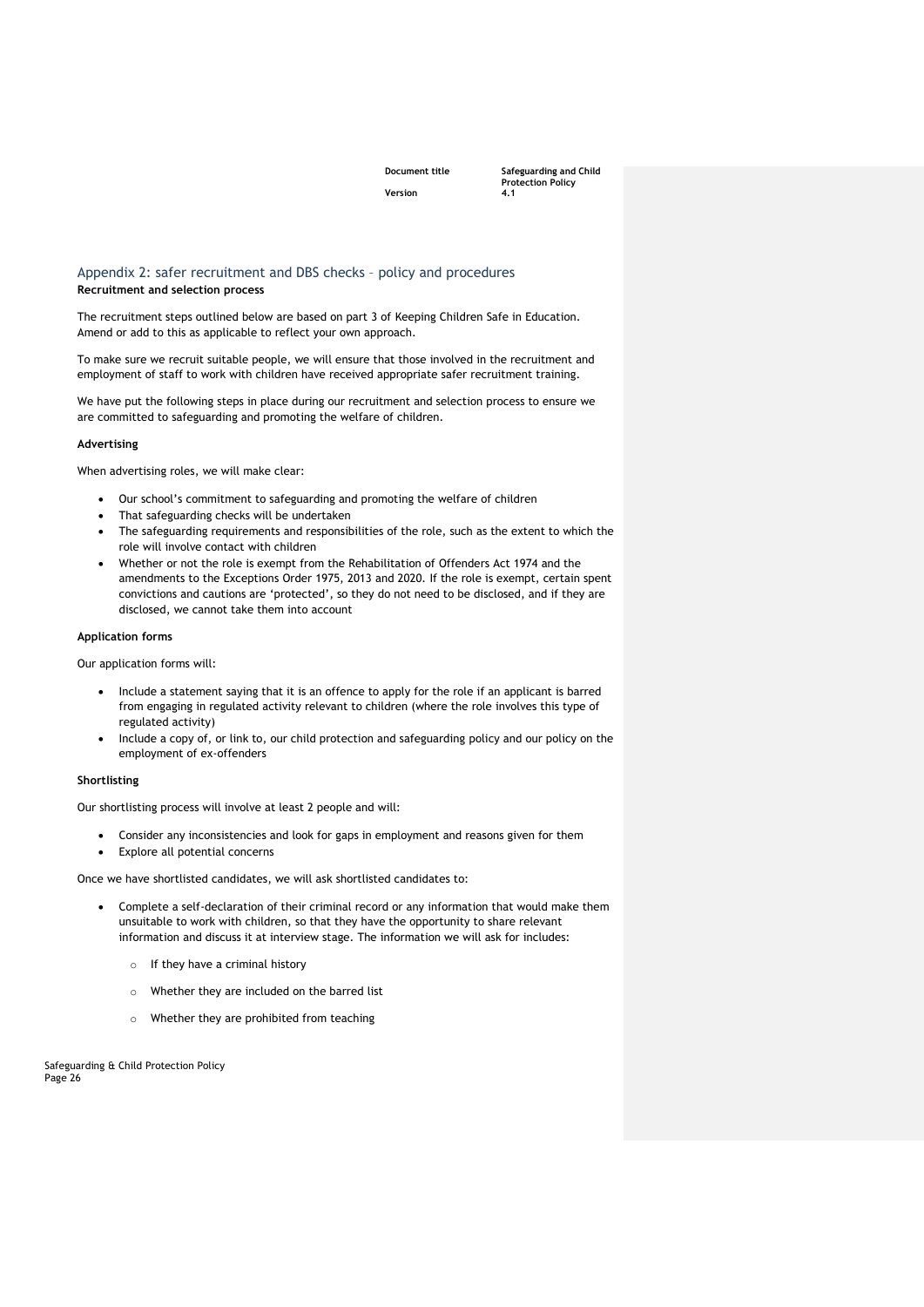**Document title Safeguarding and Child Protection Policy** 

- o Information about any criminal offences committed in any country in line with the law as applicable in England and Wales
- o Any relevant overseas information
- Sign a declaration confirming the information they have provided is true

#### **Seeking references and checking employment history**

We will obtain references before interview. Any concerns raised will be explored further with referees and taken up with the candidate at interview.

When seeking references we will:

- Not accept open references
- Liaise directly with referees and verify any information contained within references with the referees
- Ensure any references are from the candidate's current employer and completed by a senior person. Where the referee is school based, we will ask for the reference to be confirmed by the headteacher/principal as accurate in respect to disciplinary investigations
- Obtain verification of the candidate's most recent relevant period of employment if they are not currently employed
- Secure a reference from the relevant employer from the last time the candidate worked with children if they are not currently working with children
- Compare the information on the application form with that in the reference and take up any inconsistencies with the candidate
- Resolve any concerns before any appointment is confirmed

#### **Interview and selection**

When interviewing candidates, we will:

• Probe any gaps in employment, or where the candidate has changed employment or location frequently, and ask candidates to explain this

Explore any potential areas of concern to determine the candidate's suitability to work with children

Record all information considered and decisions made

#### **Pre-appointment vetting checks**

We will record all information on the checks carried out in the school's single central record (SCR). Copies of these checks, where appropriate, will be held in individuals' personnel files. We follow requirements and best practice in retaining copies of these checks, as set out below.

#### **New staff**

All offers of appointment will be conditional until satisfactory completion of the necessary preemployment checks. When appointing new staff, we will:

- Verify their identity
- Obtain (via the applicant) an enhanced DBS certificate, including barred list information for those who will be engaging in regulated activity (see definition below). We will obtain the certificate before, or as soon as practicable after, appointment, including when using the DBS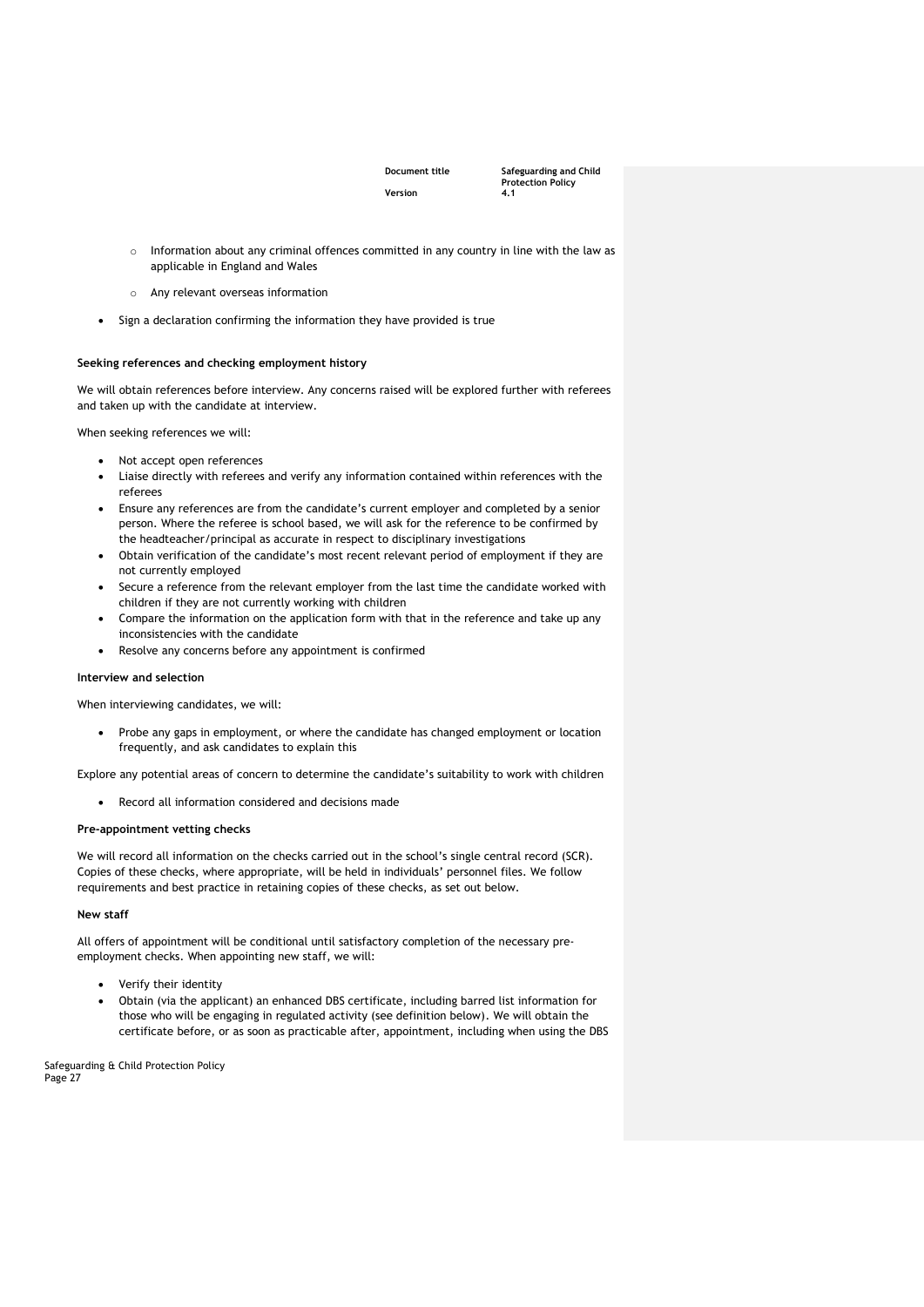| <b>DOCUMENT TIT</b> |  |  |
|---------------------|--|--|
| Version             |  |  |

**Document title Safeguarding and Child Protection Policy** 

update service. We will not keep a copy of the certificate for longer than 6 months, but when the copy is destroyed we may still keep a record of the fact that vetting took place, the result of the check and recruitment decision taken

- Obtain a separate barred list check if they will start work in regulated activity before the DBS certificate is available
- Verify their mental and physical fitness to carry out their work responsibilities
- Verify their right to work in the UK. We will keep a copy of this verification for the duration of the member of staff's employment and for 2 years afterwards
- Verify their professional qualifications, as appropriate
- Ensure they are not subject to a prohibition order if they are employed to be a teacher
- Carry out further additional checks, as appropriate, on candidates who have lived or worked outside of the UK. Where available, these will include:
	- For all staff, including teaching positions: criminal records checks for overseas [applicants](https://www.gov.uk/government/publications/criminal-records-checks-for-overseas-applicants)
	- o For teaching positions: obtaining a letter of professional standing from the professional regulating authority in the country where the applicant has worked
- Check that candidates taking up a management position\* are not subject to a prohibition from management (section 128) direction made by the secretary of state

\* Management positions are most likely to include, but are not limited to, headteachers, principals and deputy/assistant headteachers.

We will ensure that appropriate checks are carried out to ensure that individuals are not disqualified under the 2018 Childcare Disqualification Regulations and Childcare Act 2006. Where we take a decision that an individual falls outside of the scope of these regulations and we do not carry out such checks, we will retain a record of our assessment on the individual's personnel file. This will include our evaluation of any risks and control measures put in place, and any advice sought.

**Regulated activity** means a person who will be:

Responsible, on a regular basis in a school or college, for teaching, training, instructing, caring for or supervising children; or

Carrying out paid, or unsupervised unpaid, work regularly in a school or college where that work provides an opportunity for contact with children; or

Engaging in intimate or personal care or overnight activity, even if this happens only once and regardless of whether they are supervised or not

#### **Existing staff**

In certain circumstances we will carry out all the relevant checks on existing staff as if the individual was a new member of staff. These circumstances are when:

- There are concerns about an existing member of staff's suitability to work with children; or
- An individual moves from a post that is not regulated activity to one that is; or
- There has been a break in service of 12 weeks or more

We will refer to the DBS anyone who has harmed, or poses a risk of harm, to a child or vulnerable adult where:

• We believe the individual has engaged in [relevant conduct](https://www.gov.uk/guidance/making-barring-referrals-to-the-dbs#relevant-conduct-in-relation-to-children); or

Safeguarding & Child Protection Policy Page 28

**Commented [GJL12]:** For schools with pupils younger than 8 years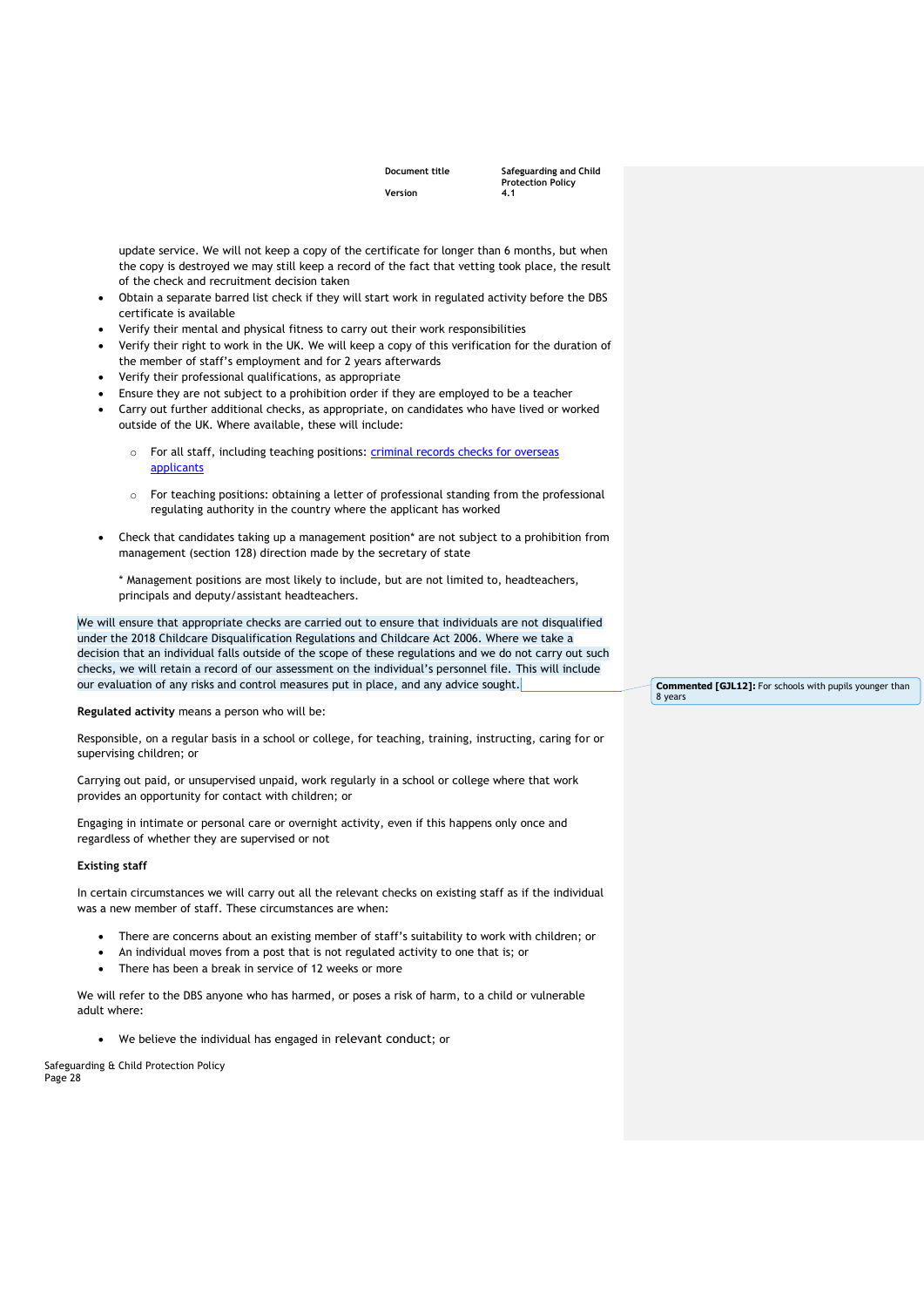**Document title Safeguarding and Child Protection Policy** 

- We believe the individual has received a caution or conviction for a relevant (automatic barring either with or without the right to make representations) offence, under the [Safeguarding Vulnerable Groups Act 2006 \(Prescribed Criteria and Miscellaneous](http://www.legislation.gov.uk/uksi/2009/37/contents/made)  [Provisions\) Regulations 2009](http://www.legislation.gov.uk/uksi/2009/37/contents/made); or
- We believe the 'harm test' is satisfied in respect of the individual (i.e. they may harm a child or vulnerable adult or put them at risk of harm); and
- The individual has been removed from working in regulated activity (paid or unpaid) or would have been removed if they had not left

#### **Agency and third-party staff**

We will obtain written notification from any agency or third-party organisation that it has carried out the necessary safer recruitment checks that we would otherwise perform. We will also check that the person presenting themselves for work is the same person on whom the checks have been made.

#### **Contractors**

We will ensure that any contractor, or any employee of the contractor, who is to work at the school while children are on site has had the appropriate level of DBS check. This will be:

- An enhanced DBS check with barred list information for contractors engaging in regulated activity
- An enhanced DBS check, not including barred list information, for all other contractors who are not in regulated activity but whose work provides them with an opportunity for regular contact with children

We will obtain the DBS check for self-employed contractors.

We will not keep copies of such checks for longer than 6 months.

Contractors who have not had any checks will not be allowed to work unsupervised or engage in regulated activity under any circumstances.

We will check the identity of all contractors and their staff on arrival at the school.

For self-employed contractors such as music teachers or sports coaches, we will ensure that appropriate checks are carried out to ensure that individuals are not disqualified under the 2018 Childcare Disqualification Regulations and Childcare Act 2006. Where we decide that an individual falls outside of the scope of these regulations and we do not carry out such checks, we will retain a record of our assessment. This will include our evaluation of any risks and control measures put in place, and any advice sought.

#### **Trainee/student teachers**

Where applicants for initial teacher training are salaried by us, we will ensure that all necessary checks are carried out.

Where trainee teachers are fee-funded, we will obtain written confirmation from the training provider that necessary checks have been carried out and that the trainee has been judged by the provider to be suitable to work with children.

In both cases, this includes checks to ensure that individuals are not disqualified under the 2018 Childcare Disqualification Regulations and Childcare Act 2006.

**Volunteers**

Safeguarding & Child Protection Policy Page 29

**Commented [GJL13]:** For schools with pupils aged younger than 8 years

**Commented [GJL14]:** For schools with pupils aged younger than 8 years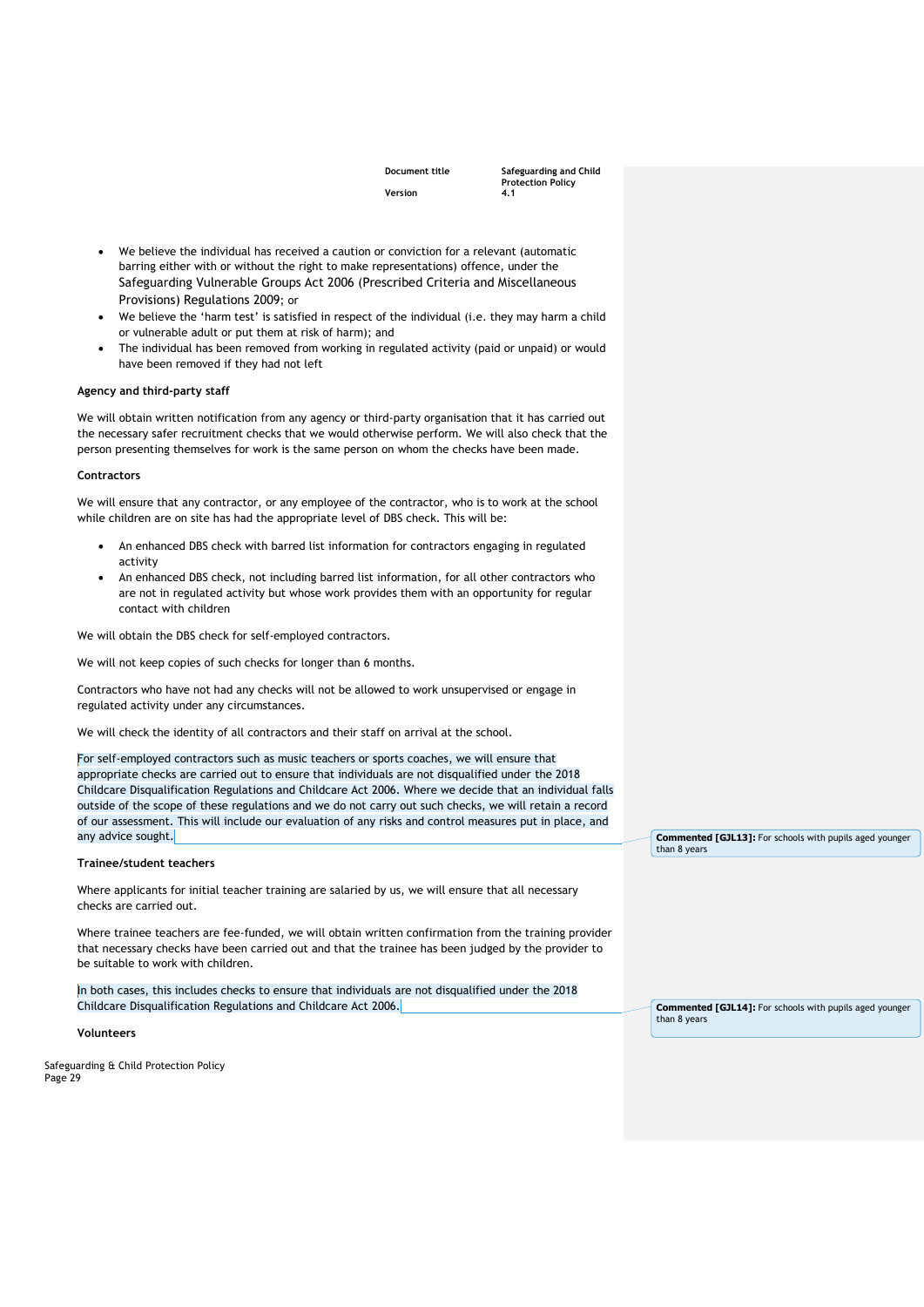**Document title Safeguarding and Child Protection Policy** 

#### We will:

- Never leave an unchecked volunteer unsupervised or allow them to work in regulated activity
- Obtain an enhanced DBS check with barred list information for all volunteers who are new to working in regulated activity
- Carry out a risk assessment when deciding whether to seek an enhanced DBS check without barred list information for any volunteers not engaging in regulated activity. We will retain a record of this risk assessment
- Ensure that appropriate checks are carried out to ensure that individuals are not disqualified under the 2018 Childcare Disqualification Regulations and Childcare Act 2006. Where we decide that an individual falls outside of the scope of these regulations and we do not carry out such checks, we will retain a record of our assessment. This will include our evaluation of any risks and control measures put in place, and any advice sought

#### **Governors**

#### All schools include:

All governors (trustees, local governors and members) will have an enhanced DBS check without barred list information. They will have an enhanced DBS check with barred list information if working in regulated activity.

The chair of the Board of Trustees will have their DBS check countersigned by the secretary of state.

All trustees, local governors and members will also have the following checks:

- A section 128 check (to check prohibition on participation in management under [section 128](https://www.legislation.gov.uk/ukpga/2008/25/section/128)  [of the Education and Skills Act 2008](https://www.legislation.gov.uk/ukpga/2008/25/section/128)).
- **Identity**
- Right to work in the UK
- Other checks deemed necessary if they have lived or worked outside the UK

#### **Adults who supervise pupils on work experience**

When organising work experience, we will ensure that policies and procedures are in place to protect children from harm.

We will also consider whether it is necessary for barred list checks to be carried out on the individuals who supervise a pupil under 16 on work experience. This will depend on the specific circumstances of the work experience, including the nature of the supervision, the frequency of the activity being supervised, and whether the work is regulated activity.

#### **Pupils staying with host families**

Where the school makes arrangements for pupils to be provided with care and accommodation by a host family to which they are not related (for example, during a foreign exchange visit), we will request enhanced DBS checks with barred list information on those people.

Where the school is organising such hosting arrangements overseas and host families cannot be checked in the same way, we will work with our partner schools abroad to ensure that similar assurances are undertaken prior to the visit.

Safeguarding & Child Protection Policy Page 30

**Commented [GJL15]:** For schools with pupils aged younger than 8 years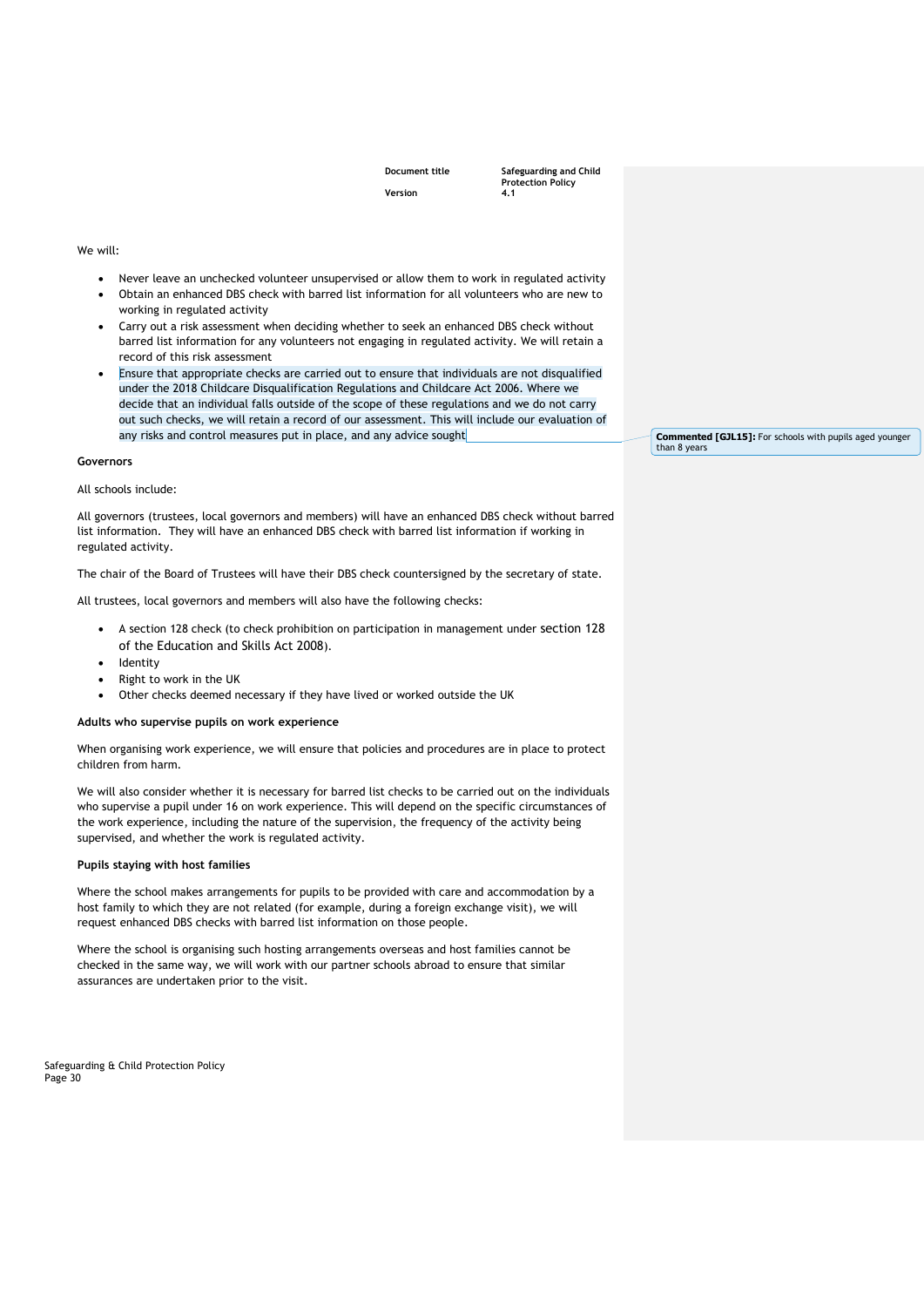**Document title Safeguarding and Child Protection Policy** 

#### <span id="page-30-0"></span>Appendix 3: allegations of abuse made against staff

#### <span id="page-30-1"></span>Section 1: allegations that may meet the harms threshold

This section is based on 'Section 1: Allegations that may meet the harms threshold' in part 4 of Keeping Children Safe in Education.

This section applies to all cases in which it is alleged that a current member of staff, including a supply teacher, volunteer or contractor, has:

- Behaved in a way that has harmed a child, or may have harmed a child, and/or
- Possibly committed a criminal offence against or related to a child, and/or
- Behaved towards a child or children in a way that indicates he or she may pose a risk of harm to children, and/or
- Behaved or may have behaved in a way that indicates they may not be suitable to work with children – this includes behaviour taking place both inside and outside of school

We will deal with any allegation of abuse quickly, in a fair and consistent way that provides effective child protection while also supporting the individual who is the subject of the allegation.

A 'case manager' will lead any investigation. This will be the headteacher, or the Chief Executive where the headteacher is the subject of the allegation. The case manager will be identified at the earliest opportunity.

Our procedures for dealing with allegations will be applied with common sense and judgement.

#### **Suspension of the accused until the case is resolved**

Suspension of the accused will not be the default position, and will only be considered in cases where there is reason to suspect that a child or other children is/are at risk of harm, or the case is so serious that there might be grounds for dismissal. In such cases, we will only suspend an individual if we have considered all other options available and there is no reasonable alternative.

Based on an assessment of risk, we will consider alternatives such as:

- Redeployment within the school so that the individual does not have direct contact with the child or children concerned
- Providing an assistant to be present when the individual has contact with children
- Redeploying the individual to alternative work in the school so that they do not have unsupervised access to children
- Moving the child or children to classes where they will not come into contact with the individual, making it clear that this is not a punishment and parents/carers have been consulted
- Temporarily redeploying the individual to another role in a different location, for example to an alternative school or other work for the trust

If in doubt, the case manager will seek views from the Trust Head of HR and the designated officer at the local authority, as well as the police and children's social care where they have been involved.

#### **Definitions for outcomes of allegation investigations**

**Substantiated:** there is sufficient evidence to prove the allegation

**Malicious:** there is sufficient evidence to disprove the allegation and there has been a deliberate act to deceive, or to cause harm to the subject of the allegation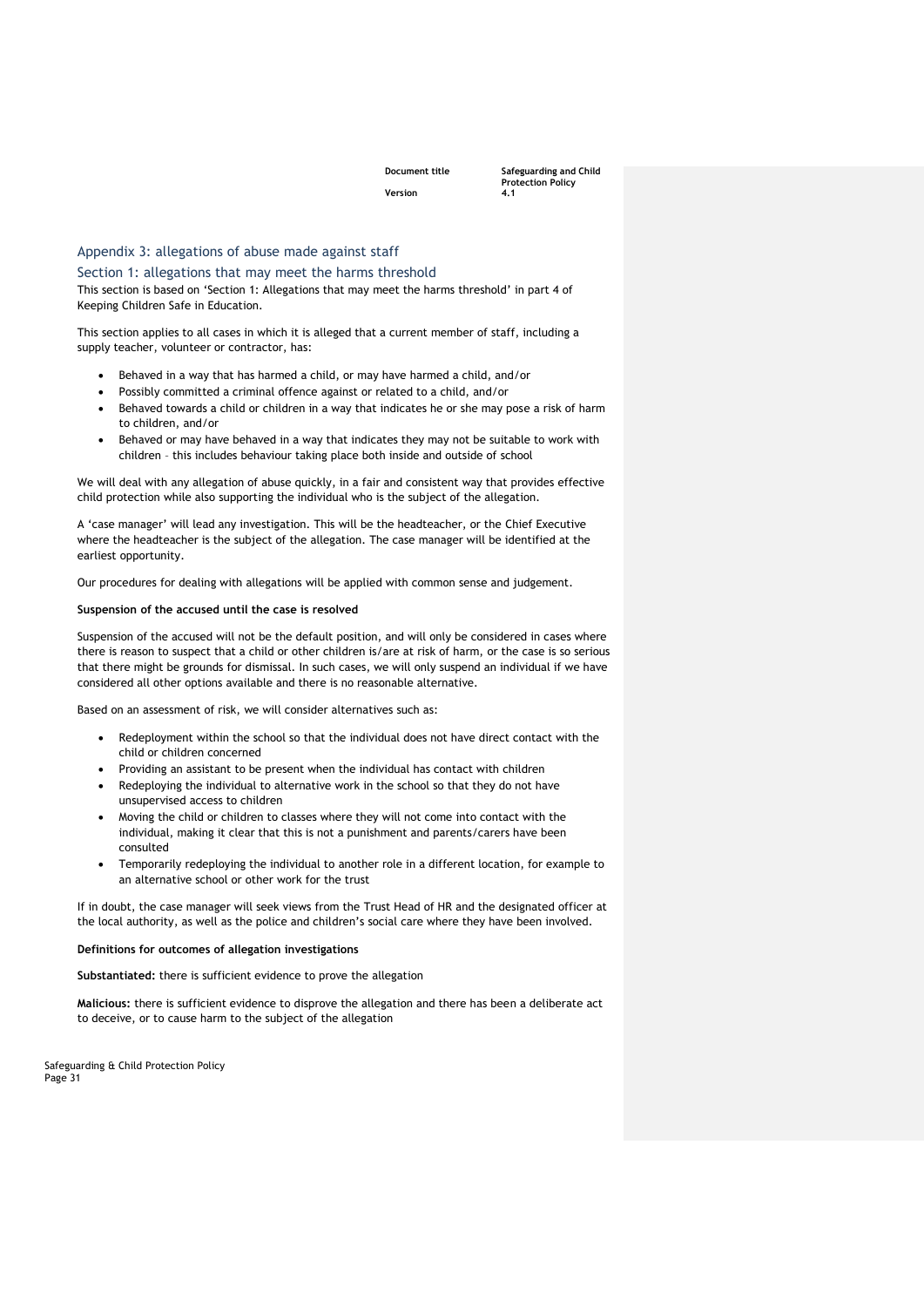**Document title Safeguarding and Child Protection Policy** 

**False:** there is sufficient evidence to disprove the allegation

**Unsubstantiated:** there is insufficient evidence to either prove or disprove the allegation (this does not imply guilt or innocence)

**Unfounded**: to reflect cases where there is no evidence or proper basis which supports the allegation being made

#### **Procedure for dealing with allegations**

In the event of an allegation that meets the criteria above, the case manager will take the following steps:

- Conduct basic enquiries to establish the facts to help determine whether there is any foundation to the allegation before carrying on with the steps below. This should be done quickly so as not to delay liaison with the Local Authority Designated Officer for Allegations (LADO).
- Discuss the allegation with the designated officer at the local authority (LADO). This is to consider the nature, content and context of the allegation and agree a course of action, including whether further enquiries are necessary to enable a decision on how to proceed, and whether it is necessary to involve the police and/or children's social care services. The LADO will determine if the school is to investigate further or if they wish to make alternative arrangements to investigate the allegation. (The case manager may, on occasion, consider it necessary to involve the police before consulting the LADO – for example, if the accused individual is deemed to be an immediate risk to children or there is evidence of a possible criminal offence. In such cases, the case manager will notify the designated officer as soon as practicably possible after contacting the police.)

The following steps will need to be agreed with the LADO.

- Inform the accused individual of the concerns or allegations and likely course of action as soon as possible after speaking to the LADO (and the police or children's social care services, where necessary). Where the police and/or children's social care services are involved, the case manager will only share such information with the individual as has been agreed with those agencies
- Where appropriate (in the circumstances described above), carefully consider whether suspension of the individual from contact with children at the school is justified or whether alternative arrangements such as those outlined above can be put in place. Advice will be sought from the LADO, police and/or children's social care services, as appropriate
- Where the case manager is concerned about the welfare of other children in the community or the individual's family, they will discuss these concerns with the DSL and make a risk assessment of the situation. If necessary, the DSL may make a referral to children's social care
- If immediate suspension is considered necessary, agree and record the rationale for this with the LADO and seek advice from the Trust's Head of HR. The record will include information about the alternatives to suspension that have been considered, and why they were rejected. Written confirmation of the suspension will be provided to the individual facing the allegation or concern within 1 working day, and the individual will be given a named contact at the school and their contact details
- If it is decided that no further action is to be taken in regard to the subject of the allegation or concern, record this decision and the justification for it and agree with the LADO what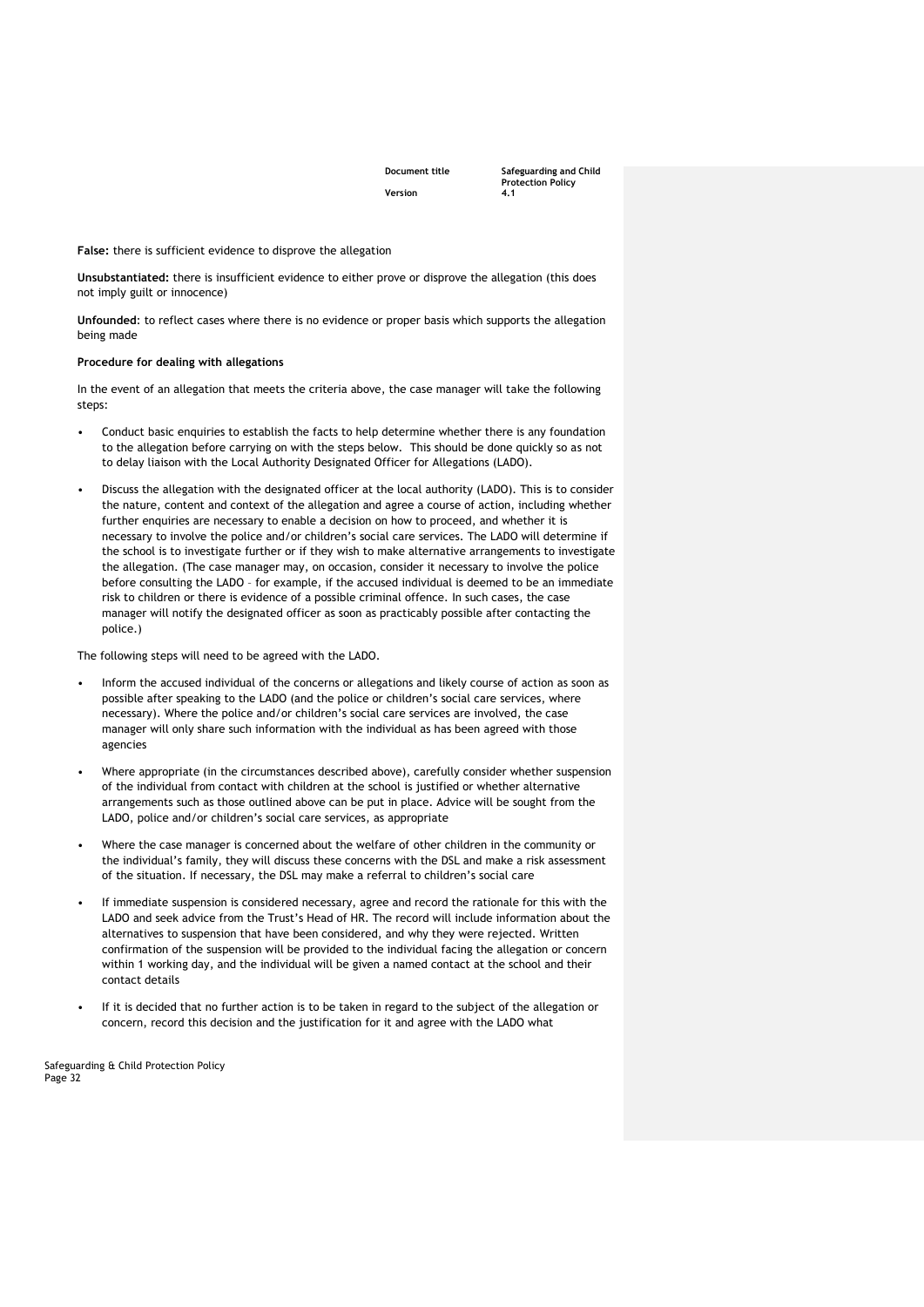**Document title Safeguarding and Child Protection Policy** 

information should be put in writing to the individual and by whom, as well as what action should follow both in respect of the individual and those who made the initial allegation

- If it is decided that further action is needed, take steps as agreed with the LADO to initiate the appropriate action in school and/or liaise with the police and/or children's social care services as appropriate
- Provide effective support for the individual facing the allegation or concern, including appointing a named representative to keep them informed of the progress of the case and considering what other support is appropriate. The Trust's Head of HR will provide advice about other support that may be appropriate.
- Inform the parents or carers of the child/children involved about the allegation as soon as possible if they do not already know (following agreement with children's social care services and/or the police, if applicable). The case manager will also inform the parents or carers of the requirement to maintain confidentiality about any allegations made against teachers (where this applies) while investigations are ongoing. Any parent or carer who wishes to have the confidentiality restrictions removed in respect of a teacher will be advised to seek legal advice
- Keep the parents or carers of the child/children involved informed of the progress of the case (only in relation to their child – no information will be shared regarding the staff member)
- Make a referral to the DBS where it is thought that the individual facing the allegation or concern has engaged in conduct that harmed or is likely to harm a child, or if the individual otherwise poses a risk of harm to a child

Where an allegation relates to an Early Years setting we will inform Ofsted of any allegations of serious harm or abuse by any person living, working, or looking after children at the premises (whether the allegations relate to harm or abuse committed on the premises or elsewhere), and any action taken in respect of the allegations. This notification will be made as soon as reasonably possible and always within 14 days of the allegations being made.

If the school is made aware that the secretary of state has made an interim prohibition order in respect of an individual, we will immediately suspend that individual from teaching, pending the findings of the investigation by the Teaching Regulation Agency.

Where the police are involved, wherever possible the school will ask the police at the start of the investigation to obtain consent from the individuals involved to share their statements and evidence for use in the school's disciplinary process, should this be required at a later point.

#### **Additional considerations for supply teachers and all contracted staff**

If there are concerns or an allegation is made against someone not directly employed by the school, such as a supply teacher or contracted staff member provided by an agency, we will take the actions below in addition to our standard procedures.

- We will not decide to stop using an individual due to safeguarding concerns without finding out the facts and liaising with our LADO to determine a suitable outcome
- The governing board will discuss with the agency whether it is appropriate to suspend the individual, or redeploy them to another part of the school, while the school carries out the investigation
- We will involve the agency fully, but the school will take the lead in collecting the necessary information and providing it to the LADO as required

Safeguarding & Child Protection Policy Page 33

**Commented [GJL16]:** Early years settings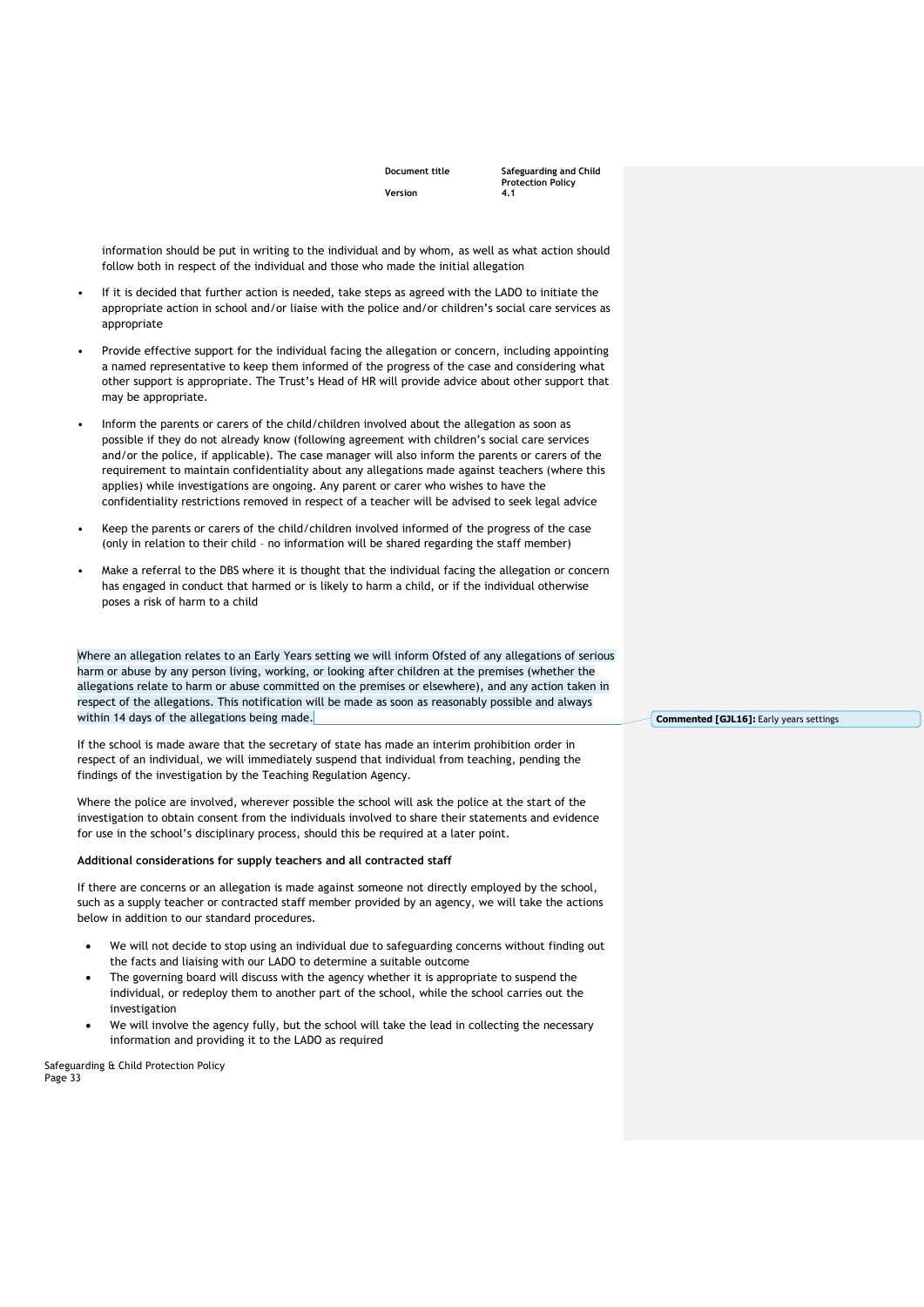**Document title Safeguarding and Child Protection Policy** 

We will address issues such as information sharing, to ensure any previous concerns or allegations known to the agency are taken into account (we will do this, for example, as part of the allegations management meeting or by liaising directly with the agency where necessary)

When using an agency, we will inform them of our process for managing allegations, and keep them updated about our policies as necessary, and will invite the agency's HR manager or equivalent to meetings as appropriate.

#### **Timescales**

We will deal with all allegations as quickly and effectively as possible and will endeavour to comply with the following timescales, where reasonably practicable:

- Any cases where it is clear immediately that the allegation is unsubstantiated or malicious should be resolved within 1 week
- If the nature of an allegation does not require formal disciplinary action, appropriate action should be taken within 3 working days
- If a disciplinary hearing is required and can be held without further investigation, this should be held within 15 working days

However, these are objectives only and where they are not met, we will endeavour to take the required action as soon as possible thereafter.

#### **Specific actions**

#### **Action following a criminal investigation or prosecution**

The case manager will discuss with the local authority's designated officer whether any further action, including disciplinary action, is appropriate and, if so, how to proceed, taking into account information provided by the police and/or children's social care services.

#### **Conclusion of a case where the allegation is substantiated**

If the allegation is substantiated and the individual is dismissed or the school ceases to use their services, or the individual resigns or otherwise ceases to provide their services, the school will make a referral to the DBS for consideration of whether inclusion on the barred lists is required.

If the individual concerned is a member of teaching staff, the school will consider whether to refer the matter to the Teaching Regulation Agency to consider prohibiting the individual from teaching.

#### **Individuals returning to work after suspension**

If it is decided on the conclusion of a case that an individual who has been suspended can return to work, the case manager will consider how best to facilitate this.

The case manager will also consider how best to manage the individual's contact with the child or children who made the allegation, if they are still attending the school.

#### **Unsubstantiated, unfounded, false or malicious reports**

If a report is:

Determined to be unsubstantiated, unfounded, false or malicious, the DSL will consider the appropriate next steps. If they consider that the child and/or person who made the allegation is in need of help, or the allegation may have been a cry for help, a referral to children's social care may be appropriate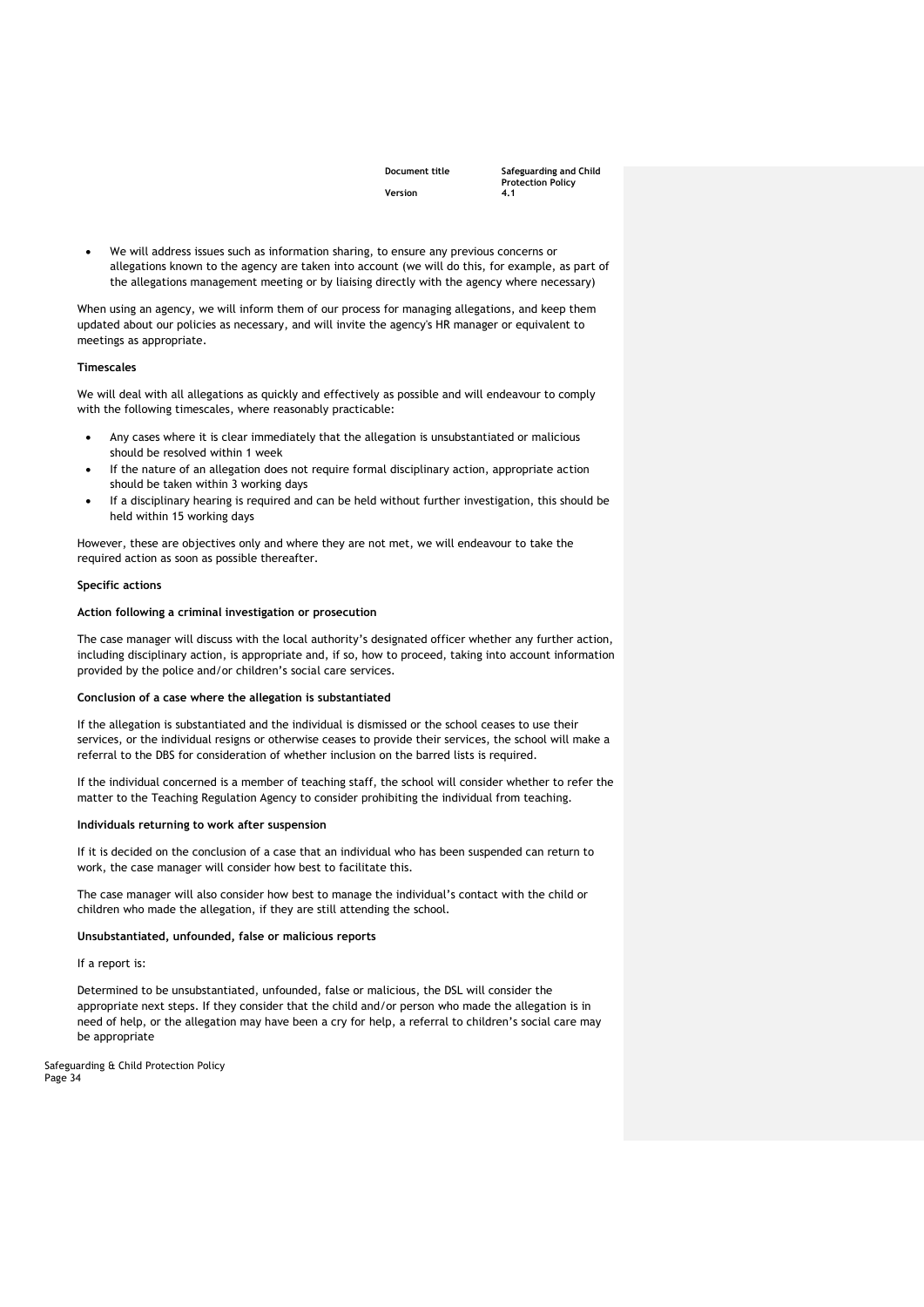**Document title Safeguarding and Child Protection Policy** 

Shown to be deliberately invented, or malicious, the school will consider whether any disciplinary action is appropriate against the individual(s) who made it

#### **Unsubstantiated, unfounded, false or malicious allegations**

If an allegation is:

- Determined to be unsubstantiated, unfounded, false or malicious, the LADO and case manager will consider the appropriate next steps. If they consider that the child and/or person who made the allegation is in need of help, or the allegation may have been a cry for help, a referral to children's social care may be appropriate
- Shown to be deliberately invented, or malicious, the school will consider whether any disciplinary action is appropriate against the individual(s) who made it

#### **Confidentiality and information sharing**

The school will make every effort to maintain confidentiality and guard against unwanted publicity while an allegation is being investigated or considered.

The case manager will take advice from the LADO, police and children's social care services, as appropriate, to agree:

- Who needs to know about the allegation and what information can be shared
- How to manage speculation, leaks and gossip, including how to make parents or carers of a child/children involved aware of their obligations with respect to confidentiality
- What, if any, information can be reasonably given to the wider community to reduce speculation
- How to manage press interest if, and when, it arises

#### **Record-keeping**

The case manager will maintain clear records about any case where the allegation or concern meets the criteria above and store them on the individual's confidential personnel file for the duration of the case.

The records of any allegation that, following an investigation, is found to be malicious or false will be deleted from the individual's personnel file (unless the individual consents for the records to be retained on the file).

For all other allegations (which are not found to be malicious or false), the following information will be kept on the file of the individual concerned:

- A clear and comprehensive summary of the allegation
- Details of how the allegation was followed up and resolved
- Notes of any action taken, decisions reached and the outcome
- A declaration on whether the information will be referred to in any future reference

In these cases, the school will provide a copy to the individual, in agreement with children's social care or the police as appropriate.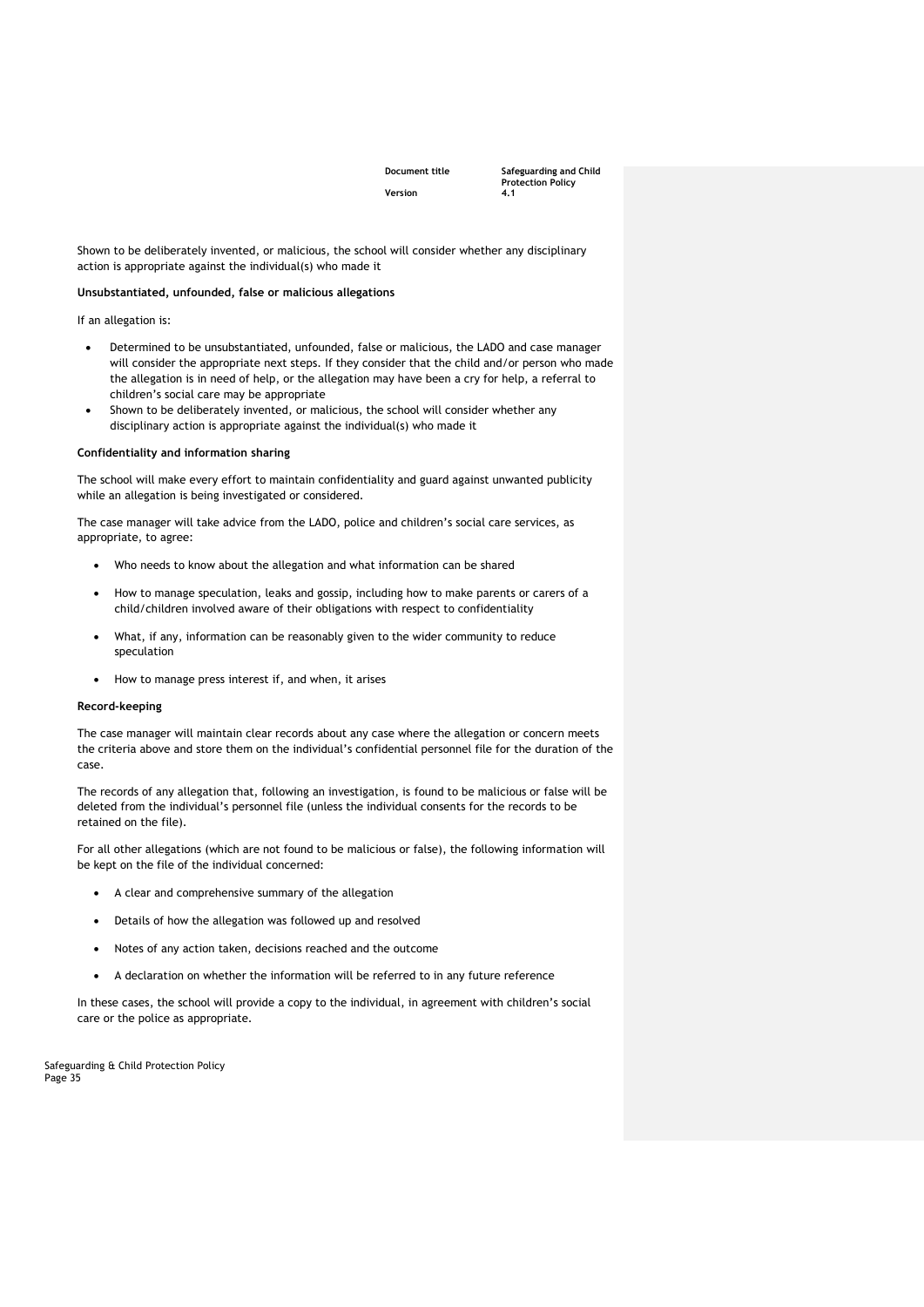**Document title Safeguarding and Child Protection Policy** 

Where records contain information about allegations of sexual abuse, we will preserve these for the Independent Inquiry into Child Sexual Abuse (IICSA), for the term of the inquiry. We will retain all other records at least until the individual has reached normal pension age, or for 10 years from the date of the allegation if that is longer.

#### **References**

When providing employer references, we will:

- Not refer to any allegation that has been found to be false, unfounded, unsubstantiated or malicious, or any repeated allegations which have all been found to be false, unfounded, unsubstantiated or malicious
- Include substantiated allegations, provided that the information is factual and does not include opinions

#### **Learning lessons**

After any cases where the allegations are *substantiated*, the case manager will review the circumstances of the case with the local authority's designated officer to determine whether there are any improvements that we can make to the school's procedures or practice to help prevent similar events in the future.

This will include consideration of (as applicable):

- Issues arising from the decision to suspend the member of staff
- The duration of the suspension
- Whether or not the suspension was justified
- The use of suspension when the individual is subsequently reinstated. We will consider how future investigations of a similar nature could be carried out without suspending the individual

For all other cases, the case manager will consider the facts and determine whether any improvements can be made.

#### **Non-recent allegations**

Abuse can be reported, no matter how long ago it happened.

We will report any non-recent allegations made by a child to the LADO in line with our local authority's procedures for dealing with non-recent allegations.

Where an adult makes an allegation to the school that they were abused as a child, we will advise the individual to report the allegation to the police.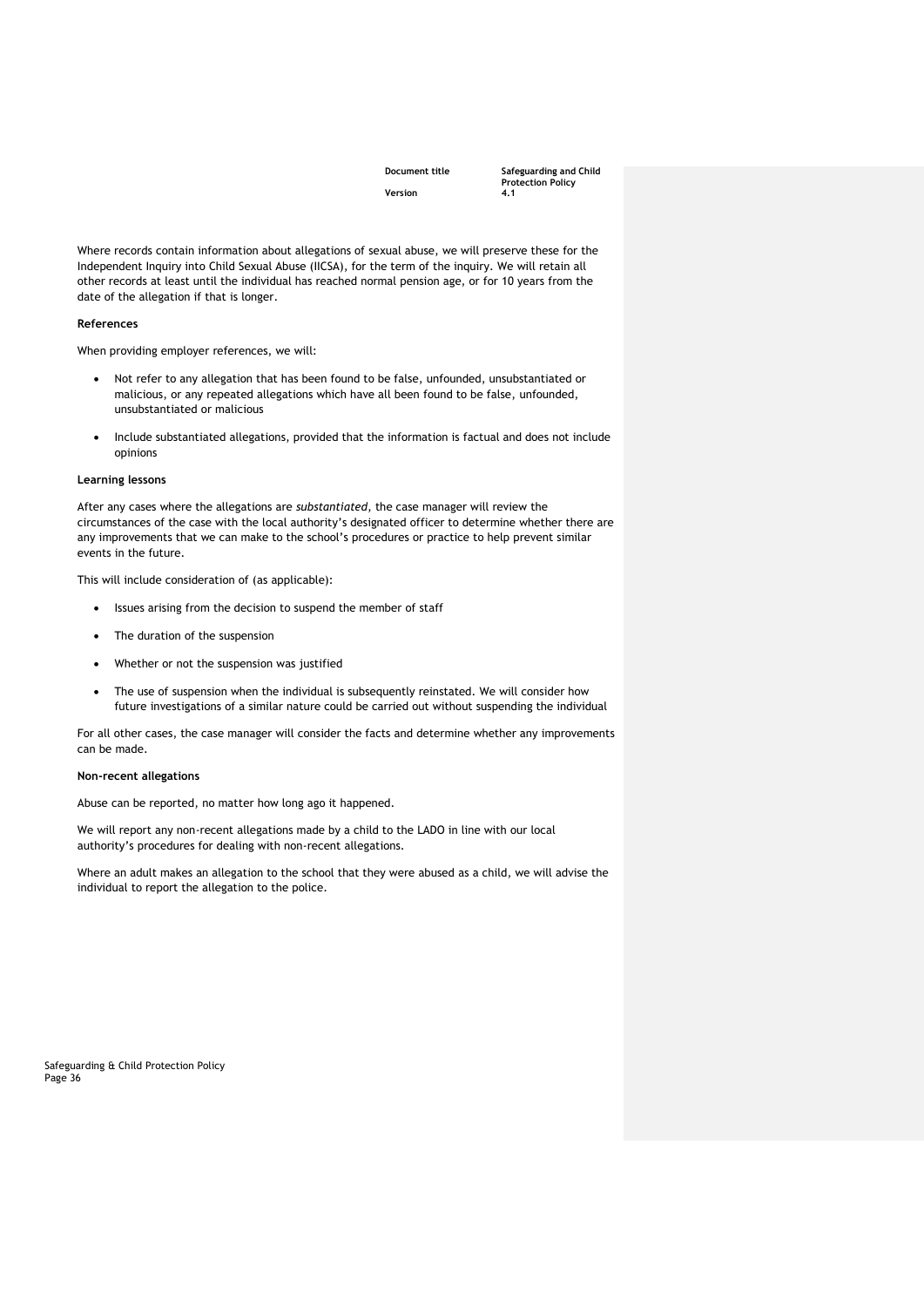**Document title Safeguarding and Child Protection Policy** 

### <span id="page-36-0"></span>Section 2: concerns that do not meet the harm threshold

(The section is based on 'Section 2: Concerns that do not meet the harm threshold' in part 4 of Keeping Children Safe in Education 2021.)

This section applies to all concerns (including allegations) about members of staff, including supply teachers, volunteers and contractors, which do not meet the harm threshold for referral to the LADO as set out in section 1 above. If in doubt, a head teacher should seek advice from the LADO about whether in their view a threshold is met.

Concerns may arise through, for example:

- Suspicion
- Complaint
- Disclosure made by a child, parent or other adult within or outside the school
- Pre-employment vetting checks

We recognise the importance of responding to and dealing with any concerns in a timely manner to safeguard the welfare of children.

#### **Definition of low-level concerns**

The term 'low-level' concern is any concern – no matter how small – that an adult working in or on behalf of the school may have acted in a way that:

- Is inconsistent with the staff code of conduct, including inappropriate conduct outside of work, **and**
- Does not meet the allegations threshold or is otherwise not considered serious enough to consider a referral to the designated officer at the local authority

KCSIE 2021 gives examples of such behaviour:

- Being overly friendly with children
- Having favourites
- Taking photographs of children on their mobile phone
- Engaging with a child on a one-to-one basis in a secluded area or behind a closed door
- Using inappropriate sexualised, intimidating or offensive language

#### **Sharing low-level concerns**

We recognise the importance of creating a culture of openness, trust and transparency to encourage all staff to share low-level concerns so that they can be addressed appropriately.

We will create this culture by:

- Ensuring staff are clear about what appropriate behaviour is, and are confident in distinguishing expected and appropriate behaviour from concerning, problematic or inappropriate behaviour, in themselves and others
- Empowering staff to share any low-level concerns
- Empowering staff to self-refer
- Addressing unprofessional behaviour and supporting the individual to correct it at an early stage
- Providing a responsive, sensitive and proportionate handling of such concerns when they are raised
- Helping to identify any weakness in the school's safeguarding system

**Responding to low-level concerns**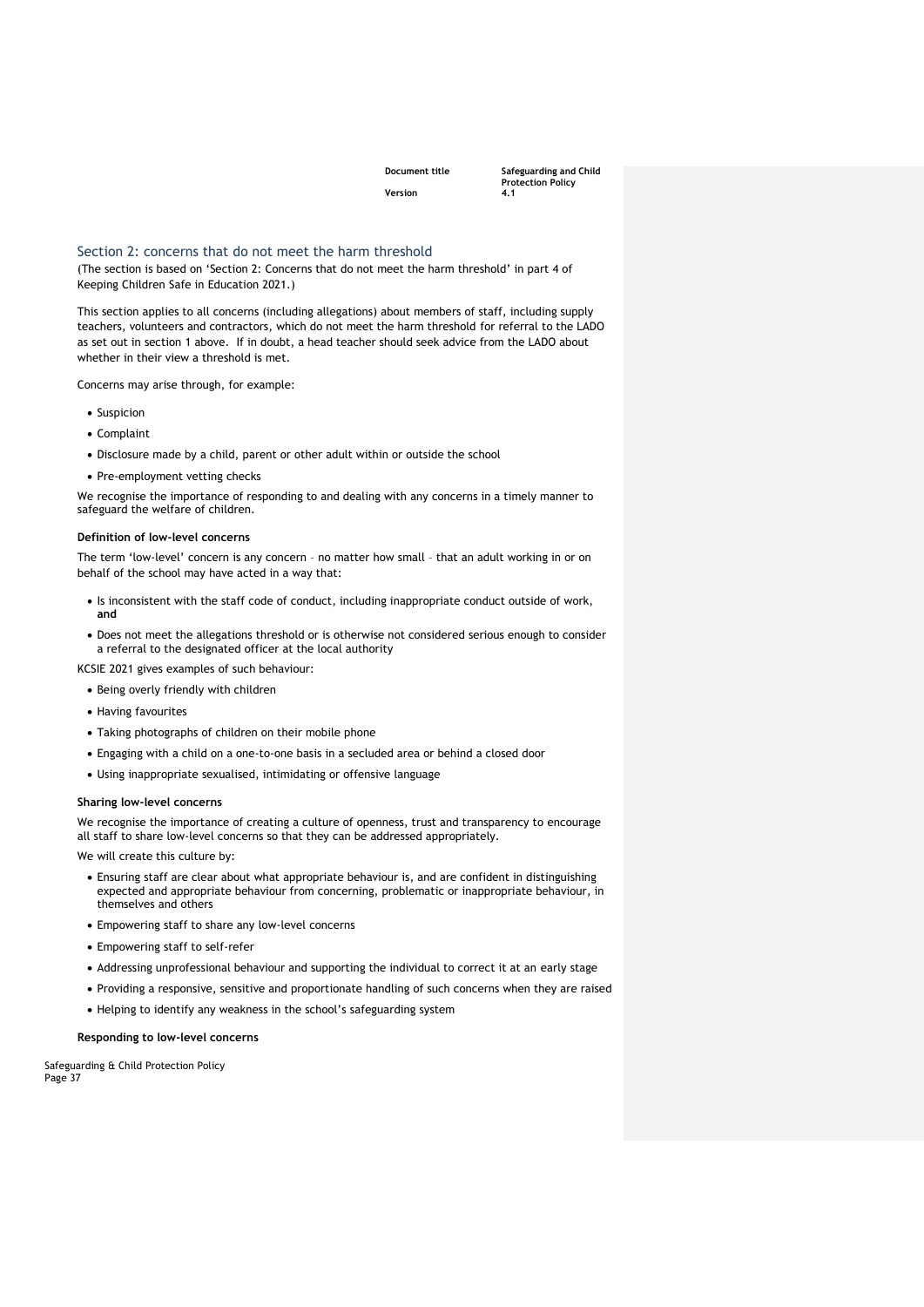**Document title Safeguarding and Child Protection Policy** 

If the concern is raised via a third party, the headteacher will collect evidence where necessary by speaking:

- Directly to the person who raised the concern, unless it has been raised anonymously
- To the individual involved and any witnesses

The headteacher will use the information collected to categorise the type of behaviour and determine any further action, in line with the school's code of conduct.

#### **Record keeping**

All low-level concerns will be recorded in writing. In addition to details of the concern raised, records will include the context in which the concern arose, any action taken and the rationale for decisions and action taken.

Records will be:

- Kept confidential, held securely and comply with the DPA 2018 and UK GDPR
- Reviewed so that potential patterns of concerning, problematic or inappropriate behaviour can be identified. Where a pattern of such behaviour is identified, we will decide on a course of action, either through our disciplinary procedures or, where a pattern of behaviour moves from a concern to meeting the harms threshold as described in section 1 of this appendix, we will refer it to the designated officer at the local authority
- Retained at least until the individual leaves employment at the school

Where a low-level concern relates to a supply teacher or contractor, we will notify the individual's employer, so any potential patterns of inappropriate behaviour can be identified.

#### **References**

We will not include low-level concerns in references unless:

- The concern (or group of concerns) has met the threshold for referral to the designated officer at the local authority and is found to be substantiated; and/or
- The concern (or group of concerns) relates to issues which would ordinarily be included in a reference, such as misconduct or poor performance

#### <span id="page-37-0"></span>Appendix 4: specific safeguarding issues

This appendix is mostly based on the advice in Keeping Children Safe in Education, in particular annex B.

#### **Children missing from education**

A child going missing from education, particularly repeatedly, can be a warning sign of a range of safeguarding issues. This might include abuse or neglect, such as sexual abuse or exploitation or child criminal exploitation, or issues such as mental health problems, substance abuse, radicalisation, FGM or forced marriage.

There are many circumstances where a child may become missing from education, but some children are particularly at risk. These include children who:

- Are at risk of harm or neglect
- Are at risk of forced marriage or FGM
- Come from Gypsy, Roma, or Traveller families
- Come from the families of service personnel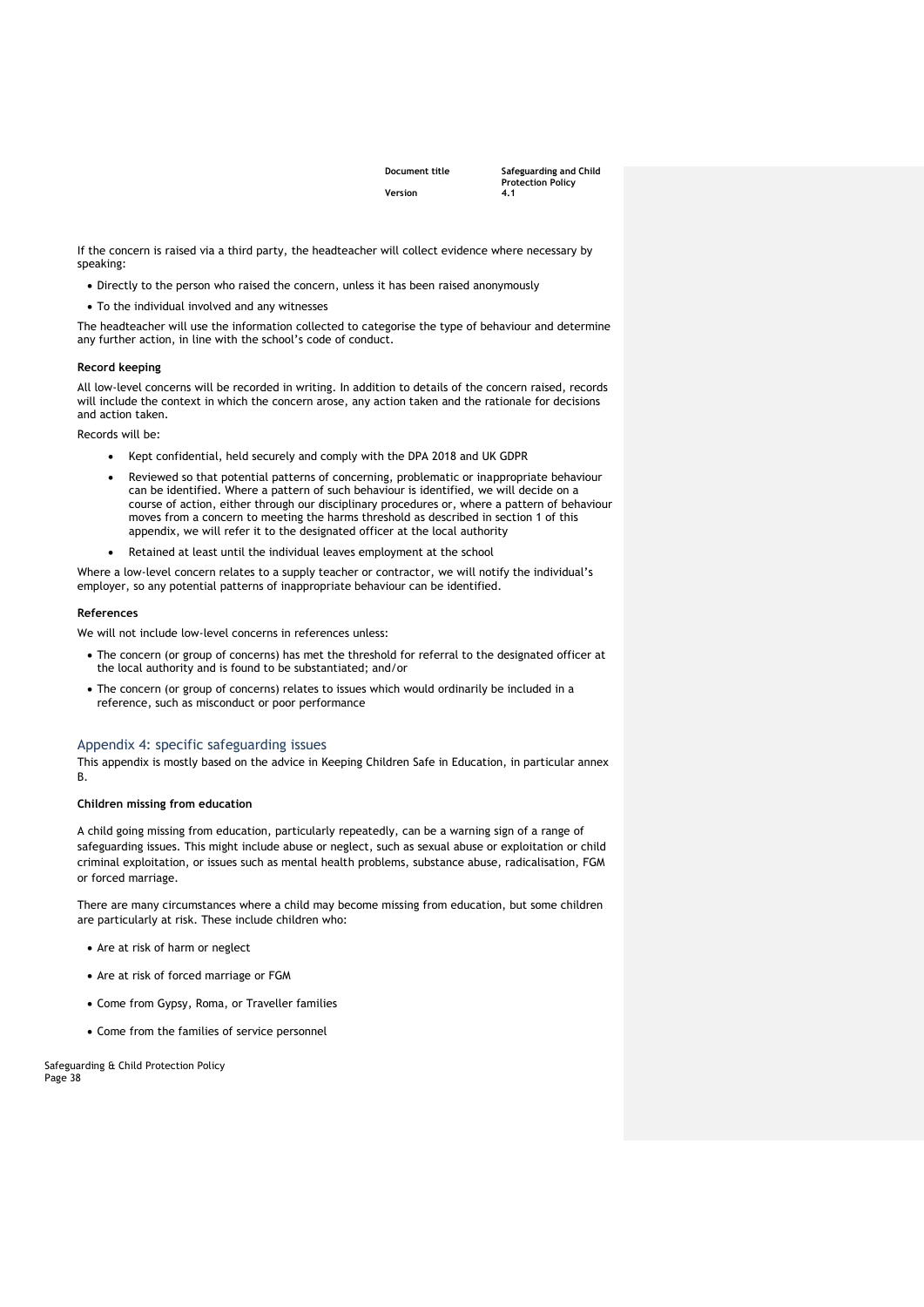**Document title Safeguarding and Child Protection Policy** 

- Go missing or run away from home or care
- Are supervised by the youth justice system
- Cease to attend a school
- Come from new migrant families

We will follow our procedures for unauthorised absence and for dealing with children who go missing from education, particularly on repeat occasions, to help identify the risk of abuse and neglect, including sexual exploitation, and to help prevent the risks of going missing in future. This includes informing the local authority if a child leaves the school without a new school being named, and adhering to requirements with respect to sharing information with the local authority, when applicable, when removing a child's name from the admission register at non-standard transition points.

Staff will be trained in signs to look out for and the individual triggers to be aware of when considering the risks of potential safeguarding concerns which may be related to being missing, such as travelling to conflict zones, FGM and forced marriage.

If a staff member suspects that a child is suffering from harm or neglect, we will follow local child protection procedures, including with respect to making reasonable enquiries. We will make an immediate referral to the local authority children's social care team, and the police, if the child is suffering or likely to suffer from harm, or in immediate danger.

#### **Child criminal exploitation**

Child criminal exploitation (CCE) is a form of abuse where an individual or group takes advantage of an imbalance of power to coerce, control, manipulate or deceive a child into criminal activity, in exchange for something the victim needs or wants, and/or for the financial or other advantage of the perpetrator or facilitator, and/or through violence or the threat of violence.

The abuse can be perpetrated by males or females, and children or adults. It can be a one-off occurrence or a series of incidents over time, and range from opportunistic to complex organised abuse.

The victim can be exploited even when the activity appears to be consensual. It does not always involve physical contact and can happen online. For example, young people may be forced to work in cannabis factories, coerced into moving drugs or money across the country (county lines), forced to shoplift or pickpocket, or to threaten other young people.

Indicators of CCE can include a child:

- Appearing with unexplained gifts or new possessions
- Associating with other young people involved in exploitation
- Suffering from changes in emotional wellbeing
- Misusing drugs and alcohol
- Going missing for periods of time or regularly coming home late
- Regularly missing school or education
- Not taking part in education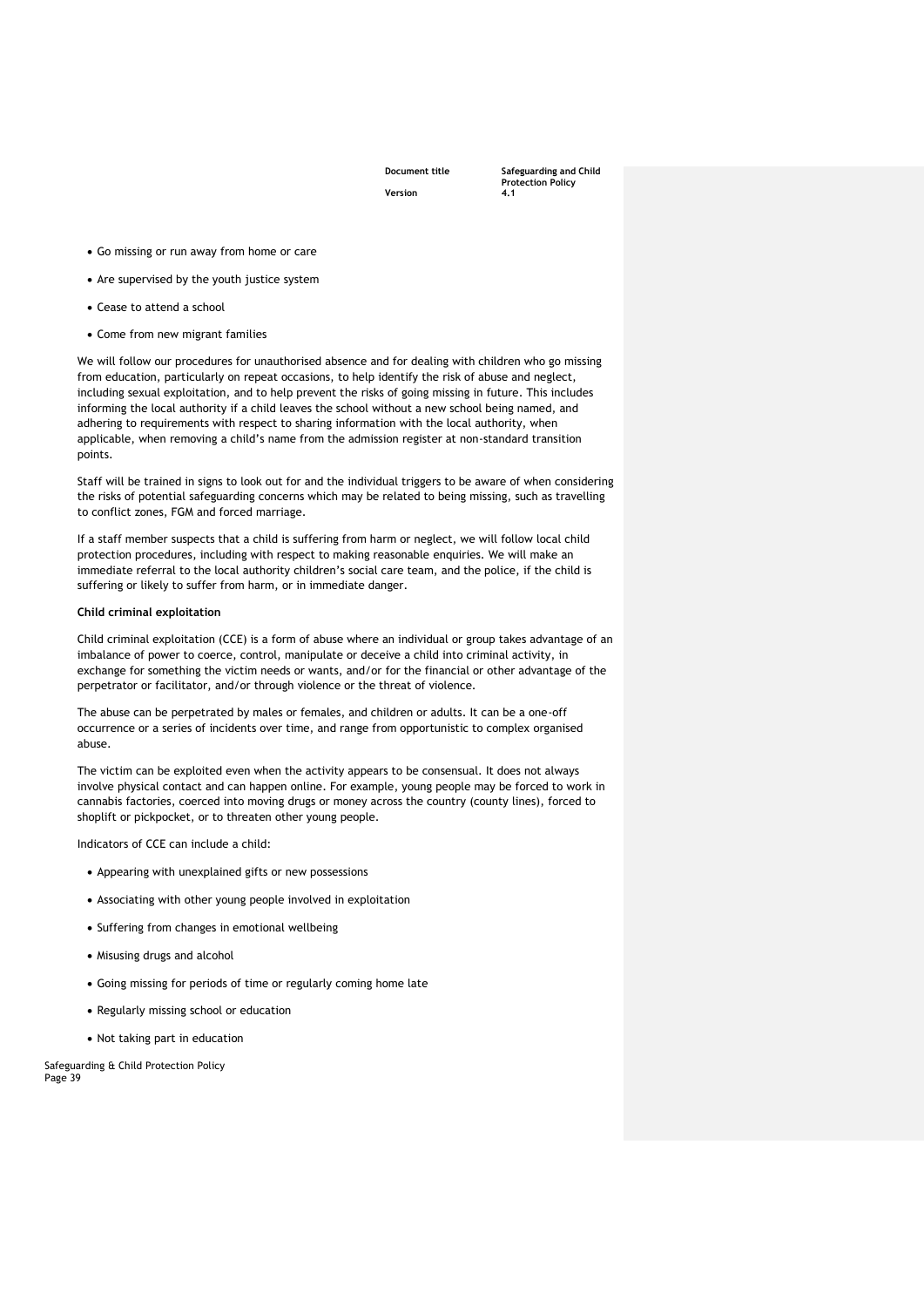**Document title Safeguarding and Child Protection Policy** 

If a member of staff suspects CCE, they will discuss this with the DSL. The DSL will trigger the local safeguarding procedures, including a referral to the local authority's children's social care team and the police, if appropriate.

#### **Child sexual exploitation**

Child sexual exploitation (CSE) is a form of child sexual abuse where an individual or group takes advantage of an imbalance of power to coerce, manipulate or deceive a child into sexual activity, in exchange for something the victim needs or wants and/or for the financial advantage or increased status of the perpetrator or facilitator. It may, or may not, be accompanied by violence or threats of violence.

The abuse can be perpetrated by males or females, and children or adults. It can be a one-off occurrence or a series of incidents over time, and range from opportunistic to complex organised abuse.

The victim can be exploited even when the activity appears to be consensual. Children or young people who are being sexually exploited may not understand that they are being abused. They often trust their abuser and may be tricked into believing they are in a loving, consensual relationship.

CSE can include both physical contact (penetrative and non-penetrative acts) and non-contact sexual activity. It can also happen online. For example, young people may be persuaded or forced to share sexually explicit images of themselves, have sexual conversations by text, or take part in sexual activities using a webcam. CSE may also occur without the victim's immediate knowledge, for example through others copying videos or images.

In addition to the CCE indicators above, indicators of CSE can include a child:

- Having an older boyfriend or girlfriend
- Suffering from sexually transmitted infections or becoming pregnant

If a member of staff suspects CSE, they will discuss this with the DSL. The DSL will trigger the local safeguarding procedures, including a referral to the local authority's children's social care team and the police, if appropriate.

#### **Domestic abuse**

Children can witness and be adversely affected by domestic abuse and/or violence at home where it occurs between family members. In some cases, a child may blame themselves for the abuse or may have had to leave the family home as a result.

Types of domestic abuse include intimate partner violence, abuse by family members, teenage relationship abuse and child/adolescent to parent violence and abuse. Anyone can be a victim of domestic abuse, regardless of gender, age, ethnicity, socioeconomic status, sexuality or background, and domestic abuse can take place inside or outside of the home.

Older children may also experience domestic abuse and/or violence in their own personal relationships.

Exposure to domestic abuse and/or violence can have a serious, long-lasting emotional and psychological impact on children.

If police are called to an incident of domestic abuse and any children in the household have experienced the incident, the police will inform the key adult in school (usually the designated

Safeguarding & Child Protection Policy Page 40

**Commented [GJL17]:** For secondary schools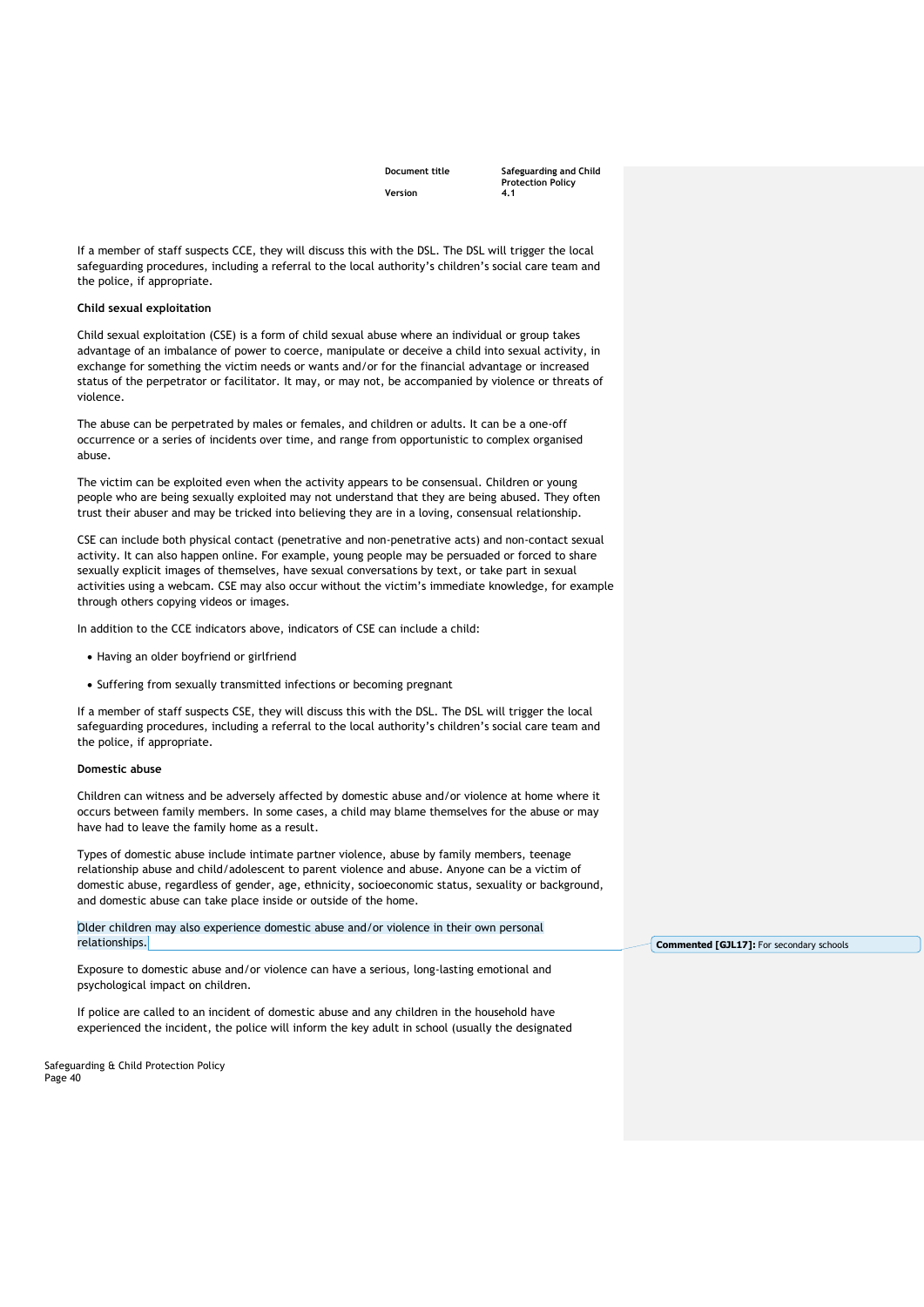**Document title Safeguarding and Child Protection Policy** 

safeguarding lead) before the child or children arrive at school the following day. This is the procedure where police forces are part of [Operation Encompass](https://www.operationencompass.org/) – if your local force is not, check your local procedures and adapt if necessary.

The DSL will provide support according to the child's needs and update records about their circumstances.

#### **Homelessness**

Being homeless or being at risk of becoming homeless presents a real risk to a child's welfare.

The DSL and deputy/deputies will be aware of contact details and referral routes in to the local housing authority so they can raise/progress concerns at the earliest opportunity (where appropriate and in accordance with local procedures).

Where a child has been harmed or is at risk of harm, the DSL will also make a referral to children's social care.

#### **So-called 'honour-based' abuse (including FGM and forced marriage)**

So-called 'honour-based' abuse (HBA) encompasses incidents or crimes committed to protect or defend the honour of the family and/or community, including FGM, forced marriage, and practices such as breast ironing.

Abuse committed in this context often involves a wider network of family or community pressure and can include multiple perpetrators.

All forms of HBA are abuse and will be handled and escalated as such. All staff will be alert to the possibility of a child being at risk of HBA or already having suffered it. If staff have a concern, they will speak to the DSL, who will activate local safeguarding procedures.

#### **FGM**

The DSL will make sure that staff have access to appropriate training to equip them to be alert to children affected by FGM or at risk of FGM.

Section 7.3 of this policy sets out the procedures to be followed if a staff member discovers that an act of FGM appears to have been carried out or suspects that a pupil is at risk of FGM.

Indicators that FGM has already occurred include:

- A pupil confiding in a professional that FGM has taken place
- A mother/family member disclosing that FGM has been carried out
- A family/pupil already being known to social services in relation to other safeguarding issues
- A girl:
	- o Having difficulty walking, sitting or standing, or looking uncomfortable
	- o Finding it hard to sit still for long periods of time (where this was not a problem previously)
	- o Spending longer than normal in the bathroom or toilet due to difficulties urinating
	- o Having frequent urinary, menstrual or stomach problems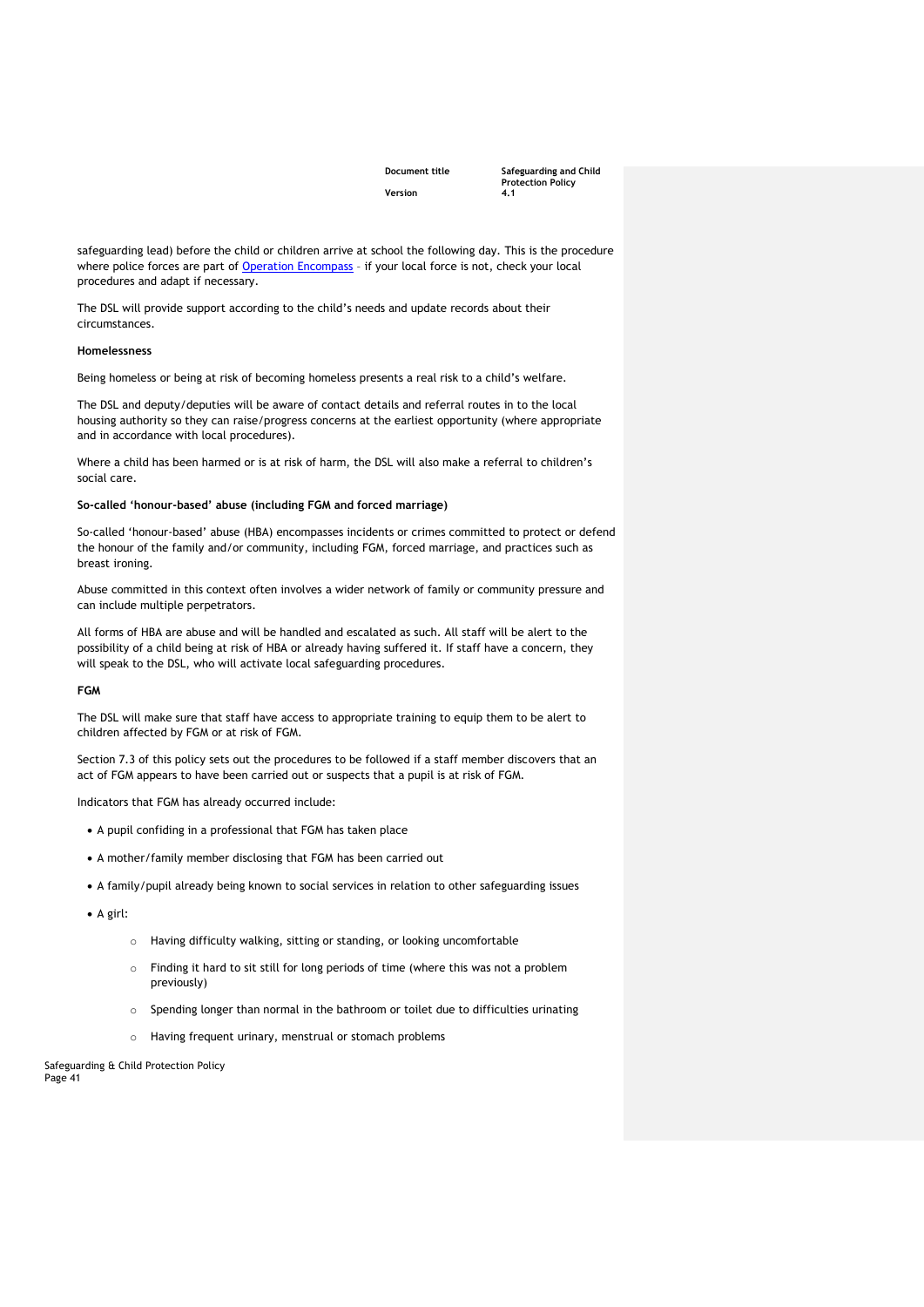**Document title Safeguarding and Child Protection Policy** 

- o Avoiding physical exercise or missing PE
- o Being repeatedly absent from school, or absent for a prolonged period
- o Demonstrating increased emotional and psychological needs for example, withdrawal or depression, or significant change in behaviour
- o Being reluctant to undergo any medical examinations
- o Asking for help, but not being explicit about the problem
- o Talking about pain or discomfort between her legs

Potential signs that a pupil may be at risk of FGM include:

- The girl's family having a history of practising FGM (this is the biggest risk factor to consider)
- FGM being known to be practised in the girl's community or country of origin
- A parent or family member expressing concern that FGM may be carried out
- A family not engaging with professionals (health, education or other) or already being known to social care in relation to other safeguarding issues
- A girl:
- o Having a mother, older sibling or cousin who has undergone FGM
- o Having limited level of integration within UK society
- o Confiding to a professional that she is to have a "special procedure" or to attend a special occasion to "become a woman"
- o Talking about a long holiday to her country of origin or another country where the practice is prevalent, or parents/carers stating that they or a relative will take the girl out of the country for a prolonged period
- o Requesting help from a teacher or another adult because she is aware or suspects that she is at immediate risk of FGM
- o Talking about FGM in conversation for example, a girl may tell other children about it (although it is important to take into account the context of the discussion)
- o Being unexpectedly absent from school
- o Having sections missing from her 'red book' (child health record) and/or attending a travel clinic or equivalent for vaccinations/anti-malarial medication

The above indicators and risk factors are not intended to be exhaustive.

#### **Forced marriage**

Forcing a person into marriage is a crime. A forced marriage is one entered into without the full and free consent of one or both parties and where violence, threats, or any other form of coercion is used to cause a person to enter into a marriage. Threats can be physical or emotional and psychological.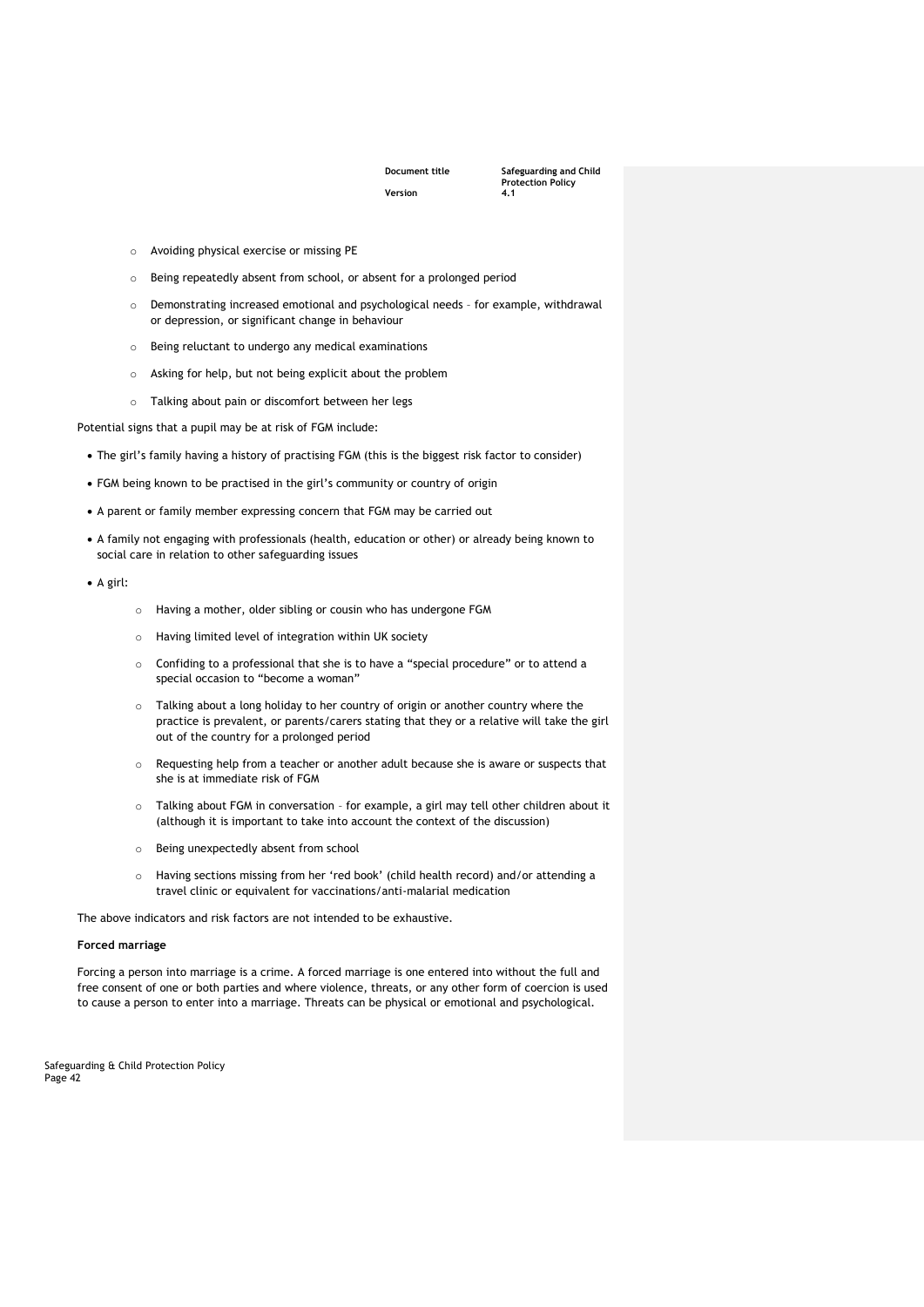**Document title Safeguarding and Child Protection Policy** 

Staff will receive training around forced marriage and the presenting symptoms. We are aware of the 'one chance' rule, i.e. we may only have one chance to speak to the potential victim and only one chance to save them.

If a member of staff suspects that a pupil is being forced into marriage, they will speak to the pupil about their concerns in a secure and private place. They will then report this to the DSL.

The DSL will:

- Speak to the pupil about the concerns in a secure and private place
- Activate the local safeguarding procedures and refer the case to the local authority's designated officer
- Seek advice from the Forced Marriage Unit on 020 7008 0151 or [fmu@fco.gov.uk](mailto:fmu@fco.gov.uk)
- Refer the pupil to an education welfare officer, pastoral tutor, learning mentor, or school counsellor, as appropriate

#### **Preventing radicalisation**

**Radicalisation** refers to the process by which a person comes to support terrorism and extremist ideologies associated with terrorist groups

**Extremism** is vocal or active opposition to fundamental British values, such as democracy, the rule of law, individual liberty, and mutual respect and tolerance of different faiths and beliefs. This also includes calling for the death of members of the armed forces

**Terrorism** is an action that:

- Endangers or causes serious violence to a person/people;
- Causes serious damage to property; or
- Seriously interferes or disrupts an electronic system

The use or threat of terrorism must be designed to influence the government or to intimidate the public and is made for the purpose of advancing a political, religious or ideological cause.

Schools have a duty to prevent children from being drawn into terrorism. The DSL will undertake Prevent awareness training and make sure that staff have access to appropriate training to equip them to identify children at risk.

We will assess the risk of children in our school being drawn into terrorism. This assessment will be based on an understanding of the potential risk in our local area, in collaboration with our local safeguarding partners and local police force.

We will ensure that suitable internet filtering is in place, and equip our pupils to stay safe online at school and at home.

There is no single way of identifying an individual who is likely to be susceptible to an extremist ideology. Radicalisation can occur quickly or over a long period.

Staff will be alert to changes in pupils' behaviour.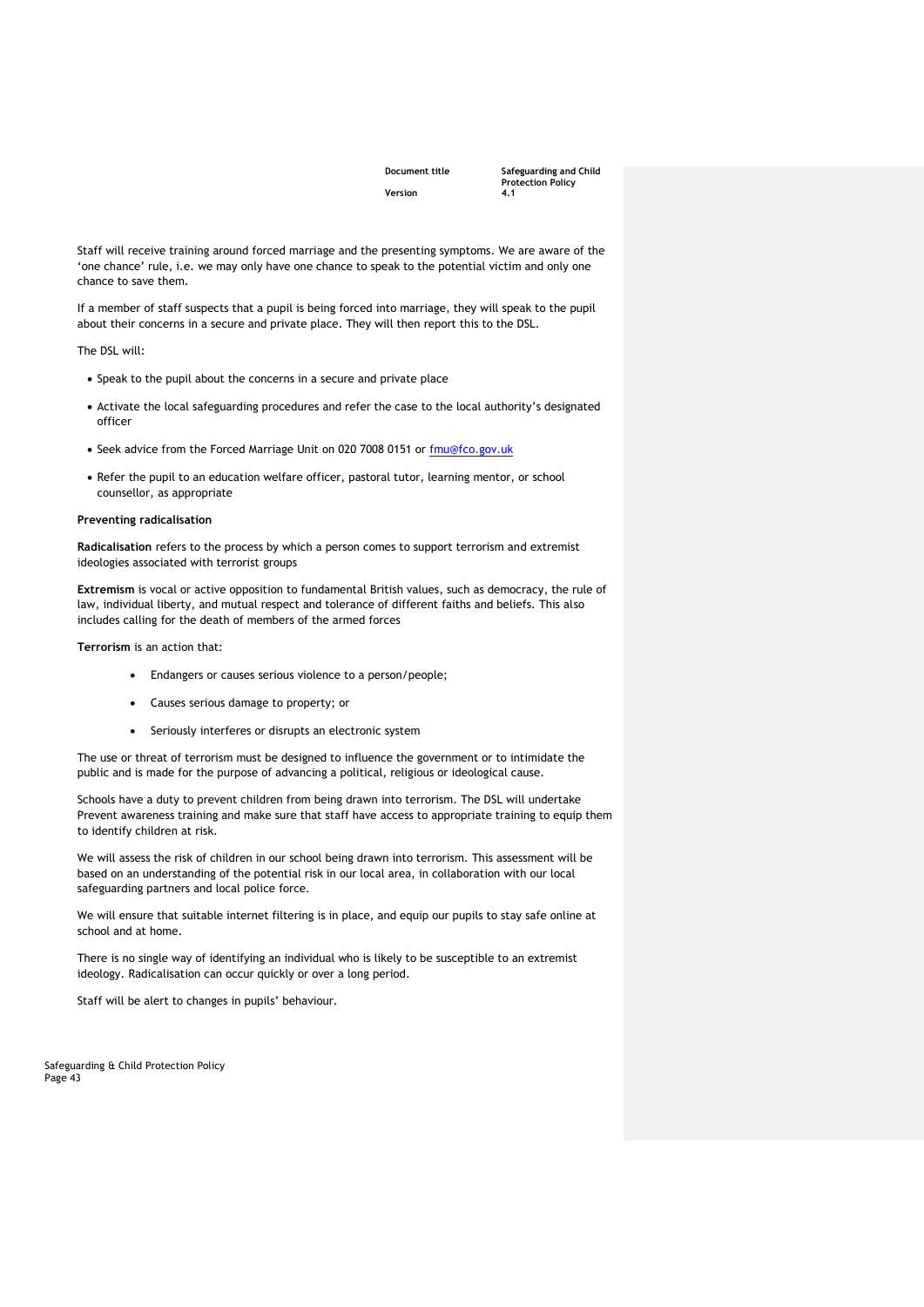**Document title Safeguarding and Child Protection Policy** 

The government website **Educate Against Hate** and charity [NSPCC](https://www.nspcc.org.uk/what-you-can-do/report-abuse/dedicated-helplines/protecting-children-from-radicalisation/) say that signs that a pupil is being radicalised can include:

- Refusal to engage with, or becoming abusive to, peers who are different from themselves
- Becoming susceptible to conspiracy theories and feelings of persecution
- Changes in friendship groups and appearance
- Rejecting activities they used to enjoy
- Converting to a new religion
- Isolating themselves from family and friends
- Talking as if from a scripted speech
- An unwillingness or inability to discuss their views
- A sudden disrespectful attitude towards others
- Increased levels of anger
- Increased secretiveness, especially around internet use
- Expressions of sympathy for extremist ideologies and groups, or justification of their actions
- Accessing extremist material online, including on Facebook or Twitter
- Possessing extremist literature
- Being in contact with extremist recruiters and joining, or seeking to join, extremist organisations

Children who are at risk of radicalisation may have low self-esteem, or be victims of bullying or discrimination. It is important to note that these signs can also be part of normal teenage behaviour – staff should have confidence in their instincts and seek advice if something feels wrong.

If staff are concerned about a pupil, they will follow our procedures set out in section 7.5 of this policy, including discussing their concerns with the DSL.

Staff should **always** take action if they are worried.

#### **Peer-on-peer abuse**

Peer-on-peer abuse is when children abuse other children. This type of abuse can take place inside and outside of school and online.

Peer-on-peer abuse is most likely to include, but may not be limited to:

- Bullying (including cyber-bullying, prejudice-based and discriminatory bullying)
- Abuse in intimate personal relationships between peers
- Physical abuse such as hitting, kicking, shaking, biting, hair pulling, or otherwise causing physical harm (this may include an online element which facilitates, threatens and/or encourages physical abuse)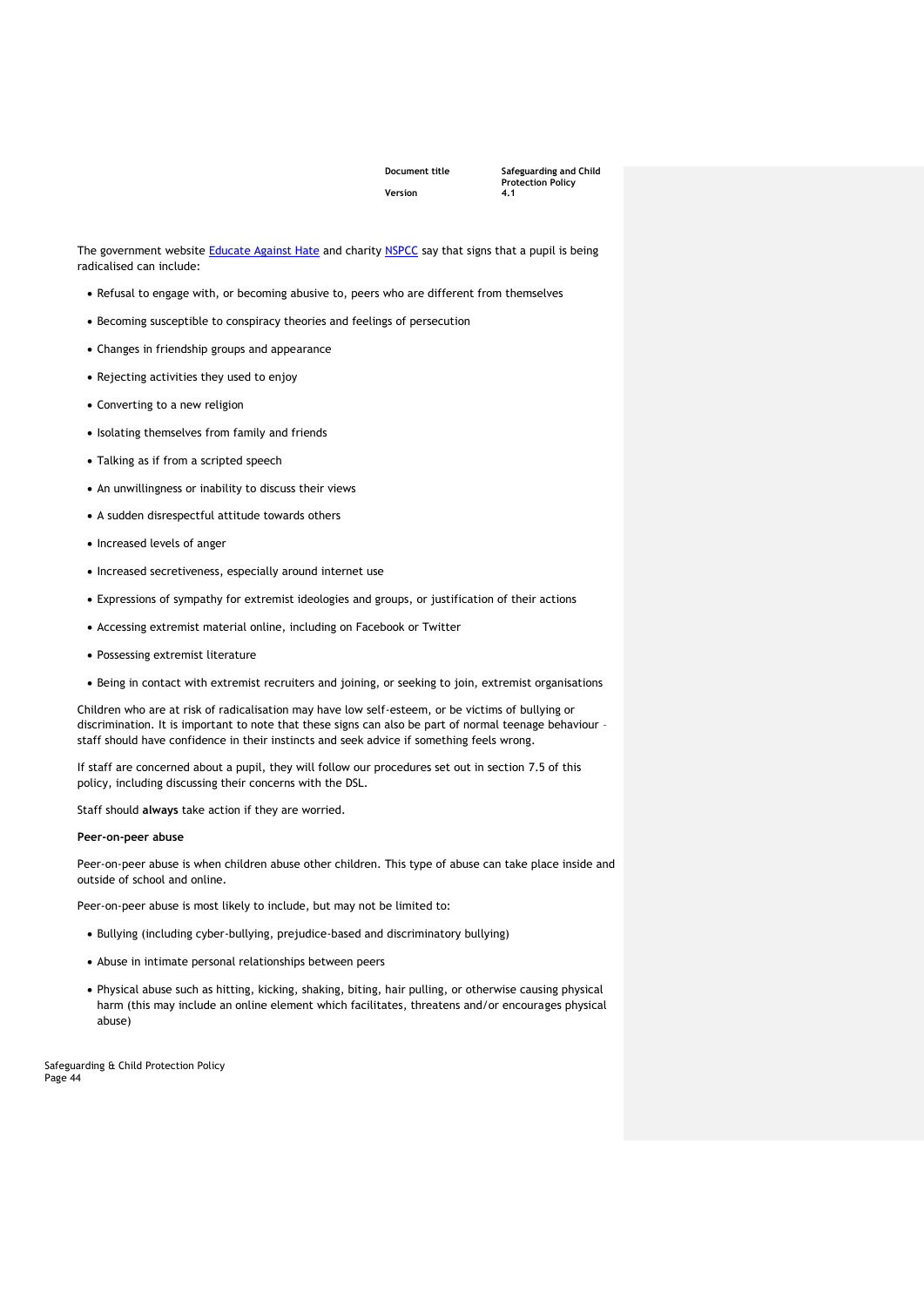**Document title Safeguarding and Child Protection Policy** 

- Sexual violence, such as rape, assault by penetration and sexual assault (this may include an online element which facilitates, threatens and/or encourages sexual violence)
- Sexual harassment, such as sexual comments, remarks, jokes and online sexual harassment, which may be standalone or part of a broader pattern of abuse
- Causing someone to engage in sexual activity without consent, such as forcing someone to strip, touch themselves sexually, or to engage in sexual activity with a third party
- Consensual and non-consensual sharing of nudes and semi nudes images and/or videos (also known as sexting or youth produced sexual imagery)
- Upskirting, which typically involves taking a picture under a person's clothing without their permission, with the intention of viewing their genitals or buttocks to obtain sexual gratification, or cause the victim humiliation, distress or alarm
- Initiation/hazing type violence and rituals (this could include activities involving harassment, abuse or humiliation used as a way of initiating a person into a group and may also include an online element)

Where children abuse their peers online, this can take the form of, for example, abusive, harassing, and misogynistic messages; the non-consensual sharing of indecent images, especially around chat groups; and the sharing of abusive images and pornography, to those who don't want to receive such content.

If staff have any concerns about peer-on-peer abuse, or a child makes a report to them, they will follow the procedures set out in section 7 of this policy, as appropriate. In particular, section 7.8 and 7.9 set out more detail about our school's approach to this type of abuse.

#### **Sexual violence and sexual harassment between children in schools**

Sexual violence and sexual harassment can occur:

- Between 2 children of any age and sex
- Through a group of children sexually assaulting or sexually harassing a single child or group of children
- Online and face to face (both physically and verbally)

Sexual violence and sexual harassment exist on a continuum and may overlap.

Children who are victims of sexual violence and sexual harassment will likely find the experience stressful and distressing. This will, in all likelihood, adversely affect their educational attainment and will be exacerbated if the alleged perpetrator(s) attends the same school.

If a victim reports an incident, it is essential that staff make sure they are reassured that they are being taken seriously and that they will be supported and kept safe. A victim should never be given the impression that they are creating a problem by reporting sexual violence or sexual harassment. Nor should a victim ever be made to feel ashamed for making a report.

Some groups are potentially more at risk. Evidence shows that girls, children with SEN and/or disabilities, and lesbian, gay, bisexual and transgender (LGBT) children are at greater risk.

Staff should be aware of the importance of: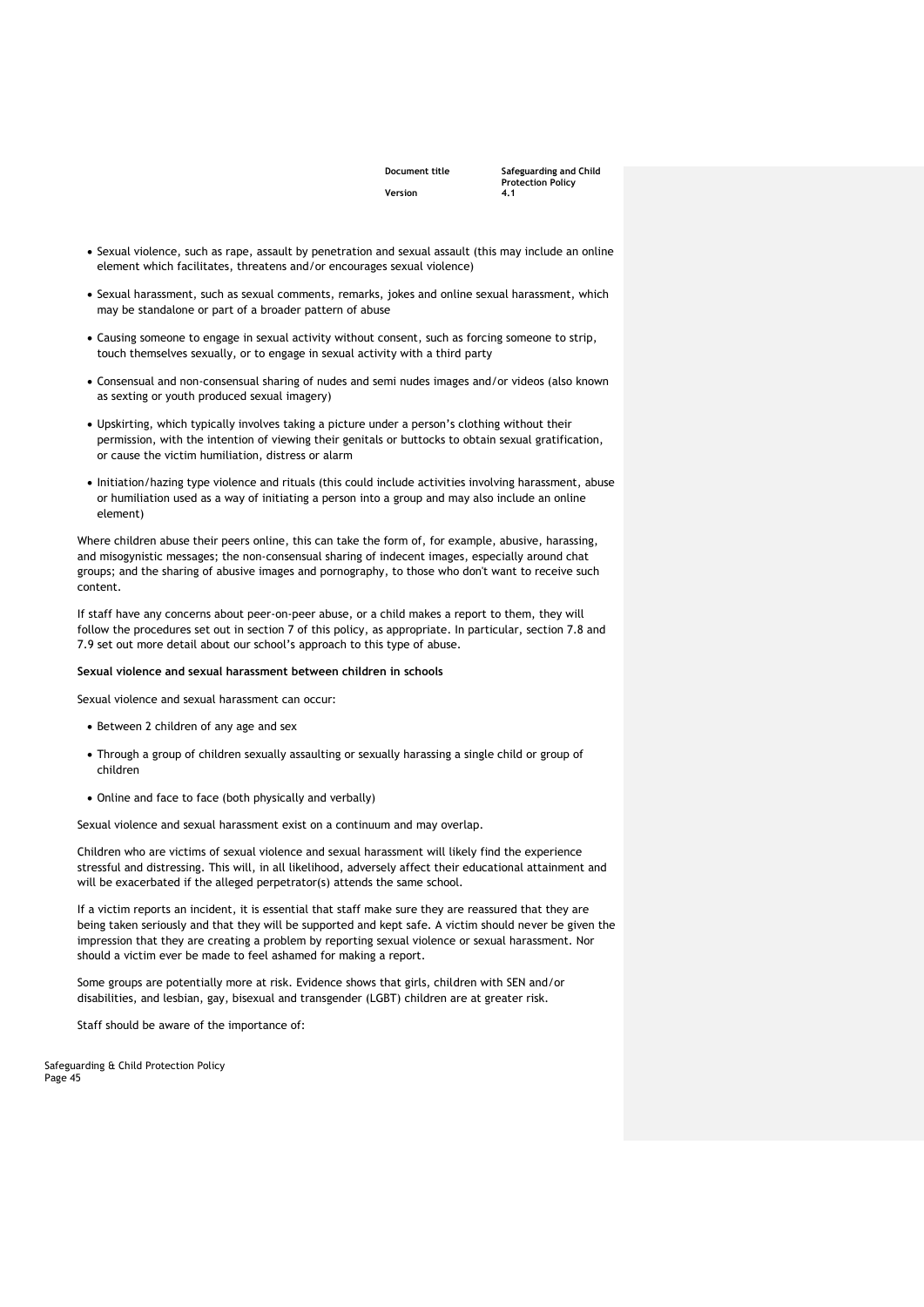**Document title Safeguarding and Child Protection Policy** 

- Challenging inappropriate behaviours
- Making clear that sexual violence and sexual harassment is not acceptable, will never be tolerated and is not an inevitable part of growing up
- Challenging physical behaviours (potentially criminal in nature), such as grabbing bottoms, breasts and genitalia, pulling down trousers, flicking bras and lifting up skirts. Dismissing or tolerating such behaviours risks normalising them

If staff have any concerns about sexual violence or sexual harassment, or a child makes a report to them, they will follow the procedures set out in section 7 of this policy, as appropriate. In particular, section 7.8 and 7.9 set out more detail about our school's approach to this type of abuse.

#### **Serious violence**

Indicators which may signal that a child is at risk from, or involved with, serious violent crime may include:

- Increased absence from school
- Change in friendships or relationships with older individuals or groups
- Significant decline in performance
- Signs of self-harm or a significant change in wellbeing
- Signs of assault or unexplained injuries
- Unexplained gifts or new possessions (this could indicate that the child has been approached by, or is involved with, individuals associated with criminal networks or gangs and may be at risk of criminal exploitation (see above))

Risk factors which increase the likelihood of involvement in serious violence include:

- Being male
- Having been frequently absent or permanently excluded from school
- Having experienced child maltreatment
- Having been involved in offending, such as theft or robbery

Staff will be aware of these indicators and risk factors. If a member of staff has a concern about a pupil being involved in, or at risk of, serious violence, they will report this to the DSL.

#### **Non-collection at the end of the school day**

Any child who is not collected at the end of the school day should be brought to the school office. Our admin team will contact parents and work through emergency contacts to arrange collection. In the unlikely event that no one can be contacted the Police will be called at 5pm to support the care of the child over-night.

**Checking the identity and suitability of visitors**

All visitors will be required to verify their identity to the satisfaction of staff.

**Commented [GJL18]:** If schools have procedures for non-collection of a child at the end of the day, they may wish to add it to the end of this section

**Commented [GJL19]:** Some schools may wish to note that visitors leave mobile phones for safekeeping at reception